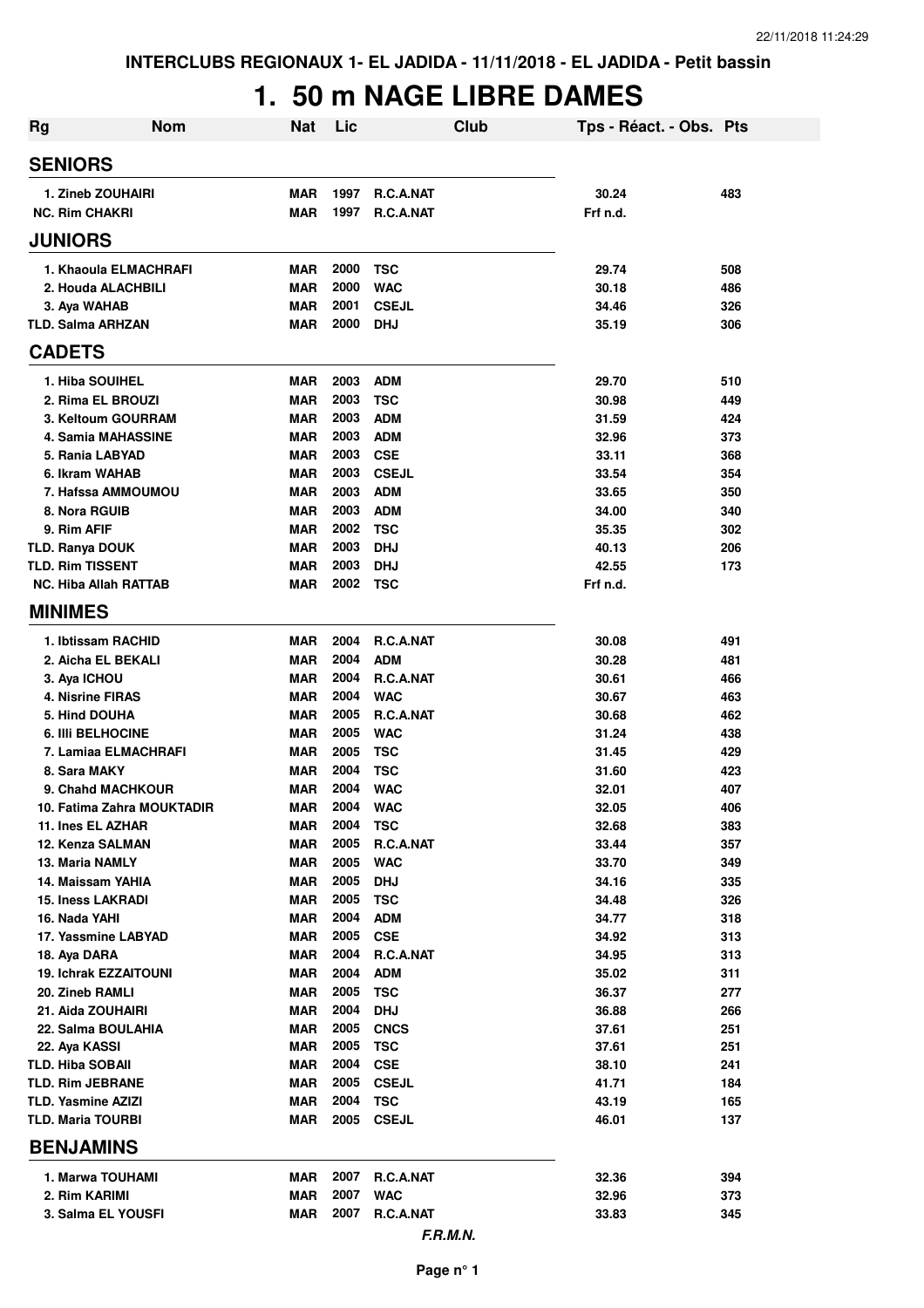#### **1. 50 m NAGE LIBRE DAMES**

| Rg | <b>Nom</b>                     | Nat        | Lic  | Club         | Tps - Réact. - Obs. Pts |     |
|----|--------------------------------|------------|------|--------------|-------------------------|-----|
|    | <b>BENJAMINS</b>               |            |      |              |                         |     |
|    | 4. Israa LAHLAISSI             | <b>MAR</b> | 2006 | <b>TSC</b>   | 33.92                   | 342 |
|    | 5. Zainab IDRISSI              | <b>MAR</b> | 2007 | <b>CNCS</b>  | 34.07                   | 338 |
|    | 6. Malak MESLOUH               | <b>MAR</b> | 2006 | <b>ADM</b>   | 34.32                   | 330 |
|    | 7. Lina EL OUADIH              | <b>MAR</b> | 2006 | R.C.A.NAT    | 34.92                   | 313 |
|    | 8. Nada MOSSADDIK              | <b>MAR</b> | 2006 | <b>CNCS</b>  | 35.34                   | 302 |
|    | 9. Hajar LAHLAISSI             | <b>MAR</b> | 2007 | <b>TSC</b>   | 35.42                   | 300 |
|    | 10. Salma ZAID                 | <b>MAR</b> | 2007 | <b>CSE</b>   | 35.87                   | 289 |
|    | <b>11. Ghita GHETREFF</b>      | <b>MAR</b> | 2006 | <b>ADM</b>   | 36.03                   | 285 |
|    | <b>12. Kawtar MIRHLAMI</b>     | <b>MAR</b> | 2007 | <b>DHJ</b>   | 36.20                   | 281 |
|    | <b>13. Lina BERRISSOUL</b>     | <b>MAR</b> | 2007 | <b>WAC</b>   | 37.11                   | 261 |
|    | 14. Ines Sawsan MOKHTARI       | <b>MAR</b> | 2006 | <b>CNCS</b>  | 37.36                   | 256 |
|    | <b>15. Yassmine BENGHEDIFA</b> | <b>MAR</b> | 2007 | <b>ADM</b>   | 37.46                   | 254 |
|    | <b>16. Rihab ZARGANI</b>       | <b>MAR</b> | 2006 | <b>CNCS</b>  | 37.71                   | 249 |
|    | <b>17. Nisrine MOUKASSI</b>    | <b>MAR</b> | 2006 | <b>TSC</b>   | 37.87                   | 246 |
|    | 18. Douaa TAWSSI               | <b>MAR</b> | 2006 | <b>TSC</b>   | 38.44                   | 235 |
|    | <b>19. Dina YAMOURI</b>        | <b>MAR</b> | 2006 | <b>ADM</b>   | 38.89                   | 227 |
|    | 20. Salma AZIZI                | <b>MAR</b> | 2007 | <b>TSC</b>   | 38.91                   | 226 |
|    | 21. Kamilia ATIF               | <b>MAR</b> | 2007 | <b>TSC</b>   | 39.05                   | 224 |
|    | 22. Imane EDDADSY              | <b>MAR</b> | 2007 | R.C.A.NAT    | 39.35                   | 219 |
|    | 23. Marwa ELBASSITY            | <b>MAR</b> | 2007 | <b>TSC</b>   | 39.77                   | 212 |
|    | 24. Yasmine SIFALLAH           | <b>MAR</b> | 2006 | <b>WAC</b>   | 40.35                   | 203 |
|    | 25. Sara GOUMRI                | <b>MAR</b> | 2007 | <b>CNCS</b>  | 41.00                   | 193 |
|    | 26. Hajar RAISSE               | <b>MAR</b> | 2006 | <b>CSE</b>   | 41.76                   | 183 |
|    | 27. Aya LAALA                  | <b>MAR</b> | 2007 | <b>TSC</b>   | 42.01                   | 180 |
|    | 28. Soulafa CHAKIB             | <b>MAR</b> | 2006 | <b>TSC</b>   | 42.74                   | 171 |
|    | 29. Rania AOUAM                | <b>MAR</b> | 2006 | <b>CNCS</b>  | 42.84                   | 170 |
|    | 30. Abir RADELLAH              | <b>MAR</b> | 2007 | <b>CNCS</b>  | 42.97                   | 168 |
|    | 31. Alaa SAOUT EL HAK          | <b>MAR</b> | 2006 | <b>CNCS</b>  | 43.23                   | 165 |
|    | 32. Sara ELHAIMI               | <b>MAR</b> | 2006 | <b>TSC</b>   | 44.02                   | 156 |
|    | 33. Kiyenne DEALMEIDA          | <b>MAR</b> | 2007 | <b>WAC</b>   | 45.06                   | 146 |
|    | 34. Hiba ABERCHANE             | <b>MAR</b> | 2007 | <b>CSEJL</b> | 46.18                   | 135 |
|    | 35. Alae DAHOUNI               | <b>MAR</b> | 2007 | <b>CNCS</b>  | 47.19                   | 127 |
|    | 36. Lina Soulaika BOUMAHDI     | <b>MAR</b> | 2007 | <b>DHJ</b>   | 47.27                   | 126 |
|    | 37. Khadija MENBEH             | <b>MAR</b> | 2007 | <b>CNCS</b>  | 47.98                   | 121 |
|    | 38. Kenza GHAZI                | <b>MAR</b> | 2007 | <b>ADM</b>   | 48.17                   | 119 |
|    | 39. Ghita AFRIAD               | <b>MAR</b> | 2007 | <b>CSE</b>   | 48.59                   | 116 |
|    | 40. Iness BELHAJ               | <b>MAR</b> | 2007 | <b>DHJ</b>   | 49.22                   | 112 |
|    | 41. Assia TAWSSI               | <b>MAR</b> | 2007 | <b>TSC</b>   | 49.65                   | 109 |
|    | 42. Aya ES SABBAR              | <b>MAR</b> | 2006 | <b>CSEJL</b> | 51.93                   | 95  |
|    | 43. Imane MOUCHAMIS            | <b>MAR</b> | 2006 | <b>CNCS</b>  | 54.43                   | 82  |
|    | <b>44. Sabrina LOURINI</b>     | <b>MAR</b> | 2007 | <b>CSEJL</b> | 1:00.31                 | 60  |
|    | <b>NC. Bassma RAZIQ</b>        | <b>MAR</b> | 2006 | <b>CNCS</b>  | Frf n.d.                |     |
|    | <b>NC. Fatimazahra DAMI</b>    | <b>MAR</b> | 2006 | <b>TSC</b>   | Frf n.d.                |     |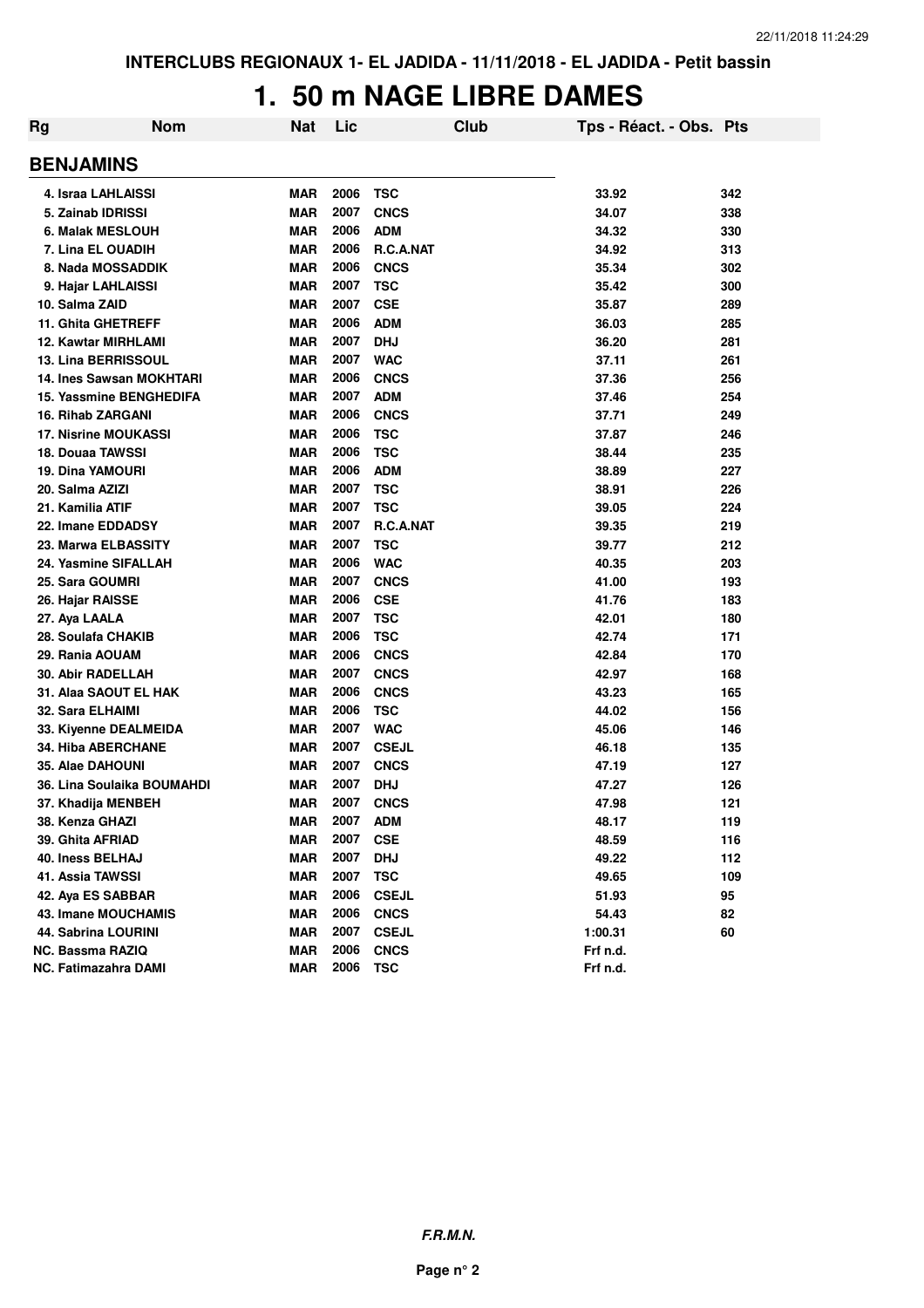| <b>Rg</b>                                 | <b>Nom</b>                                | <b>Nat</b>               | Lic          | Club                                 | Tps - Réact. - Obs. Pts |            |
|-------------------------------------------|-------------------------------------------|--------------------------|--------------|--------------------------------------|-------------------------|------------|
| <b>SENIORS</b>                            |                                           |                          |              |                                      |                         |            |
|                                           | 1. Mehdi EL HAZZAZ                        | <b>MAR</b>               | 1991         | <b>ADM</b>                           | 24.37                   | 632        |
|                                           | 2. Oussama ZEHNOUNI                       | <b>MAR</b>               | 1998         | <b>R.C.A.NAT</b>                     | 25.76                   | 535        |
|                                           | <b>3. Mouad EL MOUSTAKIM</b>              | <b>MAR</b>               | 1999         | <b>R.C.A.NAT</b>                     | 26.23                   | 506        |
| 4. Yahya SOULHI                           |                                           | <b>MAR</b>               | 1998         | <b>ADM</b>                           | 26.35                   | 499        |
|                                           | 5. Zouhair EL KHALFI                      | <b>MAR</b>               | 1993         | <b>R.C.A.NAT</b>                     | 26.50                   | 491        |
|                                           | 6. Ahmed BENNAJEH                         | <b>MAR</b>               | 1998         | <b>CSE</b>                           | 26.55                   | 488        |
|                                           | 7. Yasser KATAYFJI                        | <b>MAR</b>               | 1999         | R.C.A.NAT                            | 26.92                   | 468        |
|                                           | 8. Badr HASSOUNI                          | <b>MAR</b>               | 1998         | <b>ADM</b>                           | 27.23                   | 453        |
|                                           | 9. Almehdi EL BOUHTOURI                   | <b>MAR</b>               | 1995         | R.C.A.NAT                            | 27.40                   | 444        |
| TLD. Amine EL KASBI                       | <b>TLD. Bouchaib EZZARHOUNY</b>           | <b>MAR</b><br><b>MAR</b> | 1991<br>1998 | <b>OUM RABII</b><br><b>OUM RABII</b> | 30.11<br>30.89          | 335<br>310 |
| <b>TLD. Omar SALMOUN</b>                  |                                           | <b>MAR</b>               | 1996         | <b>OUM RABII</b>                     | 33.34                   | 246        |
|                                           | <b>NC. M'hamed ABBOUGUI</b>               | <b>MAR</b>               | 1992         | <b>OUM RABII</b>                     | Frf n.d.                |            |
| <b>JUNIORS</b>                            |                                           |                          |              |                                      |                         |            |
|                                           | 1. Mohammed SEFRAOUI                      | <b>MAR</b>               | 2000         | <b>R.C.A.NAT</b>                     | 26.42                   | 496        |
|                                           | 2. Omar HASSOUNI                          | <b>MAR</b>               | 2001         | <b>ADM</b>                           | 26.59                   | 486        |
| 3. nizar BANSAR                           |                                           | <b>MAR</b>               | 2001         | <b>R.C.A.NAT</b>                     | 27.23                   | 453        |
|                                           | 4. Youssef SADAK                          | <b>MAR</b>               | 2001         | <b>CSE</b>                           | 28.80                   | 382        |
|                                           | 5. Revane ENNABTY                         | <b>MAR</b>               | 2001         | <b>ADM</b>                           | 29.19                   | 367        |
| <b>TLD. Aissa MOURHAT</b>                 |                                           | <b>MAR</b>               | 2000         | <b>OUM RABII</b>                     | 31.46                   | 293        |
|                                           | <b>TLD. Mohamed ELOUKKAIL</b>             | <b>MAR</b>               | 2000         | <b>OUM RABII</b>                     | 32.44                   | 267        |
|                                           | <b>TLD. Abdelmoutalib NACIRI</b>          | <b>MAR</b>               | 2000         | <b>OUM RABII</b>                     | 37.26                   | 176        |
| <b>CADETS</b>                             |                                           |                          |              |                                      |                         |            |
|                                           | 1. Oussama ELMAHBOUBI                     | <b>MAR</b>               | 2002         | <b>ADM</b>                           | 26.58                   | 487        |
| 2. Adam ZIANE                             |                                           | <b>MAR</b>               | 2002         | <b>WAC</b>                           | 27.05                   | 462        |
|                                           | 3. Aymen TAJEDDINE<br>4. El Mehdi LAANAYA | <b>MAR</b><br><b>MAR</b> | 2003<br>2003 | <b>WAC</b><br><b>TSC</b>             | 27.26<br>27.46          | 451<br>441 |
|                                           | 5. Aymane MESLOUH                         | <b>MAR</b>               | 2002         | <b>ADM</b>                           | 27.60                   | 435        |
| 6. Ali KAMIL                              |                                           | <b>MAR</b>               | 2002         | <b>WAC</b>                           | 27.66                   | 432        |
|                                           | 7. Abdelmoughit MAMDOUH                   | <b>MAR</b>               | 2002         | <b>ADM</b>                           | 27.90                   | 421        |
|                                           | 8. Saad LAKHLALKI                         | <b>MAR</b>               | 2002         | <b>CSE</b>                           | 27.92                   | 420        |
|                                           | 9. Mohammed CHAFFAA                       | <b>MAR</b>               | 2003         | <b>CSE</b>                           | 27.96                   | 418        |
|                                           | <b>10. Youssef BENJELLOUN</b>             | MAR                      | 2003         | <b>ADM</b>                           | 28.28                   | 404        |
|                                           | 11. Ahmed Moubarak LAHLYAL                | <b>MAR</b>               | 2003         | <b>DHJ</b>                           | 30.31                   | 328        |
|                                           | 12. Abderrahmane BENJARY                  | <b>MAR</b>               | 2003         | <b>CSE</b>                           | 30.36                   | 326        |
|                                           | 13. Houssam HOUARI                        | <b>MAR</b>               | 2003         | <b>TSC</b>                           | 30.68                   | 316        |
| 14. Sami DEFAA                            |                                           | <b>MAR</b>               | 2003         | R.C.A.NAT                            | 31.33                   | 297        |
| <b>15. Daoud HAYDADI</b>                  |                                           | <b>MAR</b>               | 2003         | <b>DHJ</b>                           | 31.63                   | 289        |
|                                           | <b>16. Khalil BAKADOUR</b>                | <b>MAR</b>               | 2003         | <b>DHJ</b>                           | 32.05                   | 277        |
| 17. Alaa ABIR<br><b>TLD. Fahd LAHMIDI</b> |                                           | <b>MAR</b><br><b>MAR</b> | 2003<br>2003 | <b>DHJ</b><br><b>DHJ</b>             | 32.28<br>33.80          | 271<br>236 |
| <b>TLD. Salah KNOUZI</b>                  |                                           | <b>MAR</b>               | 2002         | <b>DHJ</b>                           | 35.32                   | 207        |
|                                           | <b>TLD. Zine Elabidine ES SABBAR</b>      | <b>MAR</b>               | 2003         | <b>CSEJL</b>                         | 36.73                   | 184        |
|                                           | <b>TLD. Mouad BOUSLAMTI</b>               | <b>MAR</b>               | 2003         | <b>TSC</b>                           | 39.81                   | 144        |
| <b>TLD. Ayoub HANAFI</b>                  |                                           | <b>MAR</b>               | 2003         | <b>DHJ</b>                           | 45.15                   | 99         |
|                                           | <b>NC. Elouadoudi AKKOUR</b>              | MAR                      | 2002         | <b>OUM RABII</b>                     | Frf n.d.                |            |
| <b>MINIMES</b>                            |                                           |                          |              |                                      |                         |            |
|                                           | 1. Mohamed Badr OUAMMOU                   | MAR                      | 2004         | <b>WAC</b>                           | 26.98                   | 465        |
|                                           | 2. Ismail EL YOUSFI                       | <b>MAR</b>               | 2004         | R.C.A.NAT                            | 27.23                   | 453        |
| 3. Ilias EDDARI                           |                                           | <b>MAR</b>               | 2004         | R.C.A.NAT                            | 27.73                   | 428        |
|                                           | 4. ilyas LAGSSAIBI                        | <b>MAR</b>               | 2004         | R.C.A.NAT                            | 28.52                   | 394        |
|                                           | 5. Yassine HASSOUNE                       | <b>MAR</b>               | 2004         | <b>CNCS</b>                          | 28.87                   | 380        |
|                                           | 6. Mehdi BOUIRIG                          | MAR                      | 2004         | <b>ADM</b>                           | 29.44                   | 358        |
|                                           |                                           |                          |              | F.R.M.N.                             |                         |            |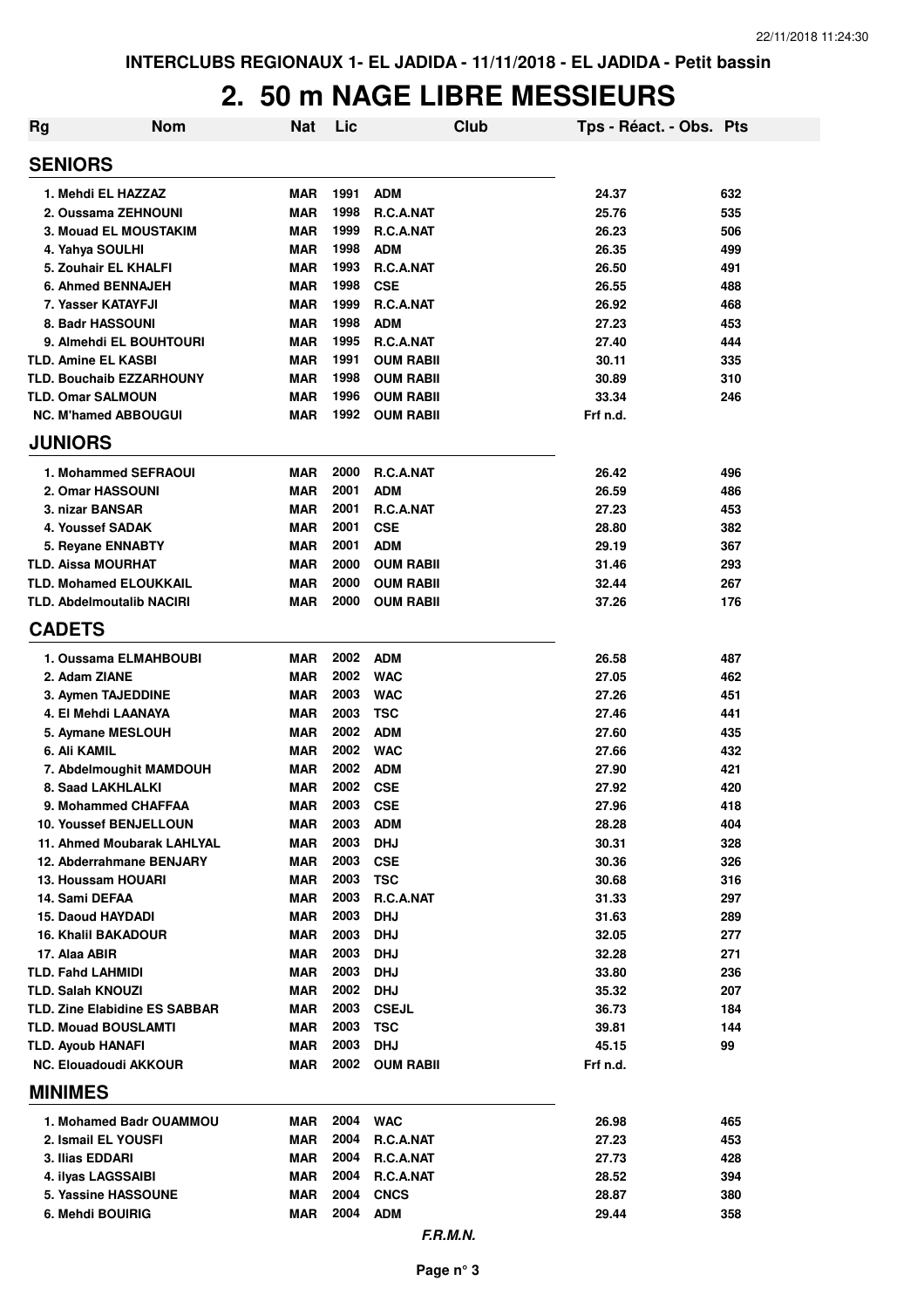| Rg | <b>Nom</b>                             | <b>Nat</b>               | Lic          |                          | Club | Tps - Réact. - Obs. Pts |            |
|----|----------------------------------------|--------------------------|--------------|--------------------------|------|-------------------------|------------|
|    | <b>MINIMES</b>                         |                          |              |                          |      |                         |            |
|    | 7. Amr BENATMANE                       | <b>MAR</b>               | 2005         | <b>TSC</b>               |      | 29.87                   | 343        |
|    | 8. Younes LAALA                        | <b>MAR</b>               | 2004         | <b>TSC</b>               |      | 30.25                   | 330        |
|    | 9. Ilyas LARABI                        | <b>MAR</b>               | 2004         | <b>TSC</b>               |      | 30.41                   | 325        |
|    | 10. Souhail SLILI                      | <b>MAR</b>               | 2004         | <b>CSEJL</b>             |      | 30.72                   | 315        |
|    | 11. Mohamed EL BOUZKRI                 | <b>MAR</b>               | 2005         | <b>CNCS</b>              |      | 30.78                   | 313        |
|    | 12. Soulaymane MOUJI                   | <b>MAR</b>               | 2004         | <b>ADM</b>               |      | 31.21                   | 300        |
|    | 13. Akram AYOUCHI                      | <b>MAR</b>               | 2004         | <b>TSC</b>               |      | 31.24                   | 300        |
|    | <b>14. Mohamed Amine HAMDAOUI</b>      | <b>MAR</b>               | 2004         | <b>TSC</b>               |      | 31.94                   | 280        |
|    | 15. Mohamed Aymen HARRABIDA            | <b>MAR</b>               | 2005         | R.C.A.NAT                |      | 32.05                   | 277        |
|    | <b>16. Abdellatif HIMMECH</b>          | <b>MAR</b>               | 2004         | <b>TSC</b>               |      | 32.24                   | 272        |
|    | 17. Achraf AOUAM                       | <b>MAR</b>               | 2004         | <b>CNCS</b>              |      | 32.45                   | 267        |
|    | 18. Amine EL BOUZAIDI                  | <b>MAR</b>               | 2004         | <b>TSC</b>               |      | 33.25                   | 248        |
|    | <b>19. Mohammed MEDIANE</b>            | <b>MAR</b>               | 2005         | <b>ADM</b>               |      | 33.47                   | 243        |
|    | 20. Mehdi ZEHNOUNI                     | <b>MAR</b>               | 2005         | <b>DHJ</b>               |      | 33.57                   | 241        |
|    | 21. Yassine IFASSIOUEN                 | <b>MAR</b>               | 2004<br>2004 | R.C.A.NAT                |      | 33.62                   | 240        |
|    | 22. Ilyass BOUCHTI<br>23. Ismail KASSI | <b>MAR</b><br><b>MAR</b> | 2004         | <b>TSC</b><br><b>TSC</b> |      | 33.69                   | 239        |
|    | 24. Yahya SABIR                        | <b>MAR</b>               | 2004         | R.C.A.NAT                |      | 34.74<br>34.95          | 218<br>214 |
|    | 25. Anas WARDI                         | <b>MAR</b>               | 2004         | <b>CSEJL</b>             |      | 35.59                   | 202        |
|    | 26. Othmane CHADIDE                    | <b>MAR</b>               | 2005         | <b>CSE</b>               |      | 35.61                   | 202        |
|    | 27. Ayman ZERHOUN                      | <b>MAR</b>               | 2004         | <b>CNCS</b>              |      | 35.88                   | 198        |
|    | 27. Otmane ABERCHANE                   | <b>MAR</b>               | 2004         | <b>CSEJL</b>             |      | 35.88                   | 198        |
|    | <b>TLD. Mouhssine FALIH</b>            | <b>MAR</b>               | 2005         | <b>CSEJL</b>             |      | 36.15                   | 193        |
|    | <b>TLD. Mohamed EL BAKILI</b>          | <b>MAR</b>               | 2005         | <b>TSC</b>               |      | 36.90                   | 182        |
|    | <b>TLD. Ziad HOUARI</b>                | <b>MAR</b>               | 2005         | <b>TSC</b>               |      | 36.96                   | 181        |
|    | TLD. Hamza MAHJOUBI                    | <b>MAR</b>               | 2005         | <b>CNCS</b>              |      | 38.61                   | 158        |
|    | <b>TLD. Ilyas SIOUAGHI</b>             | <b>MAR</b>               | 2005         | <b>ADM</b>               |      | 38.69                   | 157        |
|    | <b>TLD. Mohammed REGRAGUI</b>          | <b>MAR</b>               | 2005         | <b>CSEJL</b>             |      | 38.69                   | 157        |
|    | <b>TLD. Walid ATYA</b>                 | <b>MAR</b>               | 2005         | <b>TSC</b>               |      | 39.12                   | 152        |
|    | <b>TLD. Ilias ABOUTAIB</b>             | <b>MAR</b>               | 2005         | <b>WAC</b>               |      | 39.92                   | 143        |
|    | TLD. Abdelkrim EL AZDI                 | <b>MAR</b>               | 2004         | <b>CSEJL</b>             |      | 40.87                   | 133        |
|    | <b>TLD. Othmane TAHIRI</b>             | <b>MAR</b>               | 2005         | <b>TSC</b>               |      | 41.85                   | 124        |
|    | <b>TLD. Adam CHAFII</b>                | <b>MAR</b>               | 2004         | <b>CSEJL</b>             |      | 41.96                   | 123        |
|    | TLD. Mohammed Rayane EL ADILI          | <b>MAR</b>               | 2005         | <b>CSEJL</b>             |      | 52.11                   | 64         |
|    | TLD. Mohammed Amine YAZID              | MAR                      | 2005         | <b>CSEJL</b>             |      | 57.67                   | 47         |
|    | <b>NC. Mohamed Anas ARHZANE</b>        | <b>MAR</b>               | 2005         | <b>DHJ</b>               |      | Frf exc.                |            |
|    | <b>NC. Wahb EL ATLASSI</b>             | <b>MAR</b>               | 2004         | <b>CNCS</b>              |      | Frf n.d.                |            |
|    | <b>NC. Adam ELGHAZI</b>                | <b>MAR</b>               | 2005         | <b>TSC</b>               |      | Frf n.d.                |            |
|    | <b>BENJAMINS</b>                       |                          |              |                          |      |                         |            |
|    | 1. Saif Eddine CHOUAIBI                | MAR                      | 2006         | <b>ADM</b>               |      | 29.46                   | 357        |
|    | 2. Yahya ZAGRI                         | <b>MAR</b>               | 2006         | <b>ADM</b>               |      | 32.91                   | 256        |
|    | 3. Mohamed MALKI                       | <b>MAR</b>               | 2007         | <b>WAC</b>               |      | 33.09                   | 252        |
|    | 4. Abdelhakim CHAFFAA                  | <b>MAR</b>               | 2006         | <b>CSE</b>               |      | 33.19                   | 250        |
|    | 5. Saad SLIM                           | <b>MAR</b>               | 2006         | R.C.A.NAT                |      | 33.81                   | 236        |
|    | 6. Ali BOUSLIM                         | <b>MAR</b>               | 2006         | <b>TSC</b>               |      | 34.09                   | 230        |
|    | 7. Ahmed Rayane NAMLY                  | <b>MAR</b>               | 2007         | <b>WAC</b>               |      | 34.28                   | 227        |
|    | 8. Mohamed Amine ENNHAILI              | <b>MAR</b>               | 2007         | <b>WAC</b>               |      | 34.45                   | 223        |
|    | 9. Fadi ZOUGGARI                       | MAR                      | 2007         | <b>DHJ</b>               |      | 34.57                   | 221        |
|    | <b>10. Ziad BOURAOUD</b>               | <b>MAR</b>               | 2007         | R.C.A.NAT                |      | 35.06                   | 212        |
|    | 11. Mehdi KAMIL                        | MAR                      | 2006         | <b>WAC</b>               |      | 35.27                   | 208        |
|    | 12. Yacine MINSAF                      | MAR                      | 2006         | <b>CNCS</b>              |      | 35.39                   | 206        |
|    | 13. Yasser MAHLI                       | MAR                      | 2006         | R.C.A.NAT                |      | 35.40                   | 206        |
|    | <b>14. Elmehdi HOUIRICH</b>            | MAR                      | 2007         | <b>DHJ</b>               |      | 35.42                   | 205        |
|    | 15. Ismail EL BOUZKRI                  | <b>MAR</b>               | 2007         | <b>CNCS</b>              |      | 35.50                   | 204        |
|    | <b>16. Youssef HABBANE</b>             | MAR                      | 2006         | <b>WAC</b>               |      | 35.52                   | 204        |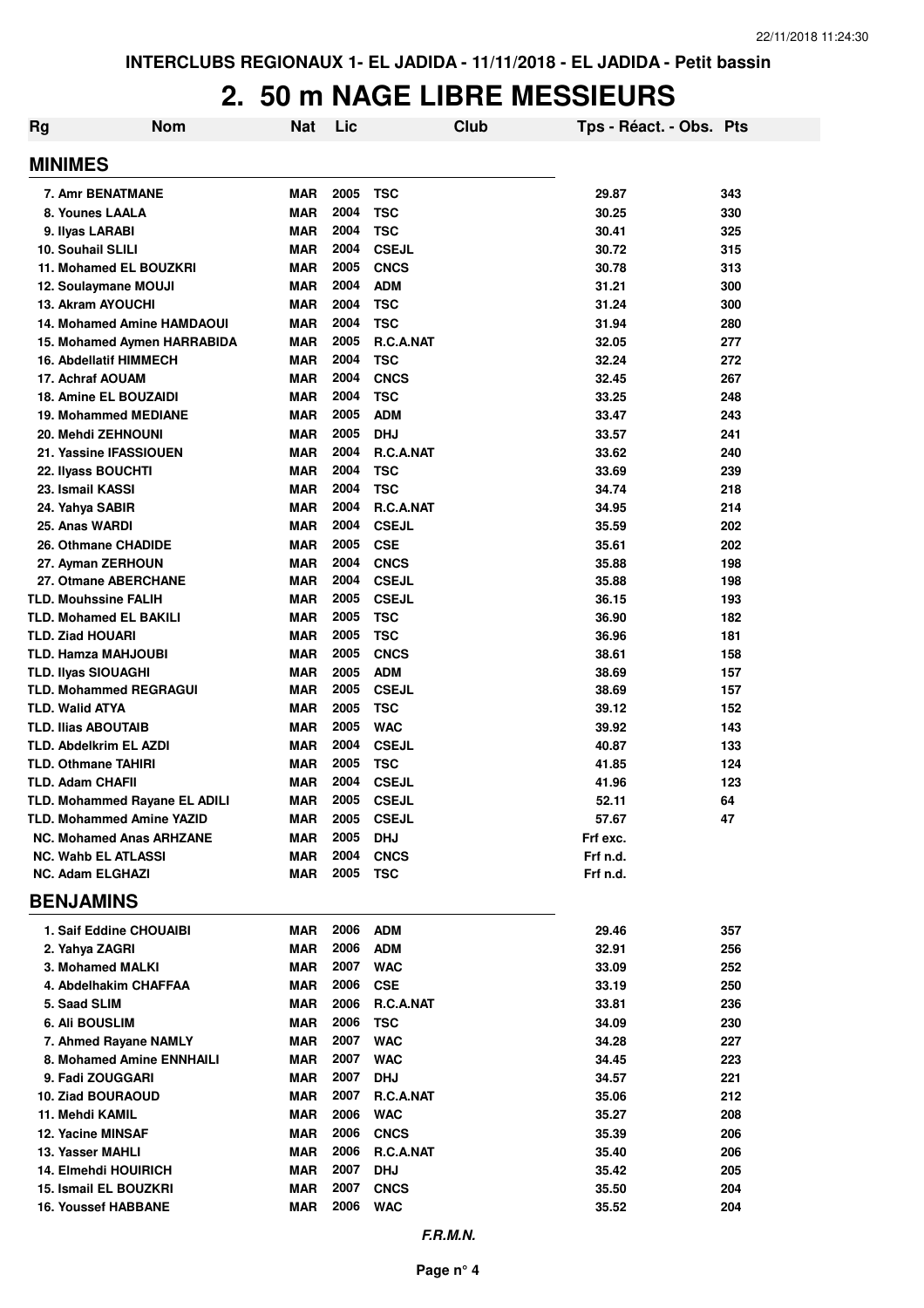| Rg | <b>Nom</b>                               | <b>Nat</b>        | Lic          | Club                       | Tps - Réact. - Obs. Pts |          |
|----|------------------------------------------|-------------------|--------------|----------------------------|-------------------------|----------|
|    | <b>BENJAMINS</b>                         |                   |              |                            |                         |          |
|    | 17. Achraf AKIL                          | <b>MAR</b>        | 2006         | <b>CSEJL</b>               | 35.56                   | 203      |
|    | <b>18. Ibrahim AIT ZOULET</b>            | <b>MAR</b>        | 2006         | <b>CSEJL</b>               | 35.67                   | 201      |
|    | 19. Ilyas KARAM                          | <b>MAR</b>        | 2007         | <b>CSEJL</b>               | 35.83                   | 198      |
|    | 20. Ahmed NIDAOUI                        | <b>MAR</b>        | 2007         | <b>WAC</b>                 | 36.11                   | 194      |
|    | 21. Saad ELYOUSFI                        | <b>MAR</b>        | 2006         | <b>ADM</b>                 | 36.15                   | 193      |
|    | 22. Mohamed Hamza HAJOUANE               | <b>MAR</b>        | 2006         | R.C.A.NAT                  | 36.32                   | 190      |
|    | 23. Ghali Brahim SENTISSI                | <b>MAR</b>        | 2007         | <b>WAC</b>                 | 36.48                   | 188      |
|    | 24. Mohamed Ghali KHADRAOUI              | <b>MAR</b>        | 2006         | <b>CSE</b>                 | 36.60                   | 186      |
|    | 25. Adam TIMOUYASSE                      | <b>MAR</b>        | 2006         | <b>DHJ</b>                 | 36.78                   | 183      |
|    | 26. Haitam KHIALI                        | MAR               | 2006         | <b>CNCS</b>                | 36.99                   | 180      |
|    | 27. Ali MAAROUF                          | <b>MAR</b>        | 2006         | <b>R.C.A.NAT</b>           | 37.21                   | 177      |
|    | 28. Hachem EL HACHIMI EL ALAOUI          | <b>MAR</b>        | 2007         | <b>WAC</b>                 | 37.27                   | 176      |
|    | 29. Yassir BAZZINE                       | <b>MAR</b>        | 2007         | <b>CNCS</b>                | 37.44                   | 174      |
|    | 30. Adam BENMAAZOUZ                      | <b>MAR</b>        | 2006         | <b>WAC</b>                 | 37.47                   | 173      |
|    | 31. Mohamed Amine MOKRINI                | <b>MAR</b>        | 2006         | <b>TSC</b>                 | 37.60                   | 172      |
|    | 32. Ahmed Amine BELABBES                 | <b>MAR</b>        | 2006         | <b>DHJ</b>                 | 38.23                   | 163      |
|    | 33. Rayane M'GHARI                       | <b>MAR</b>        | 2007         | <b>DHJ</b>                 | 38.26                   | 163      |
|    | 34. Zakaria ELKHATIBI                    | <b>MAR</b>        | 2007         | <b>DHJ</b>                 | 38.27                   | 163      |
|    | 34. Ismail LAGSSAIBI                     | <b>MAR</b>        | 2007         | R.C.A.NAT                  | 38.27                   | 163      |
|    | 36. Aymen FENNICH                        | <b>MAR</b>        | 2006         | R.C.A.NAT                  | 38.44                   | 161      |
|    | 37. Yahya ELKHATIBI                      | <b>MAR</b>        | 2006         | <b>DHJ</b>                 | 38.55                   | 159      |
|    | 38. Diyaa LAFKIHI                        | <b>MAR</b>        | 2007         | <b>TSC</b>                 | 38.69                   | 157      |
|    | 39. Yasser REGRAGUI                      | <b>MAR</b>        | 2006         | <b>CSEJL</b>               | 39.39                   | 149      |
|    | <b>40. Youssef AHMED MAHMOUD IBRAHIM</b> | <b>MAR</b>        | 2007         | R.C.A.NAT                  | 39.50                   | 148      |
|    | 41. Adam FALIH                           | <b>MAR</b>        | 2007         | <b>CSEJL</b>               | 40.27                   | 140      |
|    | 42. Abdelmajid NAJAH                     | <b>MAR</b>        | 2007         | <b>CNCS</b>                | 40.33                   | 139      |
|    | 43. Mohammed Reda DAKOUANE               | <b>MAR</b>        | 2006         | <b>CSE</b>                 | 40.49                   | 137      |
|    | 44. Omar EZZOUBI                         | <b>MAR</b>        | 2006         | <b>CNCS</b>                | 40.63                   | 136      |
|    | 45. Taha DAHDOUD                         | <b>MAR</b>        | 2007         | <b>DHJ</b>                 | 40.66                   | 136      |
|    | 46. Ayoub HASSANINE                      | <b>MAR</b>        | 2007         | <b>WAC</b>                 | 40.84                   | 134      |
|    | 47. Mohamed Ali MAAZOUZ                  | <b>MAR</b>        | 2007         | <b>WAC</b>                 | 41.19                   | 130      |
|    | 48. Ahmed Rayane AOUAD                   | <b>MAR</b>        | 2006         | <b>DHJ</b>                 | 41.23                   | 130      |
|    | 49. Soufiane MENBEH                      | MAR               | 2006         | <b>CNCS</b>                | 41.43                   | 128      |
|    | 50. Mohamed Adam DOUKKALI KACHI          | <b>MAR</b>        | 2006         | <b>DHJ</b>                 | 41.73                   | 125      |
|    | 51. Zyad ANIBA                           | <b>MAR</b>        | 2006         | R.C.A.NAT                  | 41.81                   | 125      |
|    | 52. Rayane LARABI                        | <b>MAR</b>        | 2007         | <b>TSC</b>                 | 42.00                   | 123      |
|    | 53. Abdelghafour ZOJAJI                  | <b>MAR</b>        | 2007         | <b>CSEJL</b>               | 42.04                   | 123      |
|    | 54. Ilyas LAFRIDI                        | <b>MAR</b>        | 2006         | <b>TSC</b>                 | 42.05                   | 123      |
|    | 55. Mohamed Taha BOUTAMA                 | <b>MAR</b>        | 2007         | <b>CNCS</b>                | 42.60                   | 118      |
|    | 56. Othmane TAJEDDINE                    | <b>MAR</b>        | 2007         | <b>CNCS</b>                | 43.02                   | 114      |
|    | 57. Abderrahman CHAKIR                   | <b>MAR</b>        | 2007         | <b>TSC</b>                 | 43.13                   | 113      |
|    | 58. Moslim SAGHIR                        | <b>MAR</b>        | 2007         | <b>CNCS</b>                | 43.83                   | 108      |
|    | 59. Noureddine ELBADRE                   | <b>MAR</b>        | 2007         | <b>CSE</b>                 | 44.00                   | 107      |
|    | 60. Mohamed Rayane GUEJAJ                | <b>MAR</b>        | 2007         | <b>CNCS</b>                | 44.19                   | 105      |
|    | 61. Yahya ABBA                           | <b>MAR</b>        | 2007         | <b>WAC</b>                 | 44.76                   | 101      |
|    | 62. Salmane EL ADILI                     | MAR<br><b>MAR</b> | 2007<br>2007 | <b>CSEJL</b><br><b>DHJ</b> | 45.50<br>45.50          | 97       |
|    | 62. Sami ABAOUSS                         | <b>MAR</b>        | 2006         |                            | 45.73                   | 97       |
|    | 64. Zakaria FRANE<br>65. Imad ZOUAKI     | <b>MAR</b>        | 2007         | <b>CNCS</b><br><b>DHJ</b>  | 45.99                   | 95<br>94 |
|    | 66. Abdeljabar HAYDADI                   | <b>MAR</b>        | 2007         | <b>DHJ</b>                 | 46.42                   | 91       |
|    | 67. Nizar ANIBA                          | <b>MAR</b>        | 2006         | R.C.A.NAT                  | 47.18                   | 87       |
|    | 68. Mohamed Yasser BENAMGHAR             | <b>MAR</b>        | 2006         | <b>CNCS</b>                | 50.25                   | 72       |
|    | 69. Adam ELBAZ                           | <b>MAR</b>        | 2007         | <b>CNCS</b>                | 50.33                   | 71       |
|    | 70. Jad EL KHAYAT                        | <b>MAR</b>        | 2007         | <b>CNCS</b>                | 52.36                   | 63       |
|    | 71. Anas IDHAMOU                         | <b>MAR</b>        | 2006         | <b>CNCS</b>                | 54.18                   | 57       |
|    | 72. Nouh BENTOUILA                       | <b>MAR</b>        | 2007         | <b>CSEJL</b>               | 54.70                   | 55       |
|    |                                          |                   |              |                            |                         |          |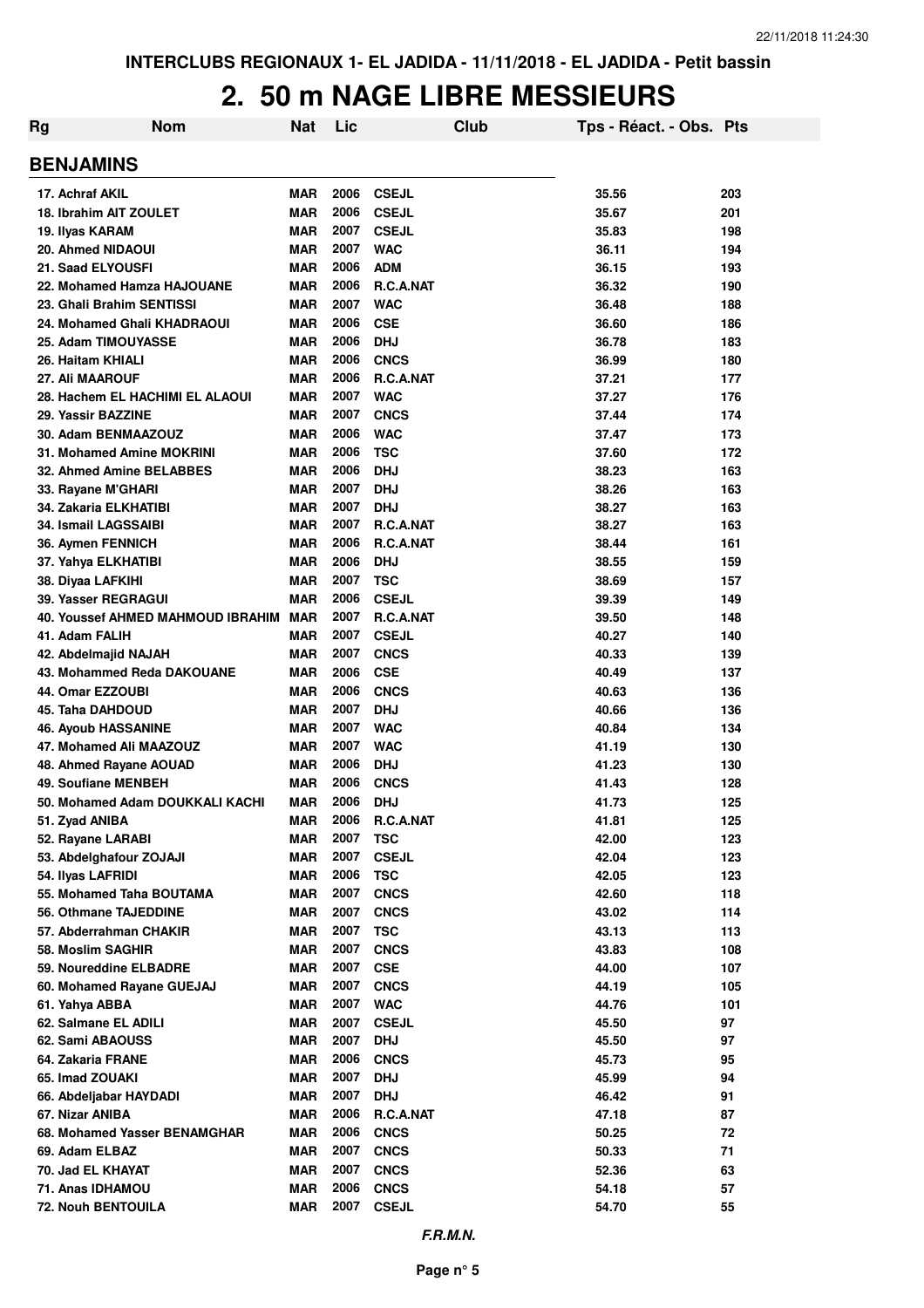| Ra                          | <b>Nom</b> | Nat        | Lic  |             | Club | Tps - Réact. - Obs. Pts |    |
|-----------------------------|------------|------------|------|-------------|------|-------------------------|----|
| <b>BENJAMINS</b>            |            |            |      |             |      |                         |    |
| 73. Sami EL IDRISSI         |            | <b>MAR</b> | 2007 | <b>CNCS</b> |      | 1:08.83                 | 28 |
| NC. Mohamed Taha BOUCHANE   |            | MAR        | 2006 | ADM         |      | Frf n.d.                |    |
| <b>NC. Mohamed ELALAOUI</b> |            | MAR        | 2006 | CNCS        |      | Frf n.d.                |    |
| <b>NC. Walid MILOUDI</b>    |            | MAR        | 2006 | <b>CNCS</b> |      | Frf n.d.                |    |
| <b>NC. Ilyas BOUAYADI</b>   |            | MAR        | 2007 | <b>TSC</b>  |      | Frf n.d.                |    |
| <b>NC. Ali EZZAKY</b>       |            | <b>MAR</b> | 2007 | <b>CNCS</b> |      | Dsg FD                  | 0  |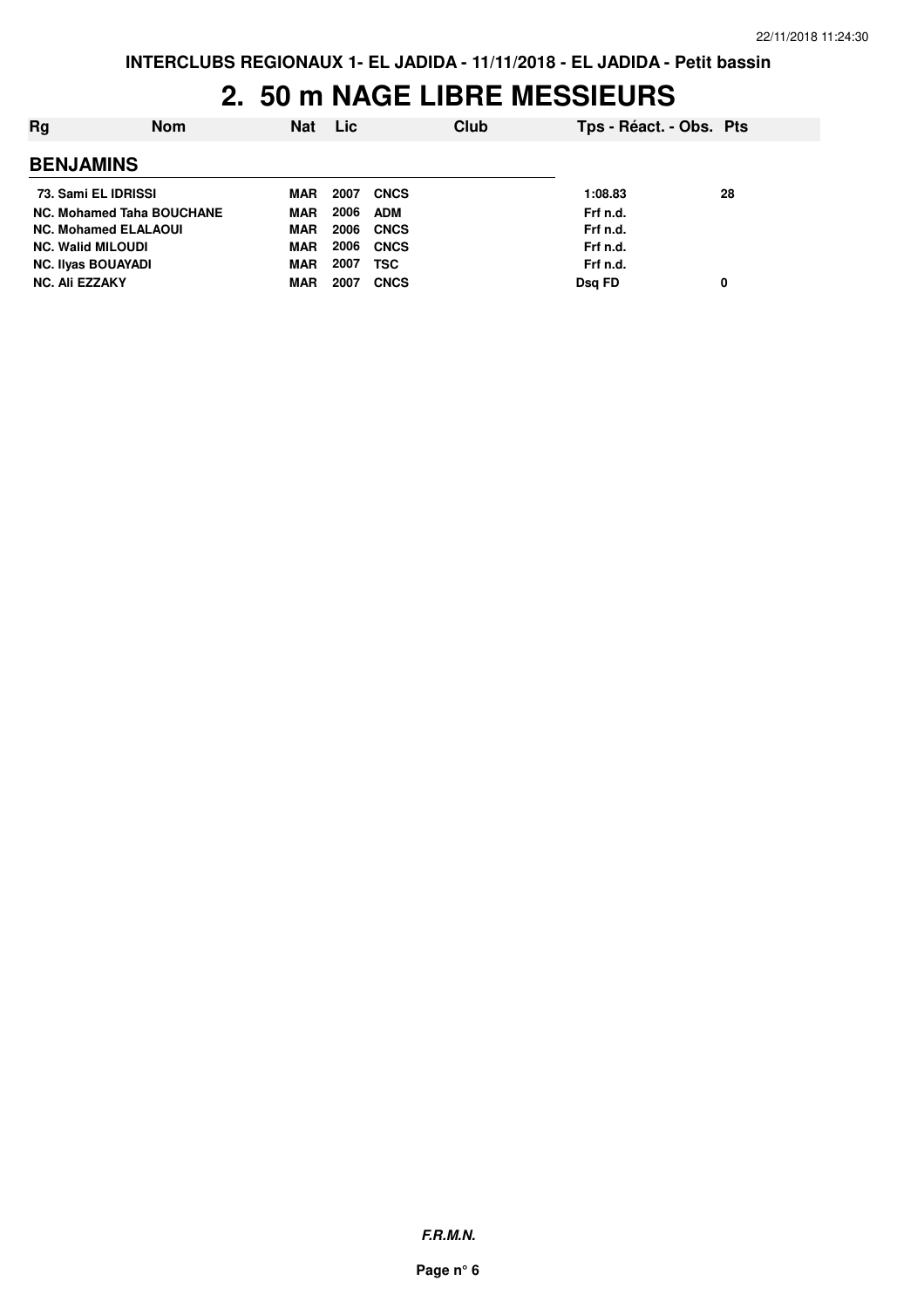# **3. 200 m DOS DAMES**

| <b>Nom</b>                 | Nat        | Lic  | Club             | Tps - Réact. - Obs. Pts |     |
|----------------------------|------------|------|------------------|-------------------------|-----|
|                            |            |      |                  |                         |     |
| <b>NC. Houda ALACHBILI</b> | MAR        | 2000 | <b>WAC</b>       | <b>Abandon</b>          | 0   |
|                            |            |      |                  |                         |     |
| 1. Douaa EDDAHBI           | <b>MAR</b> | 2005 | <b>TSC</b>       | 2:38.23                 | 482 |
| 2. Aya ICHOU               | <b>MAR</b> | 2004 | <b>R.C.A.NAT</b> | 2:47.59                 | 405 |
| <b>3. IIII BELHOCINE</b>   | <b>MAR</b> | 2005 | <b>WAC</b>       | 2:51.18                 | 380 |
| 4. Amira ZOHRY             | <b>MAR</b> | 2004 | <b>WAC</b>       | 3:11.28                 | 272 |
| 5. Hiba MALKI              | <b>MAR</b> | 2005 | <b>WAC</b>       | 3:17.82                 | 246 |
| <b>BENJAMINS</b>           |            |      |                  |                         |     |
| 1. Yasmine YOUSRI          | <b>MAR</b> | 2006 | <b>R.C.A.NAT</b> | 2:48.91                 | 396 |
| 2. Hajar LAHLAISSI         | <b>MAR</b> | 2007 | TSC              | 3:16.11                 | 253 |
| 3. Israa LAHLAISSI         | <b>MAR</b> | 2006 | <b>TSC</b>       | 3:19.16                 | 241 |
| 4. Kamilia ATIF            | <b>MAR</b> | 2007 | <b>TSC</b>       | 3:43.99                 | 169 |
|                            |            |      |                  |                         |     |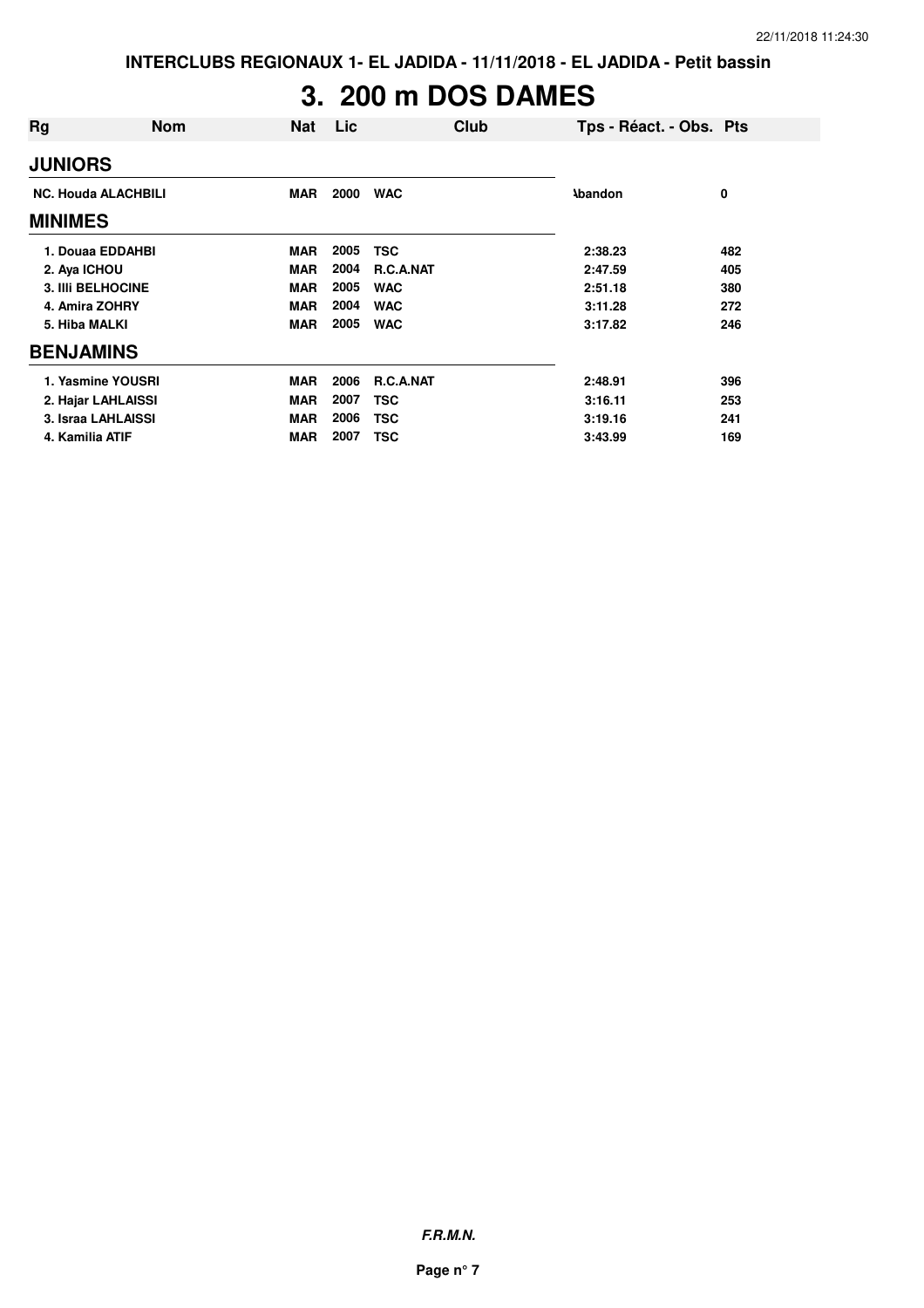## **4. 200 m DOS MESSIEURS**

| Rg               | <b>Nom</b>                 | <b>Nat</b> | Lic  | Club             | Tps - Réact. - Obs. Pts |     |
|------------------|----------------------------|------------|------|------------------|-------------------------|-----|
| <b>JUNIORS</b>   |                            |            |      |                  |                         |     |
|                  | 1. Mohamed Amine HARRABIDA | <b>MAR</b> | 2000 | <b>R.C.A.NAT</b> | 2:28.64                 | 426 |
| <b>CADETS</b>    |                            |            |      |                  |                         |     |
| 1. Idriss AZHAR  |                            | MAR        | 2003 | <b>R.C.A.NAT</b> | 2:18.88                 | 523 |
| <b>MINIMES</b>   |                            |            |      |                  |                         |     |
|                  | 1. Saad BOUKIOUD           | <b>MAR</b> | 2004 | <b>CNCS</b>      | 2:46.63                 | 303 |
|                  | 2. Mohamed RAFILI          | <b>MAR</b> | 2004 | <b>R.C.A.NAT</b> | 2:47.32                 | 299 |
|                  | 3. Rayane BOURZIK          | <b>MAR</b> | 2004 | <b>TSC</b>       | 2:54.47                 | 263 |
| <b>BENJAMINS</b> |                            |            |      |                  |                         |     |
|                  | 1. Mohamed MALKI           | <b>MAR</b> | 2007 | <b>WAC</b>       | 2:56.64                 | 254 |
|                  | 2. Mohamed Hamza HAJOUANE  | <b>MAR</b> | 2006 | <b>R.C.A.NAT</b> | 3:18.60                 | 178 |
|                  | 3. Ghali Brahim SENTISSI   | <b>MAR</b> | 2007 | <b>WAC</b>       | 3:23.09                 | 167 |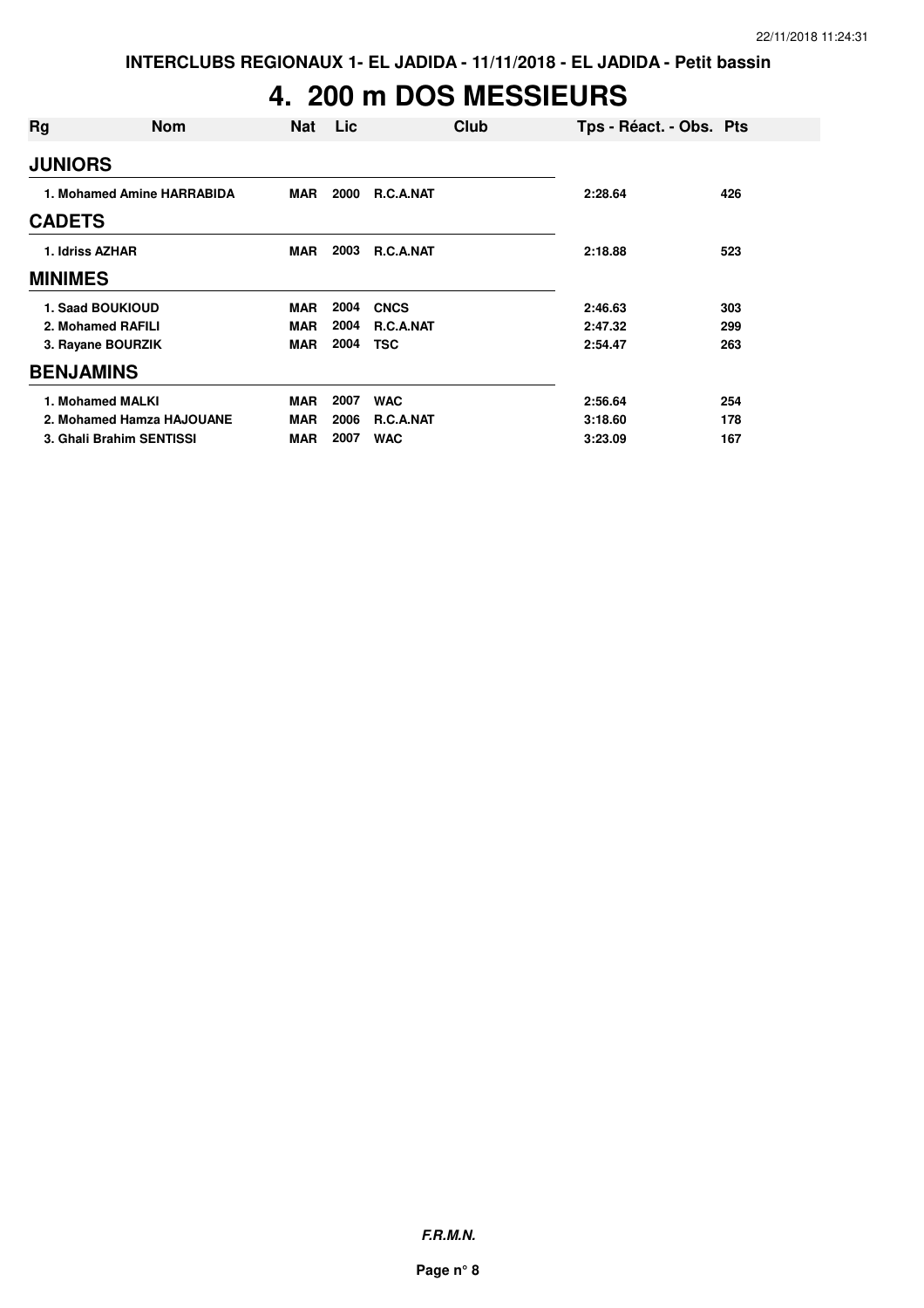#### **5. 100 m PAPILLON DAMES**

| Rg                | <b>Nom</b>             | <b>Nat</b> | Lic  | Club        | Tps - Réact. - Obs. Pts |     |
|-------------------|------------------------|------------|------|-------------|-------------------------|-----|
| <b>JUNIORS</b>    |                        |            |      |             |                         |     |
|                   | 1. Khaoula ELMACHRAFI  | <b>MAR</b> | 2000 | <b>TSC</b>  | 1:14.33                 | 427 |
| <b>CADETS</b>     |                        |            |      |             |                         |     |
| 1. Hiba SOUIHEL   |                        | <b>MAR</b> | 2003 | <b>ADM</b>  | 1:14.15                 | 430 |
|                   | 2. Rim BOUJNANE        | <b>MAR</b> | 2003 | <b>CSE</b>  | 1:18.68                 | 360 |
| 3. Nora RGUIB     |                        | <b>MAR</b> | 2003 | <b>ADM</b>  | 1:24.06                 | 295 |
| 4. Iness TAHIL    |                        | <b>MAR</b> | 2003 | R.C.A.NAT   | 1:30.22                 | 238 |
| <b>MINIMES</b>    |                        |            |      |             |                         |     |
|                   | 1. Kamilia MAALOUF     | <b>MAR</b> | 2004 | R.C.A.NAT   | 1:18.32                 | 365 |
|                   | 2. Ibtissam RACHID     | <b>MAR</b> | 2004 | R.C.A.NAT   | 1:18.55                 | 362 |
| 3. Aya DARA       |                        | <b>MAR</b> | 2004 | R.C.A.NAT   | 1:27.44                 | 262 |
| <b>BENJAMINS</b>  |                        |            |      |             |                         |     |
|                   | 1. Yassmine DRAYEF     | <b>MAR</b> | 2006 | <b>ADM</b>  | 1:13.19                 | 447 |
|                   | 2. Camelia AMRANI      | <b>MAR</b> | 2006 | <b>TSC</b>  | 1:19.22                 | 352 |
| 3. Zainab IDRISSI |                        | <b>MAR</b> | 2007 | <b>CNCS</b> | 1:27.47                 | 262 |
|                   | 4. Yassmine BENGHEDIFA | <b>MAR</b> | 2007 | <b>ADM</b>  | 1:35.48                 | 201 |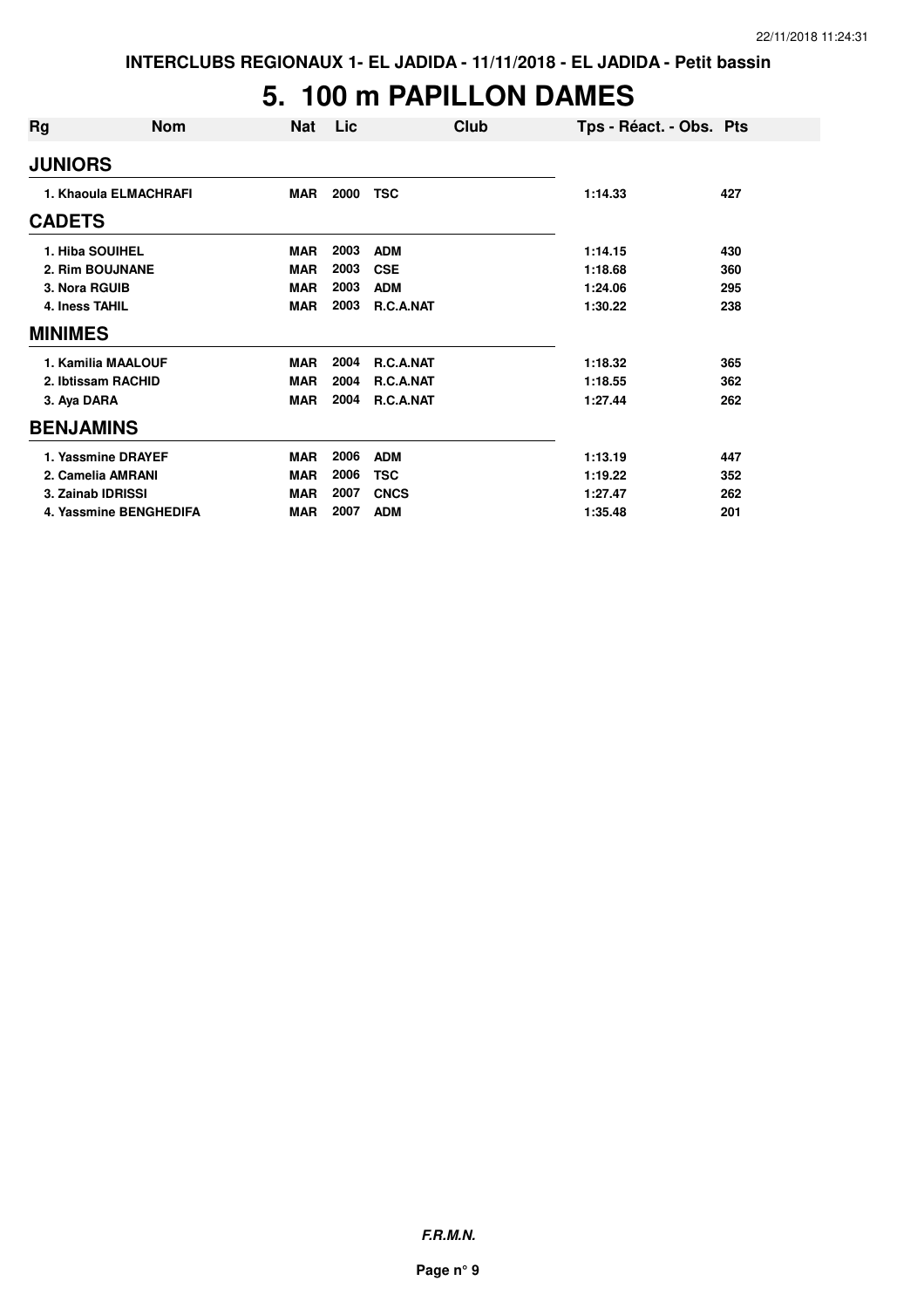#### **6. 100 m PAPILLON MESSIEURS**

| Rg             | <b>Nom</b>                     | <b>Nat</b> | Lic  | Club        | Tps - Réact. - Obs. Pts |     |
|----------------|--------------------------------|------------|------|-------------|-------------------------|-----|
| <b>SENIORS</b> |                                |            |      |             |                         |     |
|                | 1. Mehdi EL HAZZAZ             | <b>MAR</b> | 1991 | <b>ADM</b>  | 58.11                   | 630 |
|                | 2. Abdelkrim ESSABIHI EDDAFALI | <b>MAR</b> | 1999 | <b>ADM</b>  | 1:02.24                 | 512 |
|                | 3. Oussama ZEHNOUNI            | <b>MAR</b> | 1998 | R.C.A.NAT   | 1:06.86                 | 413 |
|                | 4. Zouhair EL KHALFI           | <b>MAR</b> | 1993 | R.C.A.NAT   | 1:07.04                 | 410 |
| <b>JUNIORS</b> |                                |            |      |             |                         |     |
|                | 1. Yasser AYANE                | <b>MAR</b> | 2001 | <b>CSE</b>  | 1:04.24                 | 466 |
| <b>CADETS</b>  |                                |            |      |             |                         |     |
|                | 1. Oussama ELMAHBOUBI          | <b>MAR</b> | 2002 | <b>ADM</b>  | 1:03.28                 | 488 |
|                | 2. Sami KIBAL                  | <b>MAR</b> | 2002 | <b>WAC</b>  | 1:03.50                 | 483 |
|                | 3. Adam ZIANE                  | <b>MAR</b> | 2002 | <b>WAC</b>  | 1:05.44                 | 441 |
|                | 4. Abdelmoughit MAMDOUH        | <b>MAR</b> | 2002 | <b>ADM</b>  | 1:06.02                 | 429 |
|                | 5. Mohammed CHAFFAA            | <b>MAR</b> | 2003 | <b>CSE</b>  | 1:06.18                 | 426 |
|                | 6. Mohamed Amine CHANNANI      | <b>MAR</b> | 2002 | <b>CSE</b>  | 1:06.48                 | 420 |
|                | 7. Houssam HOUARI              | <b>MAR</b> | 2003 | <b>TSC</b>  | 1:11.03                 | 345 |
| <b>MINIMES</b> |                                |            |      |             |                         |     |
|                | 1. ilyas LAGSSAIBI             | <b>MAR</b> | 2004 | R.C.A.NAT   | 1:07.08                 | 409 |
|                | 2. Yassine HASSOUNE            | <b>MAR</b> | 2004 | <b>CNCS</b> | 1:15.22                 | 290 |
|                | <b>NC. Wahb EL ATLASSI</b>     | <b>MAR</b> | 2004 | <b>CNCS</b> | Frf n.d.                |     |
|                | <b>BENJAMINS</b>               |            |      |             |                         |     |
|                | 1. Yasser MAHLI                | <b>MAR</b> | 2006 | R.C.A.NAT   | 1:24.16                 | 207 |
|                | 2. Mohamed Amine ENNHAILI      | <b>MAR</b> | 2007 | <b>WAC</b>  | 1:34.66                 | 145 |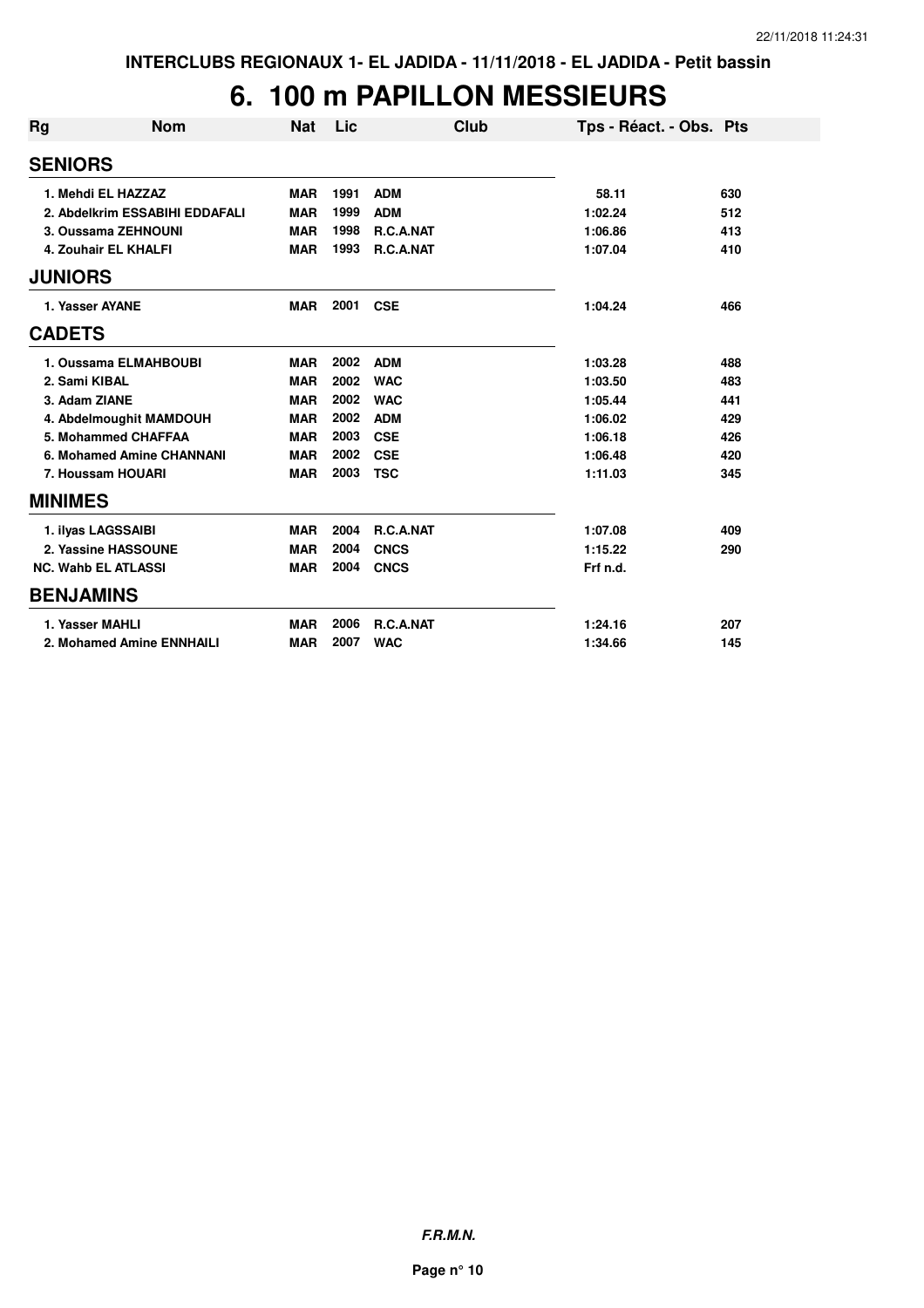# **7. 200 m 4 NAGES DAMES**

| Rg             | <b>Nom</b>                | <b>Nat</b> | Lic  | <b>Club</b>  | Tps - Réact. - Obs. Pts |     |
|----------------|---------------------------|------------|------|--------------|-------------------------|-----|
| <b>SENIORS</b> |                           |            |      |              |                         |     |
|                | 1. Zineb ZOUHAIRI         | <b>MAR</b> | 1997 | R.C.A.NAT    | 2:49.62                 | 411 |
| <b>JUNIORS</b> |                           |            |      |              |                         |     |
|                | <b>TLD. Aya WAHAB</b>     | <b>MAR</b> | 2001 | <b>CSEJL</b> | 3:28.91                 | 220 |
| <b>CADETS</b>  |                           |            |      |              |                         |     |
|                | 1. Samia MAHASSINE        | MAR        | 2003 | <b>ADM</b>   | 3:02.99                 | 327 |
|                | <b>NC. Ikram WAHAB</b>    | <b>MAR</b> | 2003 | <b>CSEJL</b> | <b>Abandon</b>          | 0   |
| <b>MINIMES</b> |                           |            |      |              |                         |     |
|                | 1. Hind DOUHA             | <b>MAR</b> | 2005 | R.C.A.NAT    | 2:37.33                 | 515 |
|                | 2. Nada JALAL             | <b>MAR</b> | 2004 | R.C.A.NAT    | 2:39.20                 | 497 |
|                | 3. Aicha EL BEKALI        | <b>MAR</b> | 2004 | <b>ADM</b>   | 2:44.08                 | 454 |
|                | <b>4. Chahd MACHKOUR</b>  | <b>MAR</b> | 2004 | <b>WAC</b>   | 2:47.32                 | 428 |
|                | 5. Lamiaa ELMACHRAFI      | <b>MAR</b> | 2005 | <b>TSC</b>   | 2:49.83                 | 409 |
|                | 6. Ghita TABATI           | <b>MAR</b> | 2004 | <b>WAC</b>   | 2:51.83                 | 395 |
|                | 7. Sara MAKY              | <b>MAR</b> | 2004 | <b>TSC</b>   | 2:58.98                 | 350 |
|                | 8. Amira ZOHRY            | <b>MAR</b> | 2004 | <b>WAC</b>   | 3:05.30                 | 315 |
|                | 9. Maria NAMLY            | <b>MAR</b> | 2005 | <b>WAC</b>   | 3:08.49                 | 299 |
|                | <b>TLD. Iness LAKRADI</b> | <b>MAR</b> | 2005 | <b>TSC</b>   | 3:17.73                 | 259 |
|                | <b>TLD. Hiba MALKI</b>    | <b>MAR</b> | 2005 | <b>WAC</b>   | 3:26.66                 | 227 |
|                | <b>TLD. Zineb RAMLI</b>   | <b>MAR</b> | 2005 | <b>TSC</b>   | 3:30.13                 | 216 |
|                | <b>TLD. Maissam YAHIA</b> | <b>MAR</b> | 2005 | <b>DHJ</b>   | 3:34.15                 | 204 |
|                | <b>TLD. Aida ZOUHAIRI</b> | <b>MAR</b> | 2004 | <b>DHJ</b>   | 3:41.43                 | 184 |
| TLD. Aya KASSI |                           | <b>MAR</b> | 2005 | <b>TSC</b>   | 3:44.67                 | 177 |
|                | <b>BENJAMINS</b>          |            |      |              |                         |     |
|                | 1. Yassmine DRAYEF        | <b>MAR</b> | 2006 | <b>ADM</b>   | 2:45.11                 | 446 |
|                | 2. Yasmine YOUSRI         | <b>MAR</b> | 2006 | R.C.A.NAT    | 2:47.48                 | 427 |
|                | 3. Marwa TOUHAMI          | <b>MAR</b> | 2007 | R.C.A.NAT    | 2:57.40                 | 359 |
|                | 4. Camelia AMRANI         | <b>MAR</b> | 2006 | <b>TSC</b>   | 2:59.60                 | 346 |
|                | 5. Rim KARIMI             | <b>MAR</b> | 2007 | <b>WAC</b>   | 3:02.70                 | 329 |
|                | 6. Salma EL YOUSFI        | <b>MAR</b> | 2007 | R.C.A.NAT    | 3:03.26                 | 326 |
|                | 7. Kawtar MIRHLAMI        | <b>MAR</b> | 2007 | DHJ          | 3:11.97                 | 283 |
|                | 8. Malak MESLOUH          | MAR        | 2006 | <b>ADM</b>   | 3:12.74                 | 280 |
|                | 9. Lina BERRISSOUL        | <b>MAR</b> | 2007 | <b>WAC</b>   | 3:25.97                 | 229 |
|                | 10. Ghita GHETREFF        | <b>MAR</b> | 2006 | <b>ADM</b>   | 3:32.11                 | 210 |
|                | 11. Douaa TAWSSI          | <b>MAR</b> | 2006 | <b>TSC</b>   | 3:40.73                 | 186 |
|                | 12. Aya LAALA             | <b>MAR</b> | 2007 | <b>TSC</b>   | 3:56.18                 | 152 |
|                | 13. Kenza GHAZI           | <b>MAR</b> | 2007 | <b>ADM</b>   | 4:05.37                 | 135 |
|                | 14. Marwa ELBASSITY       | <b>MAR</b> | 2007 | <b>TSC</b>   | 4:06.75                 | 133 |
|                | 15. Khadija MENBEH        | <b>MAR</b> | 2007 | <b>CNCS</b>  | 4:21.09                 | 112 |
|                | NC. Salma AZIZI           | <b>MAR</b> | 2007 | <b>TSC</b>   | Frf n.d.                |     |
|                | <b>NC. Imane EDDADSY</b>  | <b>MAR</b> | 2007 | R.C.A.NAT    | Dsq NI                  | 0   |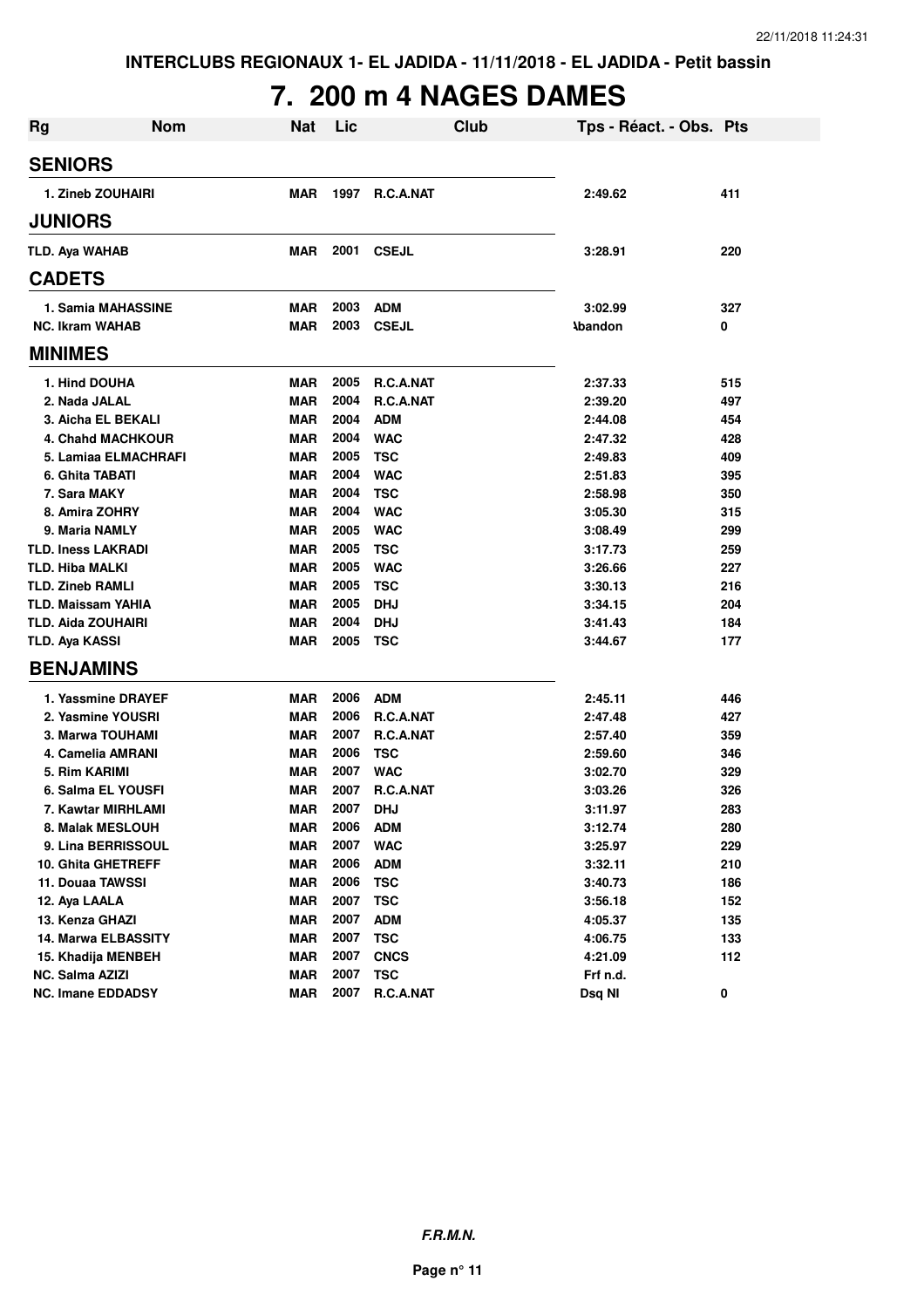#### **8. 200 m 4 NAGES MESSIEURS**

| <b>Rg</b>                                        | <b>Nom</b>                    | Nat                      | Lic          |                          | Club | Tps - Réact. - Obs. Pts |            |
|--------------------------------------------------|-------------------------------|--------------------------|--------------|--------------------------|------|-------------------------|------------|
| <b>JUNIORS</b>                                   |                               |                          |              |                          |      |                         |            |
|                                                  | 1. Mohammed SEFRAOUI          | MAR                      | 2000         | <b>R.C.A.NAT</b>         |      | 2:47.01                 | 321        |
| <b>CADETS</b>                                    |                               |                          |              |                          |      |                         |            |
| 1. Idriss AZHAR                                  |                               | <b>MAR</b>               | 2003         | R.C.A.NAT                |      | 2:22.18                 | 520        |
|                                                  | 2. Azzedine EL BADRE          | <b>MAR</b>               | 2003         | <b>CSE</b>               |      | 2:27.46                 | 466        |
| 3. Ali KAMIL                                     |                               | <b>MAR</b>               | 2002         | <b>WAC</b>               |      | 2:32.47                 | 421        |
|                                                  | 4. Mohamed Reda MAMI          | <b>MAR</b>               | 2002         | <b>TSC</b>               |      | 2:40.61                 | 361        |
|                                                  | 5. Ahmed Moubarak LAHLYAL     | <b>MAR</b>               | 2003         | <b>DHJ</b>               |      | 2:54.76                 | 280        |
| <b>TLD. Sami DEFAA</b>                           |                               | <b>MAR</b>               | 2003         | R.C.A.NAT                |      | 3:05.29                 | 235        |
| <b>TLD. Alaa ABIR</b>                            |                               | <b>MAR</b>               | 2003         | <b>DHJ</b>               |      | 3:11.87                 | 211        |
| <b>TLD. Salah KNOUZI</b>                         |                               | <b>MAR</b>               | 2002         | <b>DHJ</b>               |      | 3:34.57                 | 151        |
| <b>MINIMES</b>                                   |                               |                          |              |                          |      |                         |            |
| 1. Ilias EDDARI                                  |                               | <b>MAR</b>               | 2004         | <b>R.C.A.NAT</b>         |      | 2:28.34                 | 458        |
|                                                  | 2. Ismail EL YOUSFI           | <b>MAR</b>               | 2004         | <b>R.C.A.NAT</b>         |      | 2:28.44                 | 457        |
|                                                  | 3. Mohamed Badr OUAMMOU       | <b>MAR</b>               | 2004         | <b>WAC</b>               |      | 2:32.50                 | 421        |
| <b>4. Saad BOUKIOUD</b>                          |                               | <b>MAR</b>               | 2004         | <b>CNCS</b>              |      | 2:47.64                 | 317        |
| 5. Younes LAALA                                  |                               | <b>MAR</b>               | 2004         | <b>TSC</b>               |      | 2:48.03                 | 315        |
|                                                  | 6. Mohamed Aymen HARRABIDA    | <b>MAR</b>               | 2005         | R.C.A.NAT                |      | 2:49.09                 | 309        |
|                                                  | 7. Mohamed EL BOUZKRI         | <b>MAR</b>               | 2005         | <b>CNCS</b>              |      | 2:50.21                 | 303        |
| 8. Ilyas LARABI                                  |                               | <b>MAR</b>               | 2004         | <b>TSC</b>               |      | 2:54.32                 | 282        |
|                                                  | 9. Rayane BOURZIK             | <b>MAR</b>               | 2004         | <b>TSC</b>               |      | 2:54.93                 | 279        |
|                                                  | <b>10. Abdellatif HIMMECH</b> | <b>MAR</b>               | 2004         | <b>TSC</b>               |      | 3:00.35                 | 254        |
| 11. Mehdi ZEHNOUNI                               |                               | <b>MAR</b>               | 2005         | <b>DHJ</b>               |      | 3:02.54                 | 245        |
| <b>TLD. Ismail KASSI</b>                         |                               | <b>MAR</b>               | 2004         | <b>TSC</b>               |      | 3:10.55                 | 216        |
| <b>TLD. Ilyass BOUCHTI</b>                       |                               | <b>MAR</b>               | 2004         | <b>TSC</b>               |      | 3:28.40                 | 165        |
|                                                  | <b>TLD. Mohammed REGRAGUI</b> | <b>MAR</b>               | 2005         | <b>CSEJL</b>             |      | 3:33.50                 | 153        |
| <b>TLD. Walid ATYA</b>                           |                               | <b>MAR</b>               | 2005         | <b>TSC</b>               |      | 3:34.34                 | 151        |
| <b>NC. Akram AYOUCHI</b>                         |                               | <b>MAR</b>               | 2004         | <b>TSC</b>               |      | Frf exc.                |            |
| <b>NC. Amr BENATMANE</b>                         |                               | <b>MAR</b>               | 2005         | <b>TSC</b>               |      | Dsq NI                  | 0          |
| <b>BENJAMINS</b>                                 |                               |                          |              |                          |      |                         |            |
|                                                  | 1. Saif Eddine CHOUAIBI       | <b>MAR</b>               | 2006         | <b>ADM</b>               |      | 3:04.52                 | 238        |
| 2. Ali BOUSLIM                                   |                               | <b>MAR</b>               | 2006         | <b>TSC</b>               |      | 3:06.33                 | 231        |
|                                                  | 3. Ismail EL BOUZKRI          | MAR                      | 2007         | <b>CNCS</b>              |      | 3:09.68                 | 219        |
| 4. Yahya ZAGRI                                   |                               | <b>MAR</b>               | 2006         | <b>ADM</b>               |      | 3:10.13                 | 217        |
| 5. Fadi ZOUGGARI                                 |                               | <b>MAR</b>               | 2007         | <b>DHJ</b>               |      | 3:13.34                 | 206        |
|                                                  | 6. Ahmed Rayane NAMLY         | <b>MAR</b>               | 2007         | <b>WAC</b>               |      | 3:17.09                 | 195        |
| 7. Saad ELYOUSFI                                 |                               | <b>MAR</b>               | 2006         | <b>ADM</b>               |      | 3:17.27                 | 194        |
| 8. Mehdi KAMIL                                   |                               | <b>MAR</b>               | 2006         | <b>WAC</b>               |      | 3:17.96                 | 192        |
|                                                  | 9. Ibrahim AIT ZOULET         | <b>MAR</b>               | 2006         | <b>CSEJL</b>             |      | 3:18.90                 | 190        |
| 10. Ahmed NIDAOUI                                |                               | <b>MAR</b>               | 2007         | <b>WAC</b>               |      | 3:22.10                 | 181        |
|                                                  | 11. Elmehdi HOUIRICH          | <b>MAR</b>               | 2007         | <b>DHJ</b>               |      | 3:25.96                 | 171        |
|                                                  | <b>12. Achraf BOUJNANE</b>    | <b>MAR</b>               | 2006<br>2007 | <b>CSE</b>               |      | 3:26.64                 | 169        |
| 13. Rayane M'GHARI<br><b>14. Ilias BEN HAMOU</b> |                               | <b>MAR</b><br><b>MAR</b> | 2007         | <b>DHJ</b><br><b>CSE</b> |      | 3:26.65                 | 169<br>169 |
| 15. Achraf AKIL                                  |                               | <b>MAR</b>               | 2006         | <b>CSEJL</b>             |      | 3:26.81<br>3:27.90      | 166        |
| 16. Yassir BAZZINE                               |                               | <b>MAR</b>               | 2007         | <b>CNCS</b>              |      | 3:29.61                 | 162        |
|                                                  | 17. Ahmed Amine BELABBES      | <b>MAR</b>               | 2006         | <b>DHJ</b>               |      | 3:31.27                 | 158        |
| 18. Ilyas KARAM                                  |                               | <b>MAR</b>               | 2007         | <b>CSEJL</b>             |      | 3:40.25                 | 139        |
| 19. Yahya ELKHATIBI                              |                               | <b>MAR</b>               | 2006         | <b>DHJ</b>               |      | 3:40.80                 | 138        |
| 20. Rayane LARABI                                |                               | <b>MAR</b>               | 2007         | <b>TSC</b>               |      | 3:42.32                 | 136        |
|                                                  | 21. Zakaria ELKHATIBI         | <b>MAR</b>               | 2007         | <b>DHJ</b>               |      | 3:46.01                 | 129        |
| 22. Diyaa LAFKIHI                                |                               | <b>MAR</b>               | 2007         | <b>TSC</b>               |      | 3:48.55                 | 125        |
|                                                  | 23. Soufiane MENBEH           | <b>MAR</b>               | 2006         | <b>CNCS</b>              |      | 4:02.84                 | 104        |
| <b>NC. Yasser REGRAGUI</b>                       |                               | <b>MAR</b>               | 2006         | <b>CSEJL</b>             |      | Dsq NI                  | 0          |
|                                                  |                               |                          |              |                          |      |                         |            |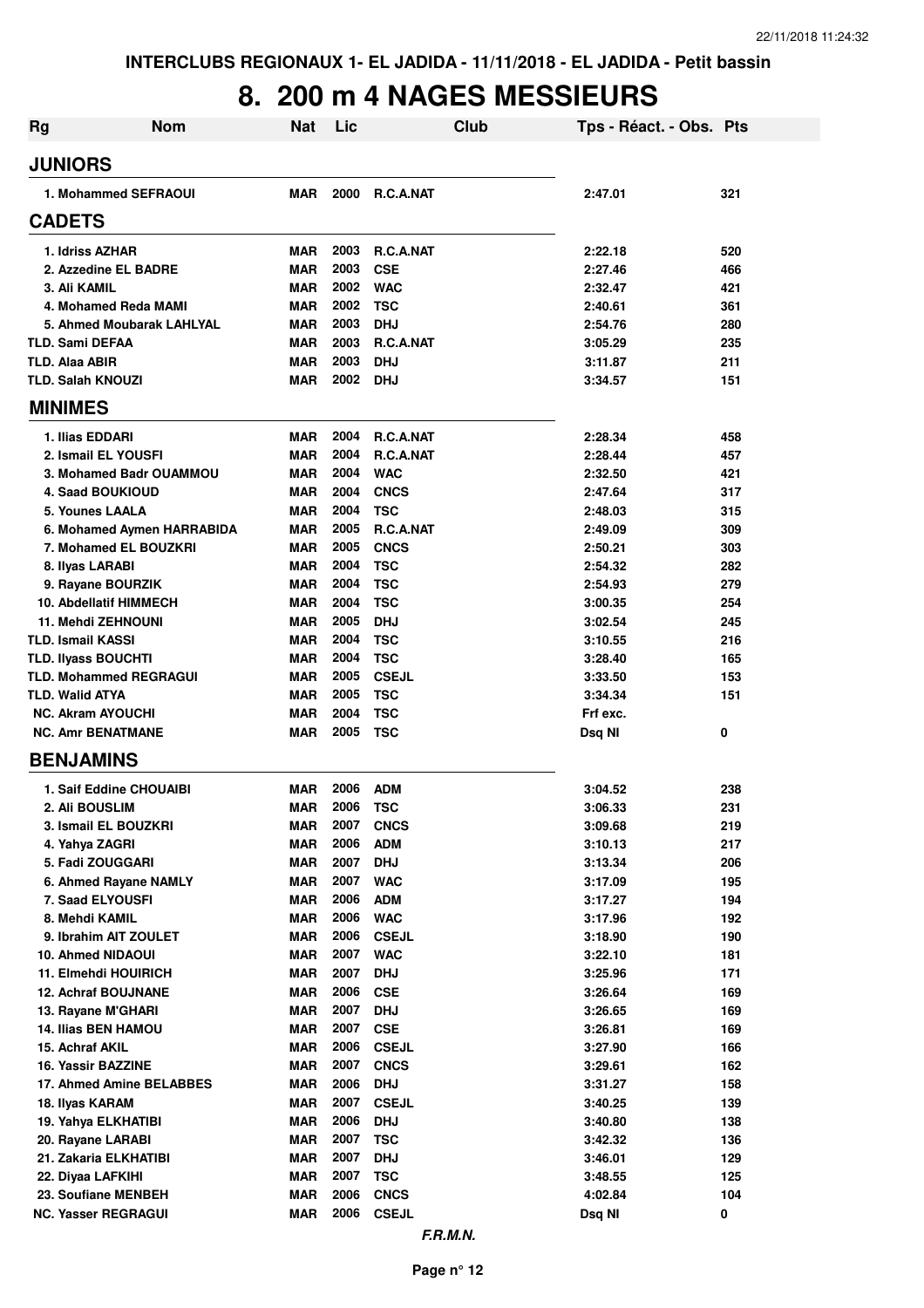#### **8. 200 m 4 NAGES MESSIEURS**

| <b>Rg</b>                | <b>Nom</b> | <b>Nat</b> | <b>Lic</b> | Club | Tps - Réact. - Obs. Pts |  |
|--------------------------|------------|------------|------------|------|-------------------------|--|
| <b>BENJAMINS</b>         |            |            |            |      |                         |  |
| <b>NC. Ilyas LAFRIDI</b> |            | <b>MAR</b> | 2006 TSC   |      | Dsg NI                  |  |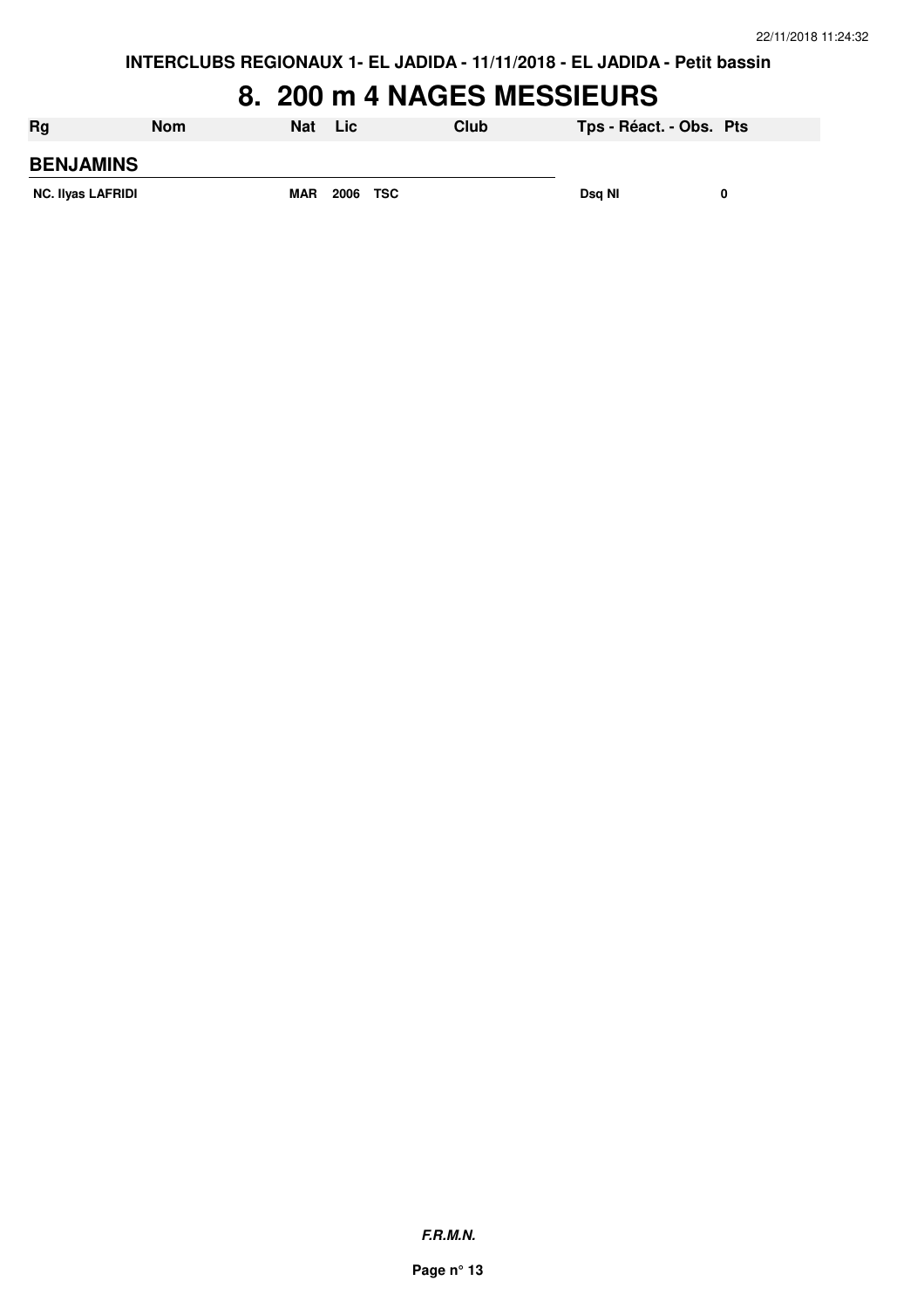## **9. 1500 m NAGE LIBRE DAMES**

| Rg               | <b>Nom</b>       | <b>Nat</b> | <b>Lic</b>         | Club | Tps - Réact. - Obs. Pts |     |
|------------------|------------------|------------|--------------------|------|-------------------------|-----|
| <b>MINIMES</b>   |                  |            |                    |      |                         |     |
|                  | 1. Douaa EDDAHBI | <b>MAR</b> | 2005<br>TSC        |      | 19:22.50                | 509 |
| 2. Nisrine FIRAS |                  | <b>MAR</b> | 2004<br><b>WAC</b> |      | 21:04.84                | 395 |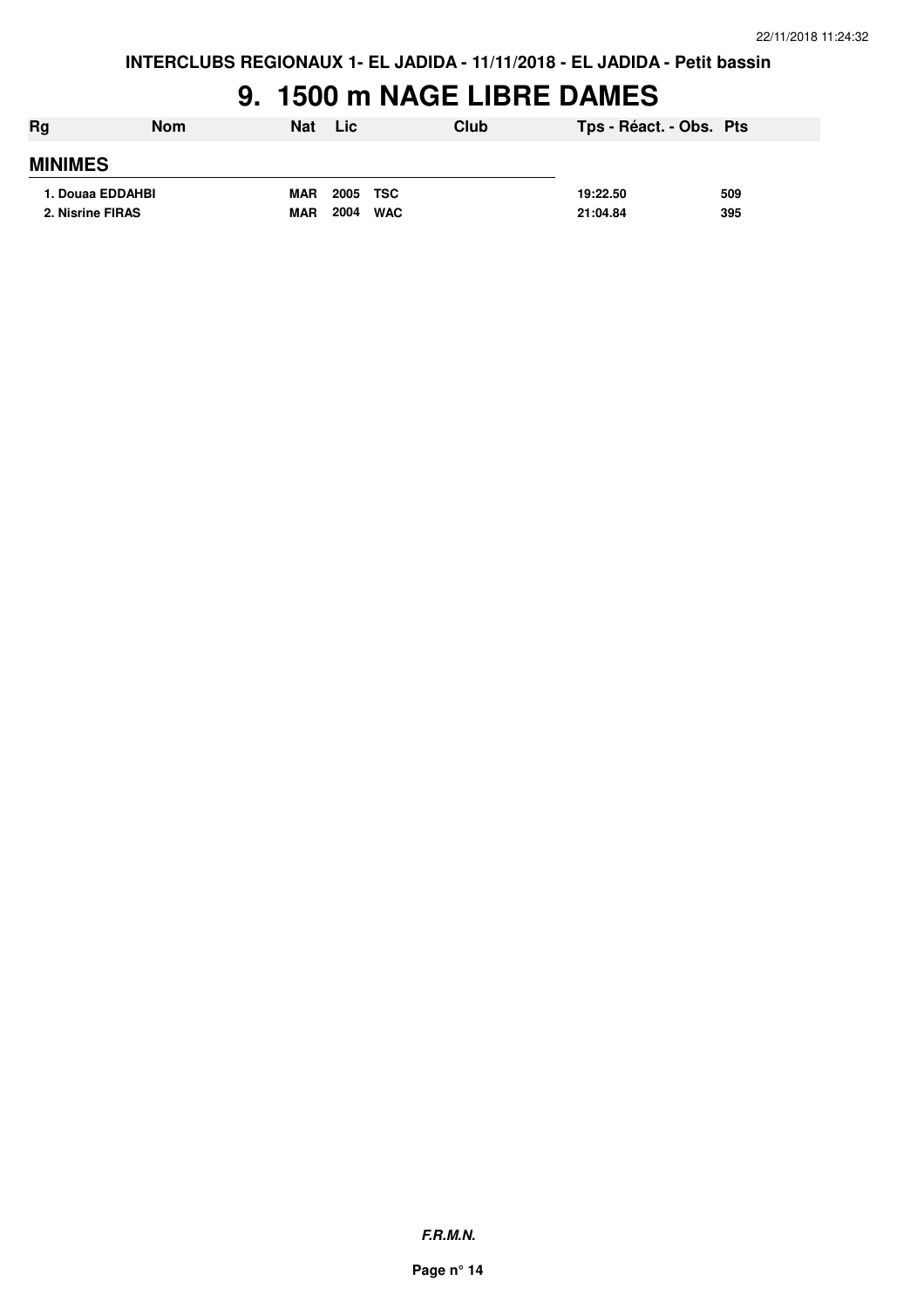| Rg                           | <b>Nom</b>                | <b>Nat</b> | <b>Lic</b> |            | Club | Tps - Réact. - Obs. Pts |     |
|------------------------------|---------------------------|------------|------------|------------|------|-------------------------|-----|
| <b>JUNIORS</b>               |                           |            |            |            |      |                         |     |
| 1. Omar HASSOUNI             |                           | MAR        | 2001       | <b>ADM</b> |      | 19:15.61                | 428 |
| <b>CADETS</b>                |                           |            |            |            |      |                         |     |
| 1. Sami KIBAL                |                           | <b>MAR</b> | 2002       | <b>WAC</b> |      | 18:13.15                | 505 |
| 2. El Mehdi LAANAYA          |                           | <b>MAR</b> | 2003       | <b>TSC</b> |      | 18:47.17                | 461 |
| <b>NC. Mohamed Reda MAMI</b> |                           | MAR        | 2002       | <b>TSC</b> |      | Frf n.d.                |     |
| <b>MINIMES</b>               |                           |            |            |            |      |                         |     |
|                              | 1. Mohamed Amine HAMDAOUI | <b>MAR</b> | 2004       | <b>TSC</b> |      | 21:08.04                | 324 |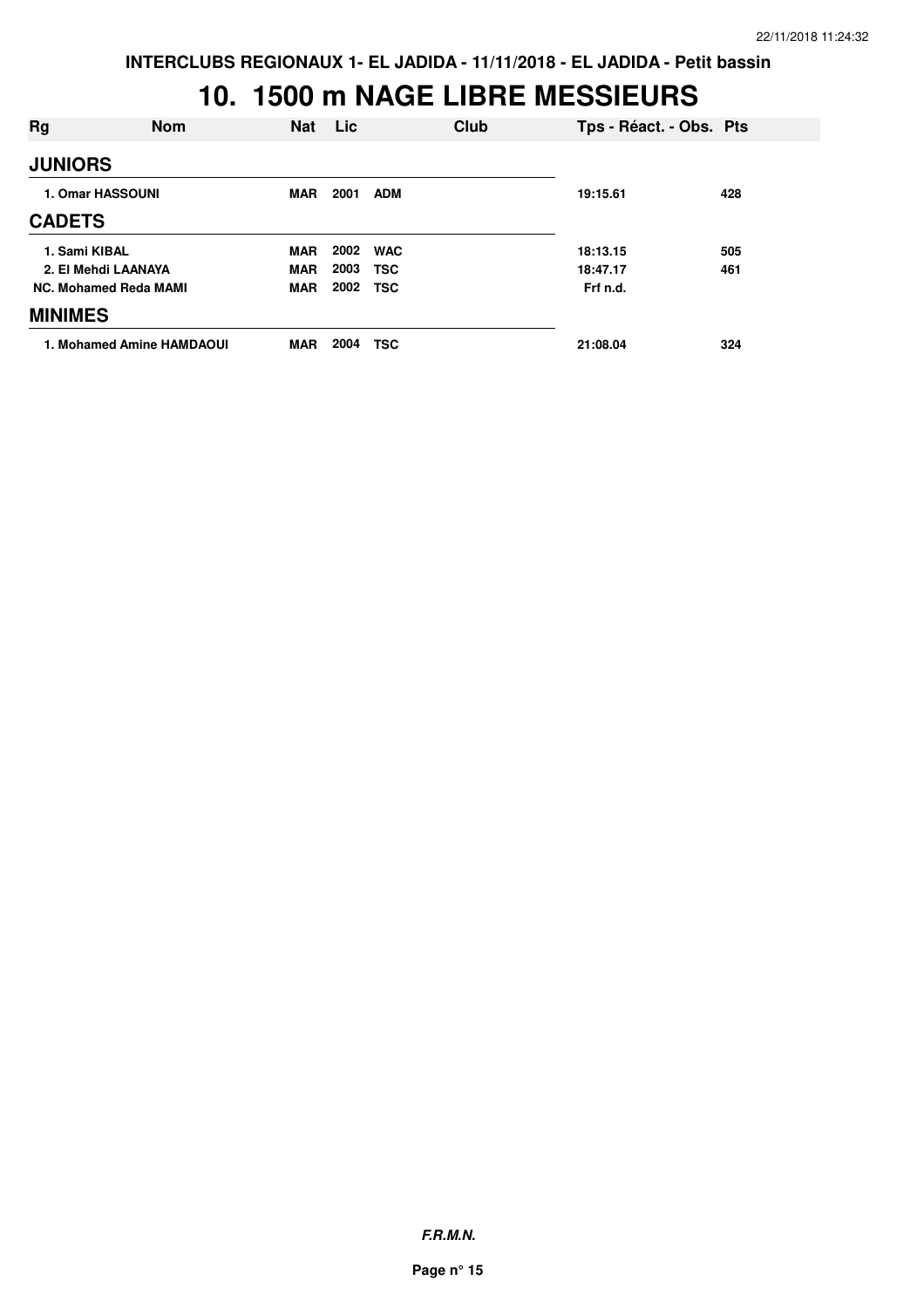## **11. 400 m NAGE LIBRE DAMES**

| <b>Rg</b>        | <b>Nom</b>                 | <b>Nat</b> | Lic          | <b>Club</b>      | Tps - Réact. - Obs. Pts |     |
|------------------|----------------------------|------------|--------------|------------------|-------------------------|-----|
| <b>SENIORS</b>   |                            |            |              |                  |                         |     |
|                  | 1. Rim CHAKRI              | MAR        | 1997         | <b>R.C.A.NAT</b> | 5:04.48                 | 479 |
| <b>JUNIORS</b>   |                            |            |              |                  |                         |     |
|                  | 1. Houda ALACHBILI         | MAR        | 2000         | <b>WAC</b>       | 5:08.66                 | 460 |
| <b>CADETS</b>    |                            |            |              |                  |                         |     |
|                  | 1. Hiba SOUIHEL            | MAR        | 2003         | <b>ADM</b>       | 4:58.91                 | 507 |
|                  | <b>2. Rim BOUJNANE</b>     | <b>MAR</b> | 2003         | <b>CSE</b>       | 5:08.55                 | 461 |
|                  | 3. Iness TAHIL             | <b>MAR</b> | 2003         | R.C.A.NAT        | 5:26.46                 | 389 |
|                  | 4. Hafssa AMMOUMOU         | <b>MAR</b> | 2003         | <b>ADM</b>       | 5:27.66                 | 385 |
|                  | 5. Samia MAHASSINE         | MAR        | 2003         | <b>ADM</b>       | 5:33.53                 | 365 |
|                  | 6. Rima EL BROUZI          | MAR        | 2003         | <b>TSC</b>       | 5:34.66                 | 361 |
|                  | 7. Nora RGUIB              | <b>MAR</b> | 2003         | <b>ADM</b>       | 5:40.88                 | 341 |
|                  | <b>NC. Keltoum GOURRAM</b> | <b>MAR</b> | 2003         | <b>ADM</b>       | <b>Abandon</b>          | 0   |
| <b>MINIMES</b>   |                            |            |              |                  |                         |     |
|                  | 1. Douaa EDDAHBI           | <b>MAR</b> | 2005         | <b>TSC</b>       | 4:54.46                 | 530 |
|                  | 2. Hind DOUHA              | <b>MAR</b> | 2005         | R.C.A.NAT        | 5:01.18                 | 495 |
|                  | 3. Aicha EL BEKALI         | MAR        | 2004         | <b>ADM</b>       | 5:08.49                 | 461 |
|                  | 4. Ibtissam RACHID         | MAR        | 2004         | R.C.A.NAT        | 5:11.50                 | 448 |
|                  | 5. Kamilia MAALOUF         | <b>MAR</b> | 2004         | R.C.A.NAT        | 5:15.00                 | 433 |
|                  | 6. Chahd MACHKOUR          | <b>MAR</b> | 2004         | <b>WAC</b>       | 5:18.97                 | 417 |
|                  | 7. Sara MAKY               | <b>MAR</b> | 2004         | <b>TSC</b>       | 5:19.35                 | 415 |
|                  | <b>8. IIII BELHOCINE</b>   | <b>MAR</b> | 2005         | <b>WAC</b>       | 5:25.20                 | 393 |
|                  | 9. Amira ZOHRY             | <b>MAR</b> | 2004         | <b>WAC</b>       | 5:53.39                 | 306 |
|                  | 10. Ines EL AZHAR          | <b>MAR</b> | 2004         | <b>TSC</b>       | 6:04.34                 | 280 |
| 11. Hiba MALKI   |                            | <b>MAR</b> | 2005         | <b>WAC</b>       | 6:06.43                 | 275 |
|                  | 12. Zineb RAMLI            | <b>MAR</b> | 2005         | <b>TSC</b>       | 6:11.14                 | 264 |
|                  | <b>13. Iness LAKRADI</b>   | <b>MAR</b> | 2005         | <b>TSC</b>       | 6:12.15                 | 262 |
| <b>BENJAMINS</b> |                            |            |              |                  |                         |     |
|                  |                            |            |              |                  |                         |     |
|                  | 1. Yasmine YOUSRI          | MAR        | 2006<br>2007 | <b>R.C.A.NAT</b> | 5:08.78                 | 460 |
|                  | 2. Rim KARIMI              | MAR        | 2007         | <b>WAC</b>       | 5:36.33                 | 356 |
|                  | 3. Zainab IDRISSI          | <b>MAR</b> |              | <b>CNCS</b>      | 5:54.74                 | 303 |
|                  | 4. Ghita GHETREFF          | MAR        | 2006         | <b>ADM</b>       | 6:18.45                 | 249 |
|                  | 5. Malak MESLOUH           | MAR        | 2006         | <b>ADM</b>       | 6:19.69                 | 247 |
|                  | 6. Kamilia ATIF            | <b>MAR</b> | 2007         | <b>TSC</b>       | 6:32.36                 | 224 |
|                  | 7. Nisrine MOUKASSI        | MAR        | 2006         | <b>TSC</b>       | 6:32.58                 | 223 |
|                  | 8. Dina YAMOURI            | MAR        | 2006         | <b>ADM</b>       | 6:37.48                 | 215 |
|                  | 9. Yassmine BENGHEDIFA     | MAR        | 2007         | <b>ADM</b>       | 6:44.29                 | 204 |
| 10. Aya LAALA    |                            | MAR        | 2007         | <b>TSC</b>       | 7:40.94                 | 138 |
|                  | 11. Soulafa CHAKIB         | MAR        | 2006         | <b>TSC</b>       | 7:43.70                 | 135 |
|                  | <b>12. Hiba ABERCHANE</b>  | MAR        | 2007         | <b>CSEJL</b>     | 7:54.51                 | 126 |
|                  | 13. Khadija MENBEH         | <b>MAR</b> | 2007         | <b>CNCS</b>      | 7:57.54                 | 124 |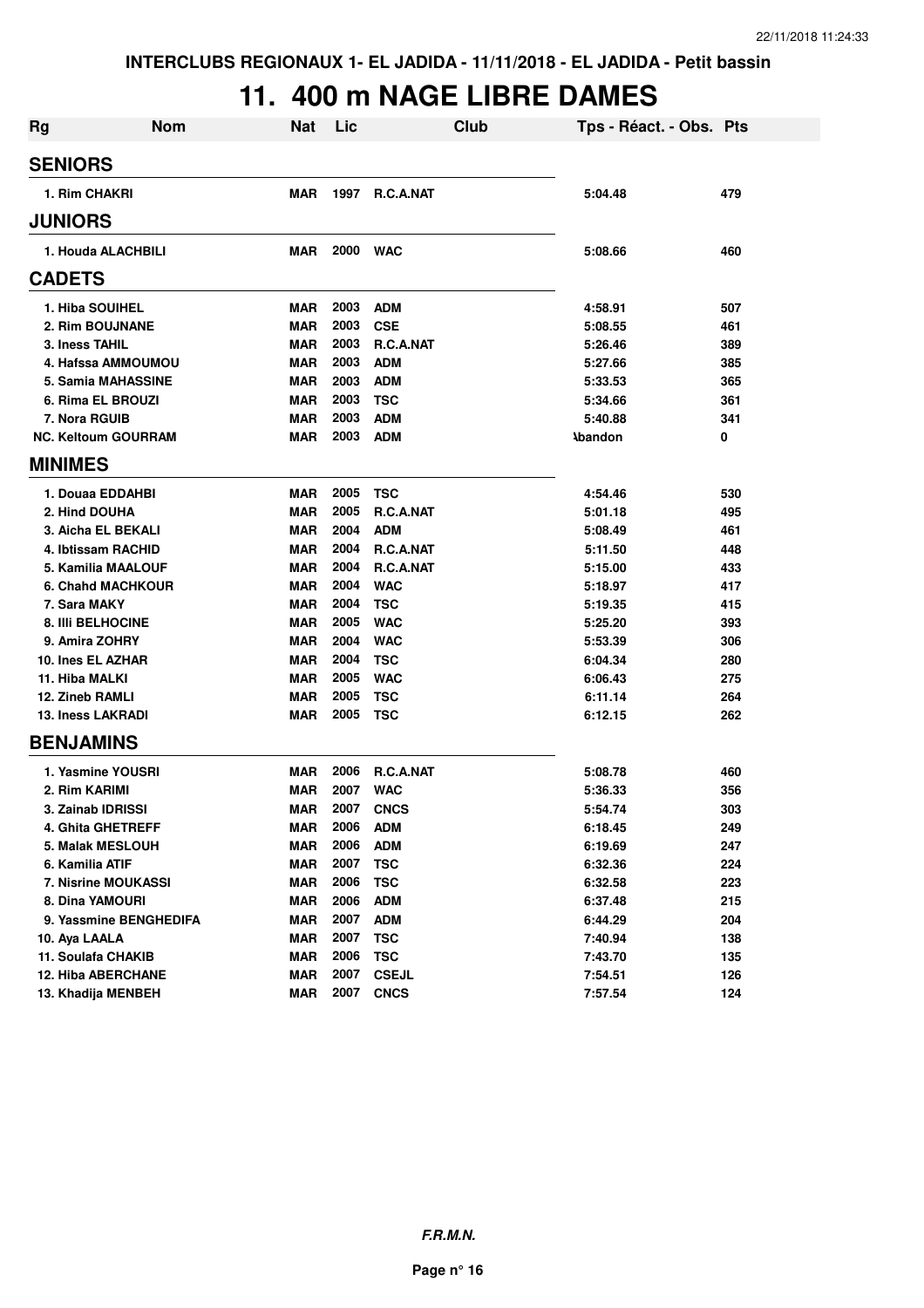| <b>Rg</b>                     | <b>Nom</b>                                                 | <b>Nat</b>               | Lic          |                          | Club | Tps - Réact. - Obs. Pts |     |
|-------------------------------|------------------------------------------------------------|--------------------------|--------------|--------------------------|------|-------------------------|-----|
| <b>SENIORS</b>                |                                                            |                          |              |                          |      |                         |     |
| 1. Zouhair EL KHALFI          |                                                            | <b>MAR</b>               | 1993         | R.C.A.NAT                |      | 4:45.02                 | 460 |
| 2. Ahmed BENNAJEH             |                                                            | MAR                      | 1998         | <b>CSE</b>               |      | 4:55.74                 | 412 |
| <b>CADETS</b>                 |                                                            |                          |              |                          |      |                         |     |
|                               | 1. Oussama ELMAHBOUBI                                      | <b>MAR</b>               | 2002         | <b>ADM</b>               |      | 4:31.20                 | 534 |
| 2. Adam ZIANE                 |                                                            | <b>MAR</b>               | 2002         | <b>WAC</b>               |      | 4:34.54                 | 515 |
| 3. Aymen TAJEDDINE            |                                                            | <b>MAR</b>               | 2003         | <b>WAC</b>               |      | 4:48.89                 | 442 |
| 4. El Mehdi LAANAYA           |                                                            | <b>MAR</b>               | 2003         | <b>TSC</b>               |      | 4:56.62                 | 408 |
|                               | 5. Mohamed Reda MAMI                                       | <b>MAR</b>               | 2002         | <b>TSC</b>               |      | 4:56.70                 | 408 |
|                               | 6. Ahmed Moubarak LAHLYAL                                  | <b>MAR</b>               | 2003         | <b>DHJ</b>               |      | 5:23.81                 | 313 |
| <b>MINIMES</b>                |                                                            |                          |              |                          |      |                         |     |
| 1. Ismail EL YOUSFI           |                                                            | <b>MAR</b>               | 2004         | R.C.A.NAT                |      | 4:29.71                 | 543 |
| 2. Ilias EDDARI               |                                                            | <b>MAR</b>               | 2004         | R.C.A.NAT                |      | 4:31.63                 | 531 |
| 3. ilyas LAGSSAIBI            |                                                            | <b>MAR</b>               | 2004         | R.C.A.NAT                |      | 4:52.92                 | 424 |
|                               | 4. Yassine HASSOUNE                                        | <b>MAR</b>               | 2004         | <b>CNCS</b>              |      | 4:56.37                 | 409 |
| 5. Younes LAALA               |                                                            | <b>MAR</b>               | 2004         | <b>TSC</b>               |      | 5:09.28                 | 360 |
|                               | 6. Mohamed Amine HAMDAOUI                                  | <b>MAR</b>               | 2004         | <b>TSC</b>               |      | 5:15.21                 | 340 |
|                               | 7. Mohamed Aymen HARRABIDA                                 | <b>MAR</b>               | 2005         | R.C.A.NAT                |      | 5:16.34                 | 336 |
| 8. Mohamed RAFILI             |                                                            | <b>MAR</b>               | 2004         | R.C.A.NAT                |      | 5:21.66                 | 320 |
| 9. Amr BENATMANE              |                                                            | <b>MAR</b>               | 2005         | <b>TSC</b>               |      | 5:29.81                 | 297 |
| 10. Rayane BOURZIK            |                                                            | <b>MAR</b>               | 2004         | <b>TSC</b>               |      | 5:30.61                 | 294 |
|                               | 11. Mohamed EL BOUZKRI                                     | <b>MAR</b>               | 2005         | <b>CNCS</b>              |      | 5:33.16                 | 288 |
| <b>12. Souhail SLILI</b>      |                                                            | <b>MAR</b>               | 2004         | <b>CSEJL</b>             |      | 5:43.64                 | 262 |
| 13. Ismail KASSI              |                                                            | <b>MAR</b>               | 2004         | <b>TSC</b>               |      | 5:51.16                 | 246 |
| <b>14. Mehdi ZEHNOUNI</b>     |                                                            | <b>MAR</b>               | 2005         | <b>DHJ</b>               |      | 5:53.05                 | 242 |
| <b>15. Abdellatif HIMMECH</b> |                                                            | <b>MAR</b>               | 2004         | <b>TSC</b>               |      | 5:54.89                 | 238 |
| TLD. Ilyass BOUCHTI           |                                                            | <b>MAR</b>               | 2004         | <b>TSC</b>               |      | 6:19.97                 | 194 |
| <b>TLD. Walid ATYA</b>        |                                                            | <b>MAR</b>               | 2005         | <b>TSC</b>               |      | 6:46.44                 | 158 |
| <b>TLD. Otmane ABERCHANE</b>  |                                                            | <b>MAR</b>               | 2004         | <b>CSEJL</b>             |      | 6:52.92                 | 151 |
| <b>NC. Akram AYOUCHI</b>      |                                                            | <b>MAR</b>               | 2004         | <b>TSC</b>               |      | Frf n.d.                |     |
| <b>NC. Ilyas LARABI</b>       |                                                            | MAR                      | 2004         | <b>TSC</b>               |      | Frf n.d.                |     |
| <b>BENJAMINS</b>              |                                                            |                          |              |                          |      |                         |     |
|                               | 1. Saif Eddine CHOUAIBI                                    | <b>MAR</b>               | 2006         | <b>ADM</b>               |      | 5:43.46                 | 263 |
| 2. Ali BOUSLIM                |                                                            | <b>MAR</b>               | 2006         | <b>TSC</b>               |      | 5:44.96                 | 259 |
| 3. Yasser MAHLI               |                                                            | <b>MAR</b>               | 2006         | R.C.A.NAT                |      | 5:45.90                 | 257 |
|                               | 4. Mohamed Amine ENNHAILI                                  | <b>MAR</b>               | 2007         | <b>WAC</b>               |      | 5:48.91                 | 250 |
| 5. Ziad BOURAOUD              |                                                            | <b>MAR</b>               | 2007         | R.C.A.NAT                |      | 5:50.14                 | 248 |
| 6. Yahya ZAGRI                |                                                            | <b>MAR</b>               | 2006         | <b>ADM</b>               |      | 5:54.43                 | 239 |
| 7. Saad ELYOUSFI              |                                                            | MAR                      | 2006         | <b>ADM</b>               |      | 5:57.07                 | 234 |
|                               | 8. Mohamed Hamza HAJOUANE                                  | <b>MAR</b>               | 2006         | R.C.A.NAT                |      | 5:58.02                 | 232 |
| 9. Ilyas KARAM                |                                                            | MAR                      | 2007         | <b>CSEJL</b>             |      | 6:16.13                 | 200 |
| 10. Ibrahim AIT ZOULET        |                                                            | MAR                      | 2006         | <b>CSEJL</b>             |      | 6:23.84                 | 188 |
|                               | 11. Ahmed Amine BELABBES                                   | MAR                      | 2006         | <b>DHJ</b>               |      | 6:24.86                 | 186 |
|                               | 12. Mohamed Ghali KHADRAOUI                                | MAR                      | 2006         | <b>CSE</b>               |      | 6:31.85                 | 177 |
| 13. Achraf AKIL               |                                                            | MAR                      | 2006         | <b>CSEJL</b>             |      | 6:35.63                 | 172 |
| 14. Diyaa LAFKIHI             |                                                            | <b>MAR</b>               | 2007         | <b>TSC</b>               |      | 6:37.23                 | 170 |
| 15. Yassir BAZZINE            |                                                            | MAR                      | 2007         | <b>CNCS</b>              |      | 6:42.12                 | 163 |
|                               | 16. Hachem EL HACHIMI EL ALAOUI                            | <b>MAR</b>               | 2007         | <b>WAC</b>               |      | 6:51.44                 | 153 |
| 17. Soufiane MENBEH           |                                                            | <b>MAR</b>               | 2006         | <b>CNCS</b>              |      | 7:31.39                 | 115 |
|                               | <b>NC. Ghali Brahim SENTISSI</b>                           | <b>MAR</b>               | 2007<br>2006 | <b>WAC</b>               |      | Frf exc.                |     |
|                               | <b>NC. Mohamed Taha BOUCHANE</b><br>NC. Abderrahman CHAKIR | <b>MAR</b><br><b>MAR</b> | 2007         | <b>ADM</b><br><b>TSC</b> |      | Frf n.d.<br>Frf n.d.    |     |
|                               |                                                            |                          |              |                          |      |                         |     |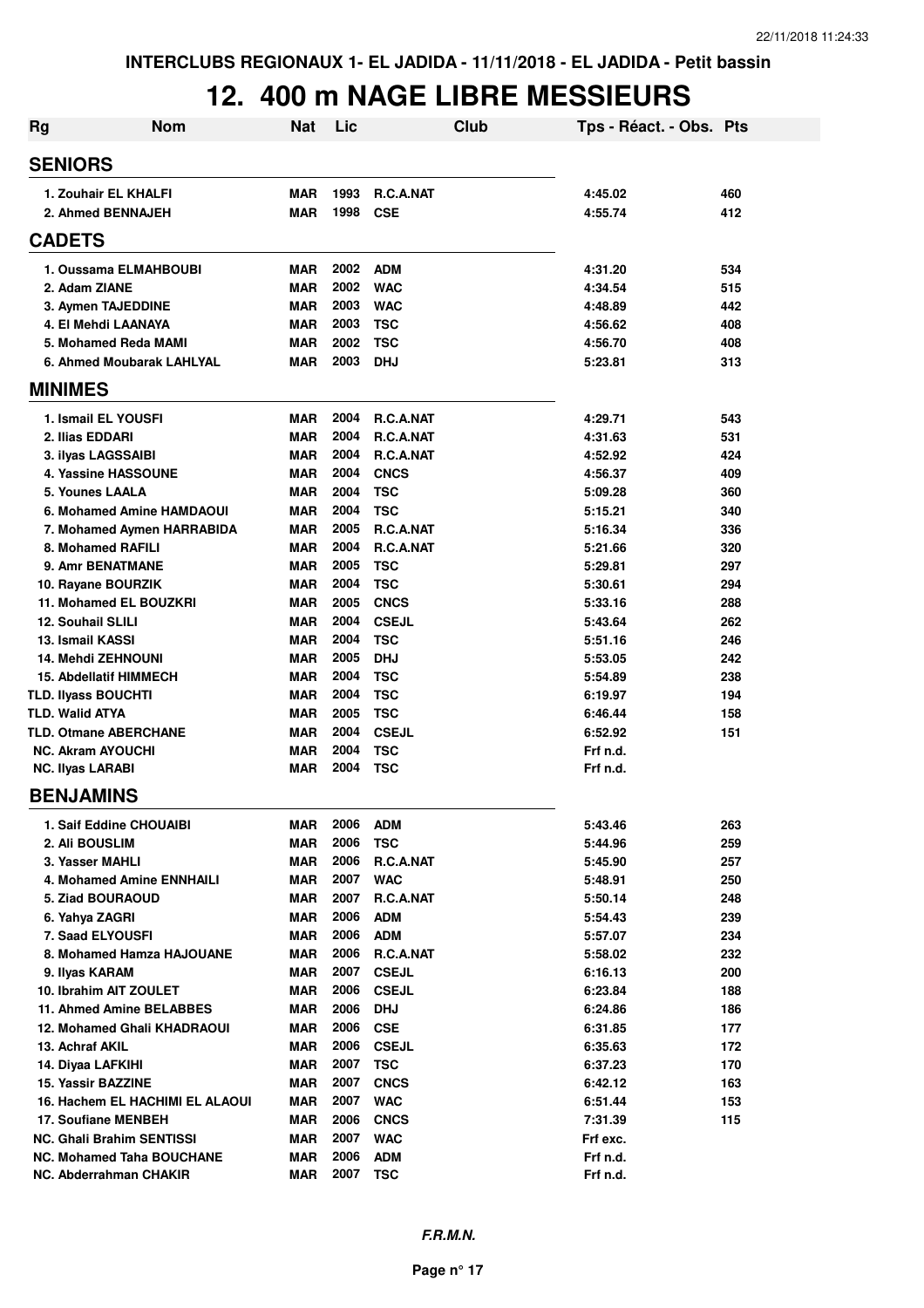# **13. 50 m DOS DAMES**

| <b>Rg</b>                                    | <b>Nom</b>                | Nat               | Lic          | Club                      |                | Tps - Réact. - Obs. Pts |
|----------------------------------------------|---------------------------|-------------------|--------------|---------------------------|----------------|-------------------------|
| <b>SENIORS</b>                               |                           |                   |              |                           |                |                         |
| 1. Zineb ZOUHAIRI                            |                           | <b>MAR</b>        | 1997         | <b>R.C.A.NAT</b>          | 35.39          | 447                     |
| <b>JUNIORS</b>                               |                           |                   |              |                           |                |                         |
| 1. Aya WAHAB                                 |                           | <b>MAR</b>        | 2001         | <b>CSEJL</b>              | 41.47          | 277                     |
| TLD. Salma ARHZAN                            |                           | <b>MAR</b>        | 2000         | <b>DHJ</b>                | 46.29          | 199                     |
| <b>NC. Houda ALACHBILI</b>                   |                           | <b>MAR</b>        | 2000         | <b>WAC</b>                | Frf n.d.       |                         |
| <b>CADETS</b>                                |                           |                   |              |                           |                |                         |
| 1. Hiba SOUIHEL                              |                           | <b>MAR</b>        | 2003         | <b>ADM</b>                | 35.09          | 458                     |
| 2. Hafssa AMMOUMOU                           |                           | <b>MAR</b>        | 2003         | <b>ADM</b>                | 39.09          | 331                     |
| 3. Ikram WAHAB                               |                           | <b>MAR</b>        | 2003         | <b>CSEJL</b>              | 40.64          | 295                     |
| 4. Rania LABYAD                              |                           | <b>MAR</b>        | 2003         | <b>CSE</b>                | 42.65          | 255                     |
| 5. Rim AFIF                                  |                           | <b>MAR</b>        | 2002         | <b>TSC</b>                | 45.26          | 213                     |
| <b>NC. Hiba Allah RATTAB</b>                 |                           | <b>MAR</b>        | 2002         | <b>TSC</b>                | Frf n.d.       |                         |
| <b>NC. Ranya DOUK</b>                        |                           | <b>MAR</b>        | 2003         | <b>DHJ</b>                | Dsq NI         | 0                       |
| <b>MINIMES</b>                               |                           |                   |              |                           |                |                         |
| 1. Ibtissam RACHID                           |                           | <b>MAR</b>        | 2004         | <b>R.C.A.NAT</b>          | 33.74          | 516                     |
| 2. Aicha EL BEKALI                           |                           | <b>MAR</b>        | 2004         | <b>ADM</b>                | 34.50          | 482                     |
| 3. Aya ICHOU                                 |                           | <b>MAR</b>        | 2004         | R.C.A.NAT                 | 35.72          | 434                     |
| <b>4. IIII BELHOCINE</b>                     |                           | <b>MAR</b>        | 2005         | <b>WAC</b>                | 36.91          | 394                     |
| 5. Nisrine FIRAS                             |                           | <b>MAR</b>        | 2004         | <b>WAC</b>                | 37.40          | 378                     |
| 6. Kamilia MAALOUF                           |                           | <b>MAR</b>        | 2004         | R.C.A.NAT                 | 37.61          | 372                     |
| 7. Ines EL AZHAR                             |                           | <b>MAR</b>        | 2004         | <b>TSC</b>                | 38.43          | 349                     |
|                                              | 8. Fatima Zahra MOUKTADIR | MAR               | 2004         | <b>WAC</b>                | 38.52          | 346                     |
| 9. Sara MAKY                                 |                           | <b>MAR</b>        | 2004         | <b>TSC</b>                | 38.67          | 342                     |
| 10. Yassmine LABYAD                          |                           | <b>MAR</b>        | 2005         | <b>CSE</b>                | 40.12          | 306                     |
| 10. Maria NAMLY                              |                           | MAR<br><b>MAR</b> | 2005<br>2005 | <b>WAC</b>                | 40.12          | 306                     |
| 12. Maissam YAHIA<br>13. Kenza SALMAN        |                           | <b>MAR</b>        | 2005         | <b>DHJ</b><br>R.C.A.NAT   | 41.63<br>43.13 | 274<br>247              |
| 14. Hiba MALKI                               |                           | <b>MAR</b>        | 2005         | <b>WAC</b>                | 43.54          | 240                     |
| 15. Aida ZOUHAIRI                            |                           | MAR               | 2004         | <b>DHJ</b>                | 44.18          | 229                     |
| 16. Salma BOULAHIA                           |                           | MAR               | 2005         | <b>CNCS</b>               | 44.66          | 222                     |
| 17. Zineb RAMLI                              |                           | MAR               | 2005         | <b>TSC</b>                | 45.97          | 204                     |
| <b>TLD. Rim JEBRANE</b>                      |                           | MAR               |              | 2005 CSEJL                | 47.48          | 185                     |
| <b>NC. Maria TOURBI</b>                      |                           | MAR               | 2005         | <b>CSEJL</b>              | Frf n.d.       |                         |
| <b>BENJAMINS</b>                             |                           |                   |              |                           |                |                         |
| 1. Yasmine YOUSRI                            |                           | MAR               |              | 2006 R.C.A.NAT            | 37.34          | 380                     |
| 2. Marwa TOUHAMI                             |                           | MAR               | 2007         | R.C.A.NAT                 | 38.92          | 336                     |
| 3. Rim KARIMI                                |                           | MAR               | 2007         | <b>WAC</b>                | 39.34          | 325                     |
| 4. Kawtar MIRHLAMI                           |                           | MAR               | 2007         | <b>DHJ</b>                | 40.91          | 289                     |
| 5. Hajar LAHLAISSI                           |                           | MAR               | 2007         | <b>TSC</b>                | 41.57          | 275                     |
| 6. Lina EL OUADIH                            |                           | MAR               | 2006         | R.C.A.NAT                 | 42.21          | 263                     |
| 7. Salma EL YOUSFI                           |                           | MAR               | 2007         | R.C.A.NAT                 | 42.49          | 258                     |
| 8. Zainab IDRISSI                            |                           | MAR               | 2007         | <b>CNCS</b>               | 42.73          | 254                     |
| 9. Israa LAHLAISSI                           |                           | MAR               | 2006         | <b>TSC</b>                | 42.87          | 251                     |
| 10. Rihab ZARGANI                            |                           | MAR               | 2006         | <b>CNCS</b>               | 43.43          | 241                     |
| 11. Nada MOSSADDIK                           |                           | <b>MAR</b>        | 2006         | <b>CNCS</b>               | 44.22          | 229                     |
| 12. Imane EDDADSY                            |                           | MAR               | 2007         | R.C.A.NAT                 | 45.32          | 212                     |
| 13. Ines Sawsan MOKHTARI                     |                           | <b>MAR</b>        | 2006         | <b>CNCS</b>               | 46.60          | 195                     |
| <b>14. Dina YAMOURI</b>                      |                           | MAR               | 2006         | <b>ADM</b>                | 46.95          | 191                     |
| 15. Lina BERRISSOUL                          |                           | <b>MAR</b>        | 2007         | <b>WAC</b>                | 47.32          | 187                     |
| 16. Salma AZIZI                              |                           | <b>MAR</b>        | 2007<br>2006 | <b>TSC</b>                | 47.78          | 181                     |
| 17. Douaa TAWSSI<br><b>18. Abir RADELLAH</b> |                           | <b>MAR</b><br>MAR | 2007         | <b>TSC</b><br><b>CNCS</b> | 49.33<br>49.68 | 165<br>161              |
|                                              |                           |                   |              | F.R.M.N.                  |                |                         |
|                                              |                           |                   |              |                           |                |                         |

**Page n° 18**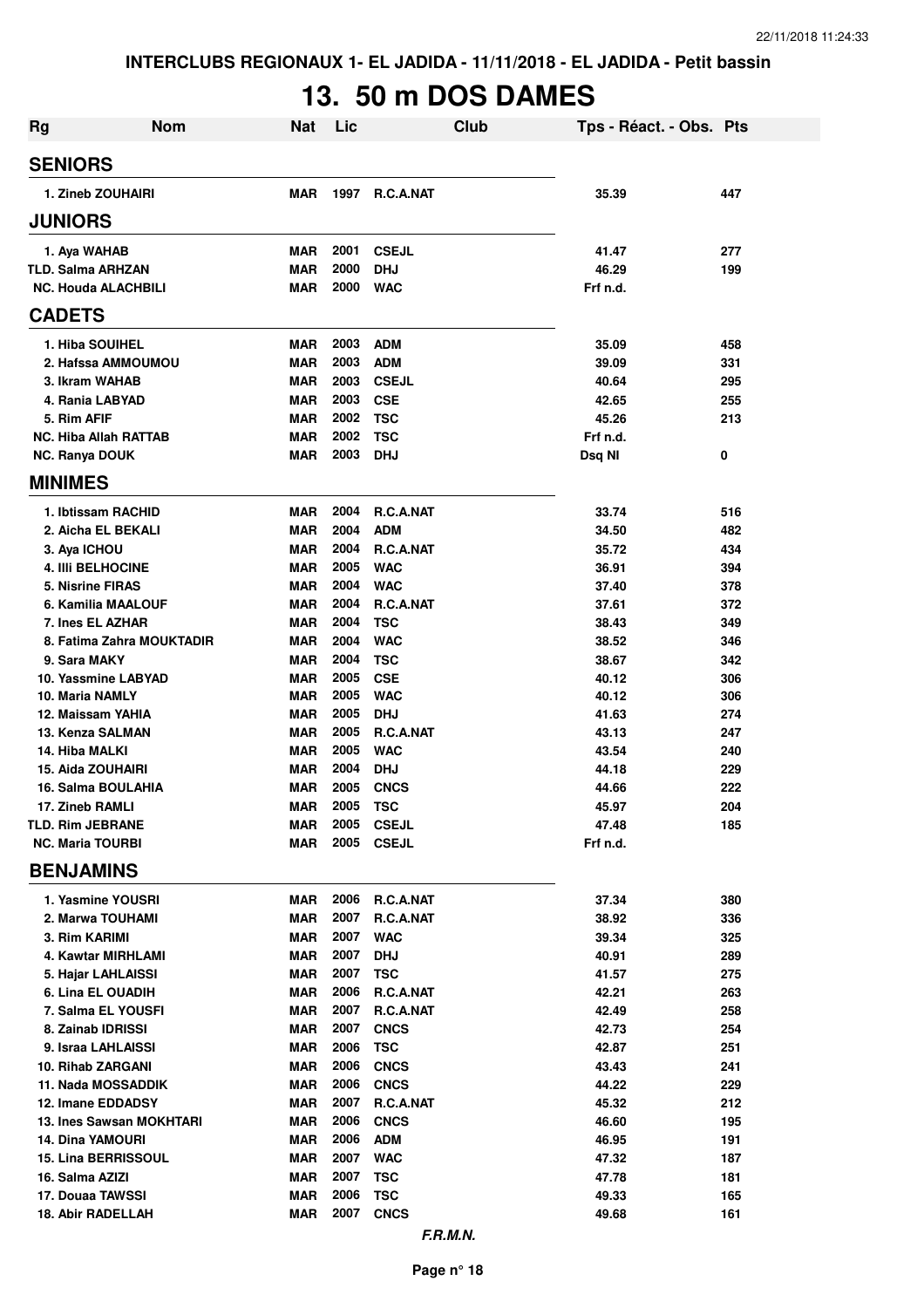## **13. 50 m DOS DAMES**

| Rg                         | <b>Nom</b> | <b>Nat</b> | Lic  | Club         | Tps - Réact. - Obs. Pts |     |
|----------------------------|------------|------------|------|--------------|-------------------------|-----|
| <b>BENJAMINS</b>           |            |            |      |              |                         |     |
| 19. Kenza GHAZI            |            | <b>MAR</b> | 2007 | <b>ADM</b>   | 50.39                   | 154 |
| 20. Rania AOUAM            |            | <b>MAR</b> | 2006 | <b>CNCS</b>  | 52.90                   | 133 |
| 21. Marwa ELBASSITY        |            | <b>MAR</b> | 2007 | <b>TSC</b>   | 53.01                   | 133 |
| 22. Aya LAALA              |            | <b>MAR</b> | 2007 | <b>TSC</b>   | 53.03                   | 132 |
| 23. Lina Soulaika BOUMAHDI |            | <b>MAR</b> | 2007 | <b>DHJ</b>   | 53.11                   | 132 |
| 24. Kiyenne DEALMEIDA      |            | <b>MAR</b> | 2007 | <b>WAC</b>   | 54.67                   | 121 |
| 25. Hiba ABERCHANE         |            | <b>MAR</b> | 2007 | <b>CSEJL</b> | 56.57                   | 109 |
| 26. Iness BELHAJ           |            | <b>MAR</b> | 2007 | <b>DHJ</b>   | 57.07                   | 106 |
| 27. Khadija MENBEH         |            | <b>MAR</b> | 2007 | <b>CNCS</b>  | 1:02.23                 | 82  |
| <b>NC. Bassma RAZIQ</b>    |            | <b>MAR</b> | 2006 | <b>CNCS</b>  | Frf n.d.                |     |
| <b>NC. Yasmine RAZIQ</b>   |            | <b>MAR</b> | 2007 | <b>CNCS</b>  | Frf n.d.                |     |
| <b>NC. Imane MOUCHAMIS</b> |            | <b>MAR</b> | 2006 | <b>CNCS</b>  | Dsq NI                  | 0   |
| <b>NC. Sabrina LOURINI</b> |            | <b>MAR</b> | 2007 | <b>CSEJL</b> | Dsq NI                  | 0   |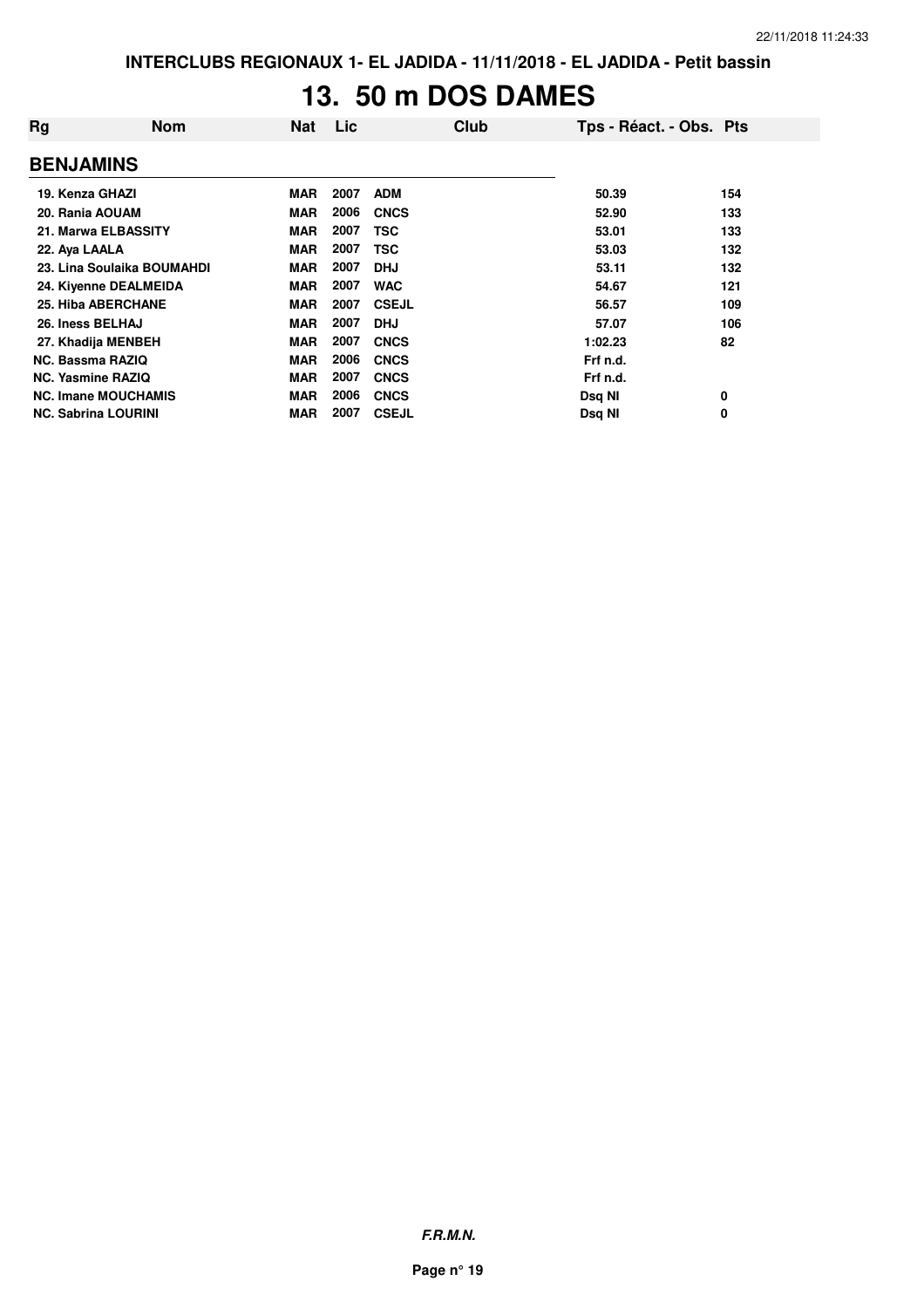# **14. 50 m DOS MESSIEURS**

| 1998<br><b>ADM</b><br><b>MAR</b><br>30.55<br>487<br>1. Yahya SOULHI<br>1999<br>R.C.A.NAT<br>32.66<br>398<br>2. Mouad EL MOUSTAKIM<br><b>MAR</b><br>1999<br><b>MAR</b><br>R.C.A.NAT<br>33.38<br>373<br>3. Yasser KATAYFJI<br>1998<br><b>TLD. Badr HASSOUNI</b><br><b>MAR</b><br><b>ADM</b><br>36.45<br>287<br>2001<br>1. Omar HASSOUNI<br><b>MAR</b><br><b>ADM</b><br>32.37<br>409<br>2000<br><b>MAR</b><br><b>R.C.A.NAT</b><br>32.67<br>398<br>2. Mohammed SEFRAOUI<br>2001<br>350<br>3. Youssef SADAK<br><b>MAR</b><br><b>CSE</b><br>34.09<br>2001<br>34.71<br>4. nizar BANSAR<br><b>MAR</b><br>R.C.A.NAT<br>332<br>2003<br>1. Idriss AZHAR<br><b>MAR</b><br>R.C.A.NAT<br>29.65<br>533<br><b>MAR</b><br>2002<br>30.92<br>470<br>2. Abdelmoughit MAMDOUH<br><b>ADM</b><br>2002<br><b>MAR</b><br><b>ADM</b><br>33.05<br>3. Aymane MESLOUH<br>385<br>2003<br><b>MAR</b><br><b>TSC</b><br>33.28<br>377<br>4. El Mehdi LAANAYA<br>2003<br><b>WAC</b><br>34.86<br><b>MAR</b><br>328<br>5. Aymen TAJEDDINE<br><b>MAR</b><br>2003<br><b>DHJ</b><br>6. Khalil BAKADOUR<br>36.57<br>284<br>2003<br><b>MAR</b><br><b>DHJ</b><br>36.95<br>275<br>7. Daoud HAYDADI<br>2003<br>8. Abderrahmane BENJARY<br><b>MAR</b><br><b>CSE</b><br>38.38<br>245<br>2003<br><b>R.C.A.NAT</b><br>9. Sami DEFAA<br><b>MAR</b><br>39.47<br>226<br>2003<br>10. Alaa ABIR<br><b>MAR</b><br><b>DHJ</b><br>40.29<br>212<br>2002<br><b>DHJ</b><br>44.23<br><b>TLD. Salah KNOUZI</b><br><b>MAR</b><br>160<br>TLD. Zine Elabidine ES SABBAR<br>2003<br><b>CSEJL</b><br><b>MAR</b><br>47.15<br>132<br><b>MAR</b><br>2003<br><b>DHJ</b><br>Dsq VI<br>0<br><b>NC. Ayoub HANAFI</b><br>2004<br>1. Ismail EL YOUSFI<br><b>MAR</b><br><b>R.C.A.NAT</b><br>31.59<br>440<br>2004<br>2. Mohamed Badr OUAMMOU<br><b>MAR</b><br><b>WAC</b><br>32.33<br>411<br>2004<br>3. Mohamed RAFILI<br><b>MAR</b><br>R.C.A.NAT<br>36.76<br>279<br>2004<br><b>MAR</b><br>TSC<br>37.64<br>260<br>4. Rayane BOURZIK<br>2004<br>5. Souhail SLILI<br><b>MAR</b><br><b>CSEJL</b><br>237<br>38.84<br>2005<br><b>MAR</b><br>R.C.A.NAT<br>6. Mohamed Aymen HARRABIDA<br>39.88<br>219<br>2004<br><b>MAR</b><br><b>TSC</b><br>216<br>7. Abdellatif HIMMECH<br>40.04<br>2004<br>8. Ayman ZERHOUN<br><b>MAR</b><br><b>CNCS</b><br>41.83<br>189<br>2004<br><b>MAR</b><br><b>CNCS</b><br>42.05<br>9. Achraf AOUAM<br>186<br>2004<br><b>TLD. Amine EL BOUZAIDI</b><br><b>MAR</b><br><b>TSC</b><br>44.55<br>157<br><b>MAR</b><br>2005<br><b>TLD. Mouhssine FALIH</b><br><b>CSEJL</b><br>44.96<br>152<br><b>MAR</b><br>2005<br><b>TSC</b><br><b>TLD. Othmane TAHIRI</b><br>45.40<br>148<br><b>MAR</b><br>2005<br><b>TSC</b><br>46.77<br><b>TLD. Walid ATYA</b><br>135<br>2004<br><b>TLD. Otmane ABERCHANE</b><br><b>MAR</b><br><b>CSEJL</b><br>47.18<br>132<br>2004<br><b>TLD. Anas WARDI</b><br>MAR<br><b>CSEJL</b><br>47.47<br>129<br>2005<br><b>TLD. Mohammed REGRAGUI</b><br>MAR<br><b>CSEJL</b><br>47.89<br>126<br>2005<br><b>MAR</b><br><b>WAC</b><br>112<br><b>TLD. Ilias ABOUTAIB</b><br>49.79<br>TLD. Adam CHAFII<br>2004<br>MAR<br><b>CSEJL</b><br>54.91<br>83<br>2004<br><b>MAR</b><br><b>CNCS</b><br><b>NC. Wahb EL ATLASSI</b><br>Frf n.d.<br>2004<br><b>TSC</b><br><b>NC. Ilyas LARABI</b><br>MAR<br>Frf n.d.<br><b>NC. Abdelkrim EL AZDI</b><br>MAR<br>2004<br><b>CSEJL</b><br><b>Abandon</b><br>0<br><b>BENJAMINS</b><br>1. Mohamed MALKI<br>2007 WAC<br>MAR<br>38.44<br>244<br>2006<br>R.C.A.NAT<br>2. Saad SLIM<br>MAR<br>38.57<br>242<br>2007<br>3. Fadi ZOUGGARI<br><b>MAR</b><br><b>DHJ</b><br>40.47<br>209<br>2006<br><b>CSE</b><br>4. Abdelhakim CHAFFAA<br>MAR<br>40.72<br>205<br>2007<br><b>WAC</b><br>42.22<br>5. Ahmed Rayane NAMLY<br><b>MAR</b><br>184<br>6. Ismail EL BOUZKRI<br>2007<br>MAR<br><b>CNCS</b><br>42.63<br>179<br>F.R.M.N. | <b>Rg</b>      | <b>Nom</b> | <b>Nat</b> | Lic | <b>Club</b> | Tps - Réact. - Obs. Pts |  |
|-----------------------------------------------------------------------------------------------------------------------------------------------------------------------------------------------------------------------------------------------------------------------------------------------------------------------------------------------------------------------------------------------------------------------------------------------------------------------------------------------------------------------------------------------------------------------------------------------------------------------------------------------------------------------------------------------------------------------------------------------------------------------------------------------------------------------------------------------------------------------------------------------------------------------------------------------------------------------------------------------------------------------------------------------------------------------------------------------------------------------------------------------------------------------------------------------------------------------------------------------------------------------------------------------------------------------------------------------------------------------------------------------------------------------------------------------------------------------------------------------------------------------------------------------------------------------------------------------------------------------------------------------------------------------------------------------------------------------------------------------------------------------------------------------------------------------------------------------------------------------------------------------------------------------------------------------------------------------------------------------------------------------------------------------------------------------------------------------------------------------------------------------------------------------------------------------------------------------------------------------------------------------------------------------------------------------------------------------------------------------------------------------------------------------------------------------------------------------------------------------------------------------------------------------------------------------------------------------------------------------------------------------------------------------------------------------------------------------------------------------------------------------------------------------------------------------------------------------------------------------------------------------------------------------------------------------------------------------------------------------------------------------------------------------------------------------------------------------------------------------------------------------------------------------------------------------------------------------------------------------------------------------------------------------------------------------------------------------------------------------------------------------------------------------------------------------------------------------------------------------------------------------------------------------------------------------------------------------------------------------------------------------------------------------------------------------------------------------------------------------------------------------------------------|----------------|------------|------------|-----|-------------|-------------------------|--|
|                                                                                                                                                                                                                                                                                                                                                                                                                                                                                                                                                                                                                                                                                                                                                                                                                                                                                                                                                                                                                                                                                                                                                                                                                                                                                                                                                                                                                                                                                                                                                                                                                                                                                                                                                                                                                                                                                                                                                                                                                                                                                                                                                                                                                                                                                                                                                                                                                                                                                                                                                                                                                                                                                                                                                                                                                                                                                                                                                                                                                                                                                                                                                                                                                                                                                                                                                                                                                                                                                                                                                                                                                                                                                                                                                                                         | <b>SENIORS</b> |            |            |     |             |                         |  |
|                                                                                                                                                                                                                                                                                                                                                                                                                                                                                                                                                                                                                                                                                                                                                                                                                                                                                                                                                                                                                                                                                                                                                                                                                                                                                                                                                                                                                                                                                                                                                                                                                                                                                                                                                                                                                                                                                                                                                                                                                                                                                                                                                                                                                                                                                                                                                                                                                                                                                                                                                                                                                                                                                                                                                                                                                                                                                                                                                                                                                                                                                                                                                                                                                                                                                                                                                                                                                                                                                                                                                                                                                                                                                                                                                                                         |                |            |            |     |             |                         |  |
|                                                                                                                                                                                                                                                                                                                                                                                                                                                                                                                                                                                                                                                                                                                                                                                                                                                                                                                                                                                                                                                                                                                                                                                                                                                                                                                                                                                                                                                                                                                                                                                                                                                                                                                                                                                                                                                                                                                                                                                                                                                                                                                                                                                                                                                                                                                                                                                                                                                                                                                                                                                                                                                                                                                                                                                                                                                                                                                                                                                                                                                                                                                                                                                                                                                                                                                                                                                                                                                                                                                                                                                                                                                                                                                                                                                         |                |            |            |     |             |                         |  |
|                                                                                                                                                                                                                                                                                                                                                                                                                                                                                                                                                                                                                                                                                                                                                                                                                                                                                                                                                                                                                                                                                                                                                                                                                                                                                                                                                                                                                                                                                                                                                                                                                                                                                                                                                                                                                                                                                                                                                                                                                                                                                                                                                                                                                                                                                                                                                                                                                                                                                                                                                                                                                                                                                                                                                                                                                                                                                                                                                                                                                                                                                                                                                                                                                                                                                                                                                                                                                                                                                                                                                                                                                                                                                                                                                                                         |                |            |            |     |             |                         |  |
|                                                                                                                                                                                                                                                                                                                                                                                                                                                                                                                                                                                                                                                                                                                                                                                                                                                                                                                                                                                                                                                                                                                                                                                                                                                                                                                                                                                                                                                                                                                                                                                                                                                                                                                                                                                                                                                                                                                                                                                                                                                                                                                                                                                                                                                                                                                                                                                                                                                                                                                                                                                                                                                                                                                                                                                                                                                                                                                                                                                                                                                                                                                                                                                                                                                                                                                                                                                                                                                                                                                                                                                                                                                                                                                                                                                         |                |            |            |     |             |                         |  |
|                                                                                                                                                                                                                                                                                                                                                                                                                                                                                                                                                                                                                                                                                                                                                                                                                                                                                                                                                                                                                                                                                                                                                                                                                                                                                                                                                                                                                                                                                                                                                                                                                                                                                                                                                                                                                                                                                                                                                                                                                                                                                                                                                                                                                                                                                                                                                                                                                                                                                                                                                                                                                                                                                                                                                                                                                                                                                                                                                                                                                                                                                                                                                                                                                                                                                                                                                                                                                                                                                                                                                                                                                                                                                                                                                                                         | <b>JUNIORS</b> |            |            |     |             |                         |  |
|                                                                                                                                                                                                                                                                                                                                                                                                                                                                                                                                                                                                                                                                                                                                                                                                                                                                                                                                                                                                                                                                                                                                                                                                                                                                                                                                                                                                                                                                                                                                                                                                                                                                                                                                                                                                                                                                                                                                                                                                                                                                                                                                                                                                                                                                                                                                                                                                                                                                                                                                                                                                                                                                                                                                                                                                                                                                                                                                                                                                                                                                                                                                                                                                                                                                                                                                                                                                                                                                                                                                                                                                                                                                                                                                                                                         |                |            |            |     |             |                         |  |
|                                                                                                                                                                                                                                                                                                                                                                                                                                                                                                                                                                                                                                                                                                                                                                                                                                                                                                                                                                                                                                                                                                                                                                                                                                                                                                                                                                                                                                                                                                                                                                                                                                                                                                                                                                                                                                                                                                                                                                                                                                                                                                                                                                                                                                                                                                                                                                                                                                                                                                                                                                                                                                                                                                                                                                                                                                                                                                                                                                                                                                                                                                                                                                                                                                                                                                                                                                                                                                                                                                                                                                                                                                                                                                                                                                                         |                |            |            |     |             |                         |  |
|                                                                                                                                                                                                                                                                                                                                                                                                                                                                                                                                                                                                                                                                                                                                                                                                                                                                                                                                                                                                                                                                                                                                                                                                                                                                                                                                                                                                                                                                                                                                                                                                                                                                                                                                                                                                                                                                                                                                                                                                                                                                                                                                                                                                                                                                                                                                                                                                                                                                                                                                                                                                                                                                                                                                                                                                                                                                                                                                                                                                                                                                                                                                                                                                                                                                                                                                                                                                                                                                                                                                                                                                                                                                                                                                                                                         |                |            |            |     |             |                         |  |
|                                                                                                                                                                                                                                                                                                                                                                                                                                                                                                                                                                                                                                                                                                                                                                                                                                                                                                                                                                                                                                                                                                                                                                                                                                                                                                                                                                                                                                                                                                                                                                                                                                                                                                                                                                                                                                                                                                                                                                                                                                                                                                                                                                                                                                                                                                                                                                                                                                                                                                                                                                                                                                                                                                                                                                                                                                                                                                                                                                                                                                                                                                                                                                                                                                                                                                                                                                                                                                                                                                                                                                                                                                                                                                                                                                                         |                |            |            |     |             |                         |  |
|                                                                                                                                                                                                                                                                                                                                                                                                                                                                                                                                                                                                                                                                                                                                                                                                                                                                                                                                                                                                                                                                                                                                                                                                                                                                                                                                                                                                                                                                                                                                                                                                                                                                                                                                                                                                                                                                                                                                                                                                                                                                                                                                                                                                                                                                                                                                                                                                                                                                                                                                                                                                                                                                                                                                                                                                                                                                                                                                                                                                                                                                                                                                                                                                                                                                                                                                                                                                                                                                                                                                                                                                                                                                                                                                                                                         | <b>CADETS</b>  |            |            |     |             |                         |  |
|                                                                                                                                                                                                                                                                                                                                                                                                                                                                                                                                                                                                                                                                                                                                                                                                                                                                                                                                                                                                                                                                                                                                                                                                                                                                                                                                                                                                                                                                                                                                                                                                                                                                                                                                                                                                                                                                                                                                                                                                                                                                                                                                                                                                                                                                                                                                                                                                                                                                                                                                                                                                                                                                                                                                                                                                                                                                                                                                                                                                                                                                                                                                                                                                                                                                                                                                                                                                                                                                                                                                                                                                                                                                                                                                                                                         |                |            |            |     |             |                         |  |
|                                                                                                                                                                                                                                                                                                                                                                                                                                                                                                                                                                                                                                                                                                                                                                                                                                                                                                                                                                                                                                                                                                                                                                                                                                                                                                                                                                                                                                                                                                                                                                                                                                                                                                                                                                                                                                                                                                                                                                                                                                                                                                                                                                                                                                                                                                                                                                                                                                                                                                                                                                                                                                                                                                                                                                                                                                                                                                                                                                                                                                                                                                                                                                                                                                                                                                                                                                                                                                                                                                                                                                                                                                                                                                                                                                                         |                |            |            |     |             |                         |  |
|                                                                                                                                                                                                                                                                                                                                                                                                                                                                                                                                                                                                                                                                                                                                                                                                                                                                                                                                                                                                                                                                                                                                                                                                                                                                                                                                                                                                                                                                                                                                                                                                                                                                                                                                                                                                                                                                                                                                                                                                                                                                                                                                                                                                                                                                                                                                                                                                                                                                                                                                                                                                                                                                                                                                                                                                                                                                                                                                                                                                                                                                                                                                                                                                                                                                                                                                                                                                                                                                                                                                                                                                                                                                                                                                                                                         |                |            |            |     |             |                         |  |
|                                                                                                                                                                                                                                                                                                                                                                                                                                                                                                                                                                                                                                                                                                                                                                                                                                                                                                                                                                                                                                                                                                                                                                                                                                                                                                                                                                                                                                                                                                                                                                                                                                                                                                                                                                                                                                                                                                                                                                                                                                                                                                                                                                                                                                                                                                                                                                                                                                                                                                                                                                                                                                                                                                                                                                                                                                                                                                                                                                                                                                                                                                                                                                                                                                                                                                                                                                                                                                                                                                                                                                                                                                                                                                                                                                                         |                |            |            |     |             |                         |  |
|                                                                                                                                                                                                                                                                                                                                                                                                                                                                                                                                                                                                                                                                                                                                                                                                                                                                                                                                                                                                                                                                                                                                                                                                                                                                                                                                                                                                                                                                                                                                                                                                                                                                                                                                                                                                                                                                                                                                                                                                                                                                                                                                                                                                                                                                                                                                                                                                                                                                                                                                                                                                                                                                                                                                                                                                                                                                                                                                                                                                                                                                                                                                                                                                                                                                                                                                                                                                                                                                                                                                                                                                                                                                                                                                                                                         |                |            |            |     |             |                         |  |
|                                                                                                                                                                                                                                                                                                                                                                                                                                                                                                                                                                                                                                                                                                                                                                                                                                                                                                                                                                                                                                                                                                                                                                                                                                                                                                                                                                                                                                                                                                                                                                                                                                                                                                                                                                                                                                                                                                                                                                                                                                                                                                                                                                                                                                                                                                                                                                                                                                                                                                                                                                                                                                                                                                                                                                                                                                                                                                                                                                                                                                                                                                                                                                                                                                                                                                                                                                                                                                                                                                                                                                                                                                                                                                                                                                                         |                |            |            |     |             |                         |  |
|                                                                                                                                                                                                                                                                                                                                                                                                                                                                                                                                                                                                                                                                                                                                                                                                                                                                                                                                                                                                                                                                                                                                                                                                                                                                                                                                                                                                                                                                                                                                                                                                                                                                                                                                                                                                                                                                                                                                                                                                                                                                                                                                                                                                                                                                                                                                                                                                                                                                                                                                                                                                                                                                                                                                                                                                                                                                                                                                                                                                                                                                                                                                                                                                                                                                                                                                                                                                                                                                                                                                                                                                                                                                                                                                                                                         |                |            |            |     |             |                         |  |
|                                                                                                                                                                                                                                                                                                                                                                                                                                                                                                                                                                                                                                                                                                                                                                                                                                                                                                                                                                                                                                                                                                                                                                                                                                                                                                                                                                                                                                                                                                                                                                                                                                                                                                                                                                                                                                                                                                                                                                                                                                                                                                                                                                                                                                                                                                                                                                                                                                                                                                                                                                                                                                                                                                                                                                                                                                                                                                                                                                                                                                                                                                                                                                                                                                                                                                                                                                                                                                                                                                                                                                                                                                                                                                                                                                                         |                |            |            |     |             |                         |  |
|                                                                                                                                                                                                                                                                                                                                                                                                                                                                                                                                                                                                                                                                                                                                                                                                                                                                                                                                                                                                                                                                                                                                                                                                                                                                                                                                                                                                                                                                                                                                                                                                                                                                                                                                                                                                                                                                                                                                                                                                                                                                                                                                                                                                                                                                                                                                                                                                                                                                                                                                                                                                                                                                                                                                                                                                                                                                                                                                                                                                                                                                                                                                                                                                                                                                                                                                                                                                                                                                                                                                                                                                                                                                                                                                                                                         |                |            |            |     |             |                         |  |
|                                                                                                                                                                                                                                                                                                                                                                                                                                                                                                                                                                                                                                                                                                                                                                                                                                                                                                                                                                                                                                                                                                                                                                                                                                                                                                                                                                                                                                                                                                                                                                                                                                                                                                                                                                                                                                                                                                                                                                                                                                                                                                                                                                                                                                                                                                                                                                                                                                                                                                                                                                                                                                                                                                                                                                                                                                                                                                                                                                                                                                                                                                                                                                                                                                                                                                                                                                                                                                                                                                                                                                                                                                                                                                                                                                                         |                |            |            |     |             |                         |  |
|                                                                                                                                                                                                                                                                                                                                                                                                                                                                                                                                                                                                                                                                                                                                                                                                                                                                                                                                                                                                                                                                                                                                                                                                                                                                                                                                                                                                                                                                                                                                                                                                                                                                                                                                                                                                                                                                                                                                                                                                                                                                                                                                                                                                                                                                                                                                                                                                                                                                                                                                                                                                                                                                                                                                                                                                                                                                                                                                                                                                                                                                                                                                                                                                                                                                                                                                                                                                                                                                                                                                                                                                                                                                                                                                                                                         |                |            |            |     |             |                         |  |
|                                                                                                                                                                                                                                                                                                                                                                                                                                                                                                                                                                                                                                                                                                                                                                                                                                                                                                                                                                                                                                                                                                                                                                                                                                                                                                                                                                                                                                                                                                                                                                                                                                                                                                                                                                                                                                                                                                                                                                                                                                                                                                                                                                                                                                                                                                                                                                                                                                                                                                                                                                                                                                                                                                                                                                                                                                                                                                                                                                                                                                                                                                                                                                                                                                                                                                                                                                                                                                                                                                                                                                                                                                                                                                                                                                                         |                |            |            |     |             |                         |  |
|                                                                                                                                                                                                                                                                                                                                                                                                                                                                                                                                                                                                                                                                                                                                                                                                                                                                                                                                                                                                                                                                                                                                                                                                                                                                                                                                                                                                                                                                                                                                                                                                                                                                                                                                                                                                                                                                                                                                                                                                                                                                                                                                                                                                                                                                                                                                                                                                                                                                                                                                                                                                                                                                                                                                                                                                                                                                                                                                                                                                                                                                                                                                                                                                                                                                                                                                                                                                                                                                                                                                                                                                                                                                                                                                                                                         | <b>MINIMES</b> |            |            |     |             |                         |  |
|                                                                                                                                                                                                                                                                                                                                                                                                                                                                                                                                                                                                                                                                                                                                                                                                                                                                                                                                                                                                                                                                                                                                                                                                                                                                                                                                                                                                                                                                                                                                                                                                                                                                                                                                                                                                                                                                                                                                                                                                                                                                                                                                                                                                                                                                                                                                                                                                                                                                                                                                                                                                                                                                                                                                                                                                                                                                                                                                                                                                                                                                                                                                                                                                                                                                                                                                                                                                                                                                                                                                                                                                                                                                                                                                                                                         |                |            |            |     |             |                         |  |
|                                                                                                                                                                                                                                                                                                                                                                                                                                                                                                                                                                                                                                                                                                                                                                                                                                                                                                                                                                                                                                                                                                                                                                                                                                                                                                                                                                                                                                                                                                                                                                                                                                                                                                                                                                                                                                                                                                                                                                                                                                                                                                                                                                                                                                                                                                                                                                                                                                                                                                                                                                                                                                                                                                                                                                                                                                                                                                                                                                                                                                                                                                                                                                                                                                                                                                                                                                                                                                                                                                                                                                                                                                                                                                                                                                                         |                |            |            |     |             |                         |  |
|                                                                                                                                                                                                                                                                                                                                                                                                                                                                                                                                                                                                                                                                                                                                                                                                                                                                                                                                                                                                                                                                                                                                                                                                                                                                                                                                                                                                                                                                                                                                                                                                                                                                                                                                                                                                                                                                                                                                                                                                                                                                                                                                                                                                                                                                                                                                                                                                                                                                                                                                                                                                                                                                                                                                                                                                                                                                                                                                                                                                                                                                                                                                                                                                                                                                                                                                                                                                                                                                                                                                                                                                                                                                                                                                                                                         |                |            |            |     |             |                         |  |
|                                                                                                                                                                                                                                                                                                                                                                                                                                                                                                                                                                                                                                                                                                                                                                                                                                                                                                                                                                                                                                                                                                                                                                                                                                                                                                                                                                                                                                                                                                                                                                                                                                                                                                                                                                                                                                                                                                                                                                                                                                                                                                                                                                                                                                                                                                                                                                                                                                                                                                                                                                                                                                                                                                                                                                                                                                                                                                                                                                                                                                                                                                                                                                                                                                                                                                                                                                                                                                                                                                                                                                                                                                                                                                                                                                                         |                |            |            |     |             |                         |  |
|                                                                                                                                                                                                                                                                                                                                                                                                                                                                                                                                                                                                                                                                                                                                                                                                                                                                                                                                                                                                                                                                                                                                                                                                                                                                                                                                                                                                                                                                                                                                                                                                                                                                                                                                                                                                                                                                                                                                                                                                                                                                                                                                                                                                                                                                                                                                                                                                                                                                                                                                                                                                                                                                                                                                                                                                                                                                                                                                                                                                                                                                                                                                                                                                                                                                                                                                                                                                                                                                                                                                                                                                                                                                                                                                                                                         |                |            |            |     |             |                         |  |
|                                                                                                                                                                                                                                                                                                                                                                                                                                                                                                                                                                                                                                                                                                                                                                                                                                                                                                                                                                                                                                                                                                                                                                                                                                                                                                                                                                                                                                                                                                                                                                                                                                                                                                                                                                                                                                                                                                                                                                                                                                                                                                                                                                                                                                                                                                                                                                                                                                                                                                                                                                                                                                                                                                                                                                                                                                                                                                                                                                                                                                                                                                                                                                                                                                                                                                                                                                                                                                                                                                                                                                                                                                                                                                                                                                                         |                |            |            |     |             |                         |  |
|                                                                                                                                                                                                                                                                                                                                                                                                                                                                                                                                                                                                                                                                                                                                                                                                                                                                                                                                                                                                                                                                                                                                                                                                                                                                                                                                                                                                                                                                                                                                                                                                                                                                                                                                                                                                                                                                                                                                                                                                                                                                                                                                                                                                                                                                                                                                                                                                                                                                                                                                                                                                                                                                                                                                                                                                                                                                                                                                                                                                                                                                                                                                                                                                                                                                                                                                                                                                                                                                                                                                                                                                                                                                                                                                                                                         |                |            |            |     |             |                         |  |
|                                                                                                                                                                                                                                                                                                                                                                                                                                                                                                                                                                                                                                                                                                                                                                                                                                                                                                                                                                                                                                                                                                                                                                                                                                                                                                                                                                                                                                                                                                                                                                                                                                                                                                                                                                                                                                                                                                                                                                                                                                                                                                                                                                                                                                                                                                                                                                                                                                                                                                                                                                                                                                                                                                                                                                                                                                                                                                                                                                                                                                                                                                                                                                                                                                                                                                                                                                                                                                                                                                                                                                                                                                                                                                                                                                                         |                |            |            |     |             |                         |  |
|                                                                                                                                                                                                                                                                                                                                                                                                                                                                                                                                                                                                                                                                                                                                                                                                                                                                                                                                                                                                                                                                                                                                                                                                                                                                                                                                                                                                                                                                                                                                                                                                                                                                                                                                                                                                                                                                                                                                                                                                                                                                                                                                                                                                                                                                                                                                                                                                                                                                                                                                                                                                                                                                                                                                                                                                                                                                                                                                                                                                                                                                                                                                                                                                                                                                                                                                                                                                                                                                                                                                                                                                                                                                                                                                                                                         |                |            |            |     |             |                         |  |
|                                                                                                                                                                                                                                                                                                                                                                                                                                                                                                                                                                                                                                                                                                                                                                                                                                                                                                                                                                                                                                                                                                                                                                                                                                                                                                                                                                                                                                                                                                                                                                                                                                                                                                                                                                                                                                                                                                                                                                                                                                                                                                                                                                                                                                                                                                                                                                                                                                                                                                                                                                                                                                                                                                                                                                                                                                                                                                                                                                                                                                                                                                                                                                                                                                                                                                                                                                                                                                                                                                                                                                                                                                                                                                                                                                                         |                |            |            |     |             |                         |  |
|                                                                                                                                                                                                                                                                                                                                                                                                                                                                                                                                                                                                                                                                                                                                                                                                                                                                                                                                                                                                                                                                                                                                                                                                                                                                                                                                                                                                                                                                                                                                                                                                                                                                                                                                                                                                                                                                                                                                                                                                                                                                                                                                                                                                                                                                                                                                                                                                                                                                                                                                                                                                                                                                                                                                                                                                                                                                                                                                                                                                                                                                                                                                                                                                                                                                                                                                                                                                                                                                                                                                                                                                                                                                                                                                                                                         |                |            |            |     |             |                         |  |
|                                                                                                                                                                                                                                                                                                                                                                                                                                                                                                                                                                                                                                                                                                                                                                                                                                                                                                                                                                                                                                                                                                                                                                                                                                                                                                                                                                                                                                                                                                                                                                                                                                                                                                                                                                                                                                                                                                                                                                                                                                                                                                                                                                                                                                                                                                                                                                                                                                                                                                                                                                                                                                                                                                                                                                                                                                                                                                                                                                                                                                                                                                                                                                                                                                                                                                                                                                                                                                                                                                                                                                                                                                                                                                                                                                                         |                |            |            |     |             |                         |  |
|                                                                                                                                                                                                                                                                                                                                                                                                                                                                                                                                                                                                                                                                                                                                                                                                                                                                                                                                                                                                                                                                                                                                                                                                                                                                                                                                                                                                                                                                                                                                                                                                                                                                                                                                                                                                                                                                                                                                                                                                                                                                                                                                                                                                                                                                                                                                                                                                                                                                                                                                                                                                                                                                                                                                                                                                                                                                                                                                                                                                                                                                                                                                                                                                                                                                                                                                                                                                                                                                                                                                                                                                                                                                                                                                                                                         |                |            |            |     |             |                         |  |
|                                                                                                                                                                                                                                                                                                                                                                                                                                                                                                                                                                                                                                                                                                                                                                                                                                                                                                                                                                                                                                                                                                                                                                                                                                                                                                                                                                                                                                                                                                                                                                                                                                                                                                                                                                                                                                                                                                                                                                                                                                                                                                                                                                                                                                                                                                                                                                                                                                                                                                                                                                                                                                                                                                                                                                                                                                                                                                                                                                                                                                                                                                                                                                                                                                                                                                                                                                                                                                                                                                                                                                                                                                                                                                                                                                                         |                |            |            |     |             |                         |  |
|                                                                                                                                                                                                                                                                                                                                                                                                                                                                                                                                                                                                                                                                                                                                                                                                                                                                                                                                                                                                                                                                                                                                                                                                                                                                                                                                                                                                                                                                                                                                                                                                                                                                                                                                                                                                                                                                                                                                                                                                                                                                                                                                                                                                                                                                                                                                                                                                                                                                                                                                                                                                                                                                                                                                                                                                                                                                                                                                                                                                                                                                                                                                                                                                                                                                                                                                                                                                                                                                                                                                                                                                                                                                                                                                                                                         |                |            |            |     |             |                         |  |
|                                                                                                                                                                                                                                                                                                                                                                                                                                                                                                                                                                                                                                                                                                                                                                                                                                                                                                                                                                                                                                                                                                                                                                                                                                                                                                                                                                                                                                                                                                                                                                                                                                                                                                                                                                                                                                                                                                                                                                                                                                                                                                                                                                                                                                                                                                                                                                                                                                                                                                                                                                                                                                                                                                                                                                                                                                                                                                                                                                                                                                                                                                                                                                                                                                                                                                                                                                                                                                                                                                                                                                                                                                                                                                                                                                                         |                |            |            |     |             |                         |  |
|                                                                                                                                                                                                                                                                                                                                                                                                                                                                                                                                                                                                                                                                                                                                                                                                                                                                                                                                                                                                                                                                                                                                                                                                                                                                                                                                                                                                                                                                                                                                                                                                                                                                                                                                                                                                                                                                                                                                                                                                                                                                                                                                                                                                                                                                                                                                                                                                                                                                                                                                                                                                                                                                                                                                                                                                                                                                                                                                                                                                                                                                                                                                                                                                                                                                                                                                                                                                                                                                                                                                                                                                                                                                                                                                                                                         |                |            |            |     |             |                         |  |
|                                                                                                                                                                                                                                                                                                                                                                                                                                                                                                                                                                                                                                                                                                                                                                                                                                                                                                                                                                                                                                                                                                                                                                                                                                                                                                                                                                                                                                                                                                                                                                                                                                                                                                                                                                                                                                                                                                                                                                                                                                                                                                                                                                                                                                                                                                                                                                                                                                                                                                                                                                                                                                                                                                                                                                                                                                                                                                                                                                                                                                                                                                                                                                                                                                                                                                                                                                                                                                                                                                                                                                                                                                                                                                                                                                                         |                |            |            |     |             |                         |  |
|                                                                                                                                                                                                                                                                                                                                                                                                                                                                                                                                                                                                                                                                                                                                                                                                                                                                                                                                                                                                                                                                                                                                                                                                                                                                                                                                                                                                                                                                                                                                                                                                                                                                                                                                                                                                                                                                                                                                                                                                                                                                                                                                                                                                                                                                                                                                                                                                                                                                                                                                                                                                                                                                                                                                                                                                                                                                                                                                                                                                                                                                                                                                                                                                                                                                                                                                                                                                                                                                                                                                                                                                                                                                                                                                                                                         |                |            |            |     |             |                         |  |
|                                                                                                                                                                                                                                                                                                                                                                                                                                                                                                                                                                                                                                                                                                                                                                                                                                                                                                                                                                                                                                                                                                                                                                                                                                                                                                                                                                                                                                                                                                                                                                                                                                                                                                                                                                                                                                                                                                                                                                                                                                                                                                                                                                                                                                                                                                                                                                                                                                                                                                                                                                                                                                                                                                                                                                                                                                                                                                                                                                                                                                                                                                                                                                                                                                                                                                                                                                                                                                                                                                                                                                                                                                                                                                                                                                                         |                |            |            |     |             |                         |  |
|                                                                                                                                                                                                                                                                                                                                                                                                                                                                                                                                                                                                                                                                                                                                                                                                                                                                                                                                                                                                                                                                                                                                                                                                                                                                                                                                                                                                                                                                                                                                                                                                                                                                                                                                                                                                                                                                                                                                                                                                                                                                                                                                                                                                                                                                                                                                                                                                                                                                                                                                                                                                                                                                                                                                                                                                                                                                                                                                                                                                                                                                                                                                                                                                                                                                                                                                                                                                                                                                                                                                                                                                                                                                                                                                                                                         |                |            |            |     |             |                         |  |
|                                                                                                                                                                                                                                                                                                                                                                                                                                                                                                                                                                                                                                                                                                                                                                                                                                                                                                                                                                                                                                                                                                                                                                                                                                                                                                                                                                                                                                                                                                                                                                                                                                                                                                                                                                                                                                                                                                                                                                                                                                                                                                                                                                                                                                                                                                                                                                                                                                                                                                                                                                                                                                                                                                                                                                                                                                                                                                                                                                                                                                                                                                                                                                                                                                                                                                                                                                                                                                                                                                                                                                                                                                                                                                                                                                                         |                |            |            |     |             |                         |  |
|                                                                                                                                                                                                                                                                                                                                                                                                                                                                                                                                                                                                                                                                                                                                                                                                                                                                                                                                                                                                                                                                                                                                                                                                                                                                                                                                                                                                                                                                                                                                                                                                                                                                                                                                                                                                                                                                                                                                                                                                                                                                                                                                                                                                                                                                                                                                                                                                                                                                                                                                                                                                                                                                                                                                                                                                                                                                                                                                                                                                                                                                                                                                                                                                                                                                                                                                                                                                                                                                                                                                                                                                                                                                                                                                                                                         |                |            |            |     |             |                         |  |
|                                                                                                                                                                                                                                                                                                                                                                                                                                                                                                                                                                                                                                                                                                                                                                                                                                                                                                                                                                                                                                                                                                                                                                                                                                                                                                                                                                                                                                                                                                                                                                                                                                                                                                                                                                                                                                                                                                                                                                                                                                                                                                                                                                                                                                                                                                                                                                                                                                                                                                                                                                                                                                                                                                                                                                                                                                                                                                                                                                                                                                                                                                                                                                                                                                                                                                                                                                                                                                                                                                                                                                                                                                                                                                                                                                                         |                |            |            |     |             |                         |  |
|                                                                                                                                                                                                                                                                                                                                                                                                                                                                                                                                                                                                                                                                                                                                                                                                                                                                                                                                                                                                                                                                                                                                                                                                                                                                                                                                                                                                                                                                                                                                                                                                                                                                                                                                                                                                                                                                                                                                                                                                                                                                                                                                                                                                                                                                                                                                                                                                                                                                                                                                                                                                                                                                                                                                                                                                                                                                                                                                                                                                                                                                                                                                                                                                                                                                                                                                                                                                                                                                                                                                                                                                                                                                                                                                                                                         |                |            |            |     |             |                         |  |
|                                                                                                                                                                                                                                                                                                                                                                                                                                                                                                                                                                                                                                                                                                                                                                                                                                                                                                                                                                                                                                                                                                                                                                                                                                                                                                                                                                                                                                                                                                                                                                                                                                                                                                                                                                                                                                                                                                                                                                                                                                                                                                                                                                                                                                                                                                                                                                                                                                                                                                                                                                                                                                                                                                                                                                                                                                                                                                                                                                                                                                                                                                                                                                                                                                                                                                                                                                                                                                                                                                                                                                                                                                                                                                                                                                                         |                |            |            |     |             |                         |  |
|                                                                                                                                                                                                                                                                                                                                                                                                                                                                                                                                                                                                                                                                                                                                                                                                                                                                                                                                                                                                                                                                                                                                                                                                                                                                                                                                                                                                                                                                                                                                                                                                                                                                                                                                                                                                                                                                                                                                                                                                                                                                                                                                                                                                                                                                                                                                                                                                                                                                                                                                                                                                                                                                                                                                                                                                                                                                                                                                                                                                                                                                                                                                                                                                                                                                                                                                                                                                                                                                                                                                                                                                                                                                                                                                                                                         |                |            |            |     |             |                         |  |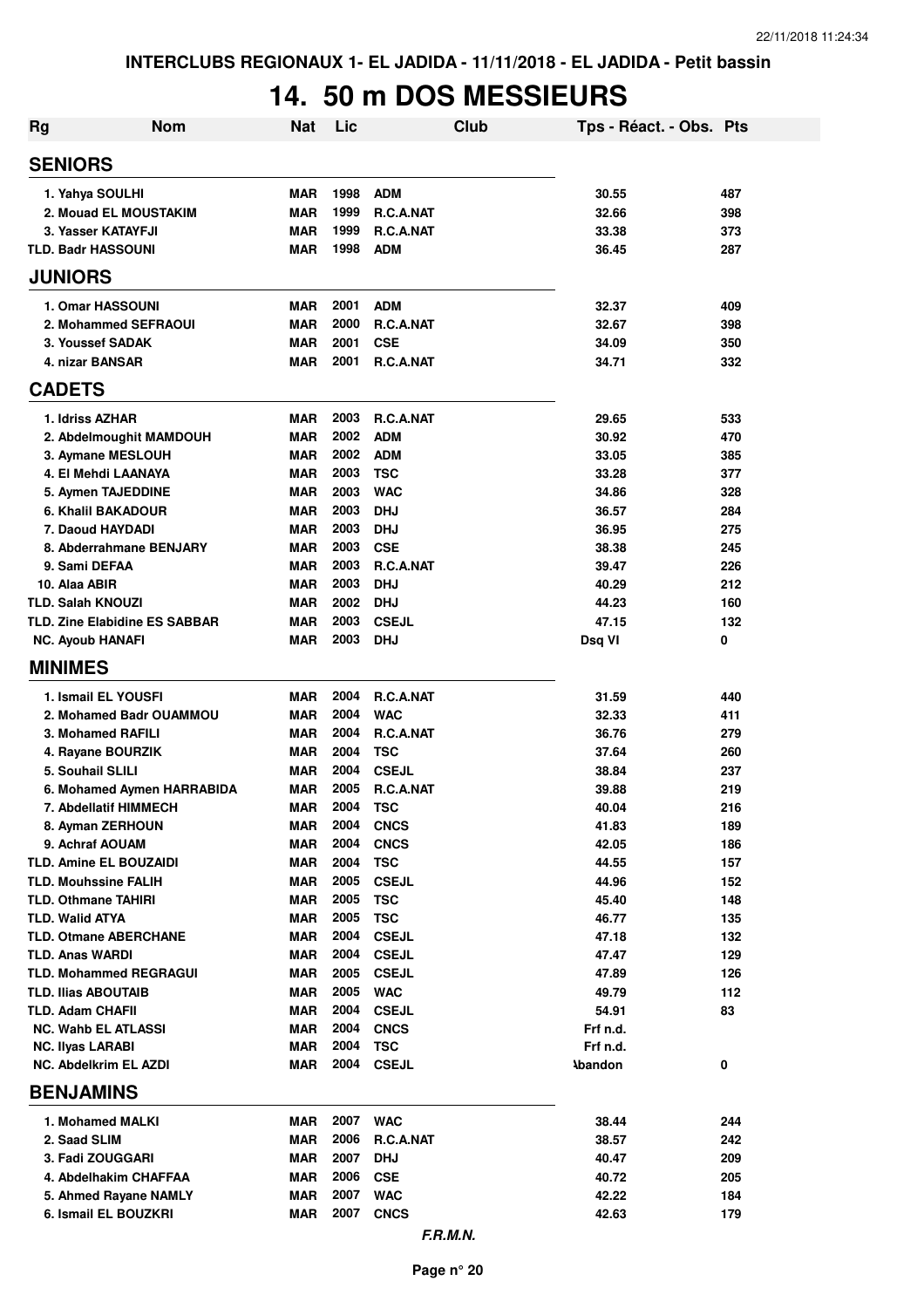#### **14. 50 m DOS MESSIEURS**

| Rg | <b>Nom</b>                        | <b>Nat</b> | Lic  |                  | Club | Tps - Réact. - Obs. Pts |     |
|----|-----------------------------------|------------|------|------------------|------|-------------------------|-----|
|    | <b>BENJAMINS</b>                  |            |      |                  |      |                         |     |
|    | <b>7. Ali BOUSLIM</b>             | <b>MAR</b> | 2006 | <b>TSC</b>       |      | 42.88                   | 176 |
|    | 8. Mohamed Hamza HAJOUANE         | <b>MAR</b> | 2006 | R.C.A.NAT        |      | 43.31                   | 171 |
|    | 9. Yasser MAHLI                   | <b>MAR</b> | 2006 | <b>R.C.A.NAT</b> |      | 43.62                   | 167 |
|    | 10. Adam BENMAAZOUZ               | <b>MAR</b> | 2006 | <b>WAC</b>       |      | 43.86                   | 164 |
|    | 11. Elmehdi HOUIRICH              | <b>MAR</b> | 2007 | <b>DHJ</b>       |      | 44.41                   | 158 |
|    | <b>12. Ahmed NIDAOUI</b>          | <b>MAR</b> | 2007 | <b>WAC</b>       |      | 44.67                   | 155 |
|    | <b>13. Achraf BOUJNANE</b>        | <b>MAR</b> | 2006 | <b>CSE</b>       |      | 45.10                   | 151 |
|    | 14. Yahya ELKHATIBI               | <b>MAR</b> | 2006 | <b>DHJ</b>       |      | 45.64                   | 146 |
|    | 15. Ilyas KARAM                   | <b>MAR</b> | 2007 | <b>CSEJL</b>     |      | 45.91                   | 143 |
|    | 16. Ibrahim AIT ZOULET            | <b>MAR</b> | 2006 | <b>CSEJL</b>     |      | 46.20                   | 140 |
|    | <b>17. Ziad BOURAOUD</b>          | <b>MAR</b> | 2007 | R.C.A.NAT        |      | 46.39                   | 139 |
|    | <b>18. Yasser REGRAGUI</b>        | <b>MAR</b> | 2006 | <b>CSEJL</b>     |      | 46.41                   | 139 |
|    | 19. Haitam KHIALI                 | <b>MAR</b> | 2006 | <b>CNCS</b>      |      | 47.20                   | 132 |
|    | 20. Rayane M'GHARI                | <b>MAR</b> | 2007 | <b>DHJ</b>       |      | 47.29                   | 131 |
|    | 21. Adam TIMOUYASSE               | <b>MAR</b> | 2006 | <b>DHJ</b>       |      | 47.84                   | 126 |
|    | 22. Rayane LARABI                 | <b>MAR</b> | 2007 | <b>TSC</b>       |      | 48.43                   | 122 |
|    | 23. Ismail LAGSSAIBI              | <b>MAR</b> | 2007 | R.C.A.NAT        |      | 49.00                   | 118 |
|    | 24. Zakaria ELKHATIBI             | <b>MAR</b> | 2007 | <b>DHJ</b>       |      | 49.25                   | 116 |
|    | 25. Omar EZZOUBI                  | <b>MAR</b> | 2006 | <b>CNCS</b>      |      | 49.75                   | 112 |
|    | 26. Ali EZZAKY                    | <b>MAR</b> | 2007 | <b>CNCS</b>      |      | 50.35                   | 108 |
|    | 27. Ahmed Rayane AOUAD            | <b>MAR</b> | 2006 | <b>DHJ</b>       |      | 50.37                   | 108 |
|    | 28. Youssef HABBANE               | <b>MAR</b> | 2006 | <b>WAC</b>       |      | 50.47                   | 108 |
|    | 29. Yahya ABBA                    | <b>MAR</b> | 2007 | <b>WAC</b>       |      | 51.96                   | 99  |
|    | 30. Abdelmajid NAJAH              | <b>MAR</b> | 2007 | <b>CNCS</b>      |      | 52.05                   | 98  |
|    | 31. Hachem EL HACHIMI EL ALAOUI   | <b>MAR</b> | 2007 | <b>WAC</b>       |      | 52.26                   | 97  |
|    | 32. Ilyas BOUAYADI                | <b>MAR</b> | 2007 | <b>TSC</b>       |      | 52.46                   | 96  |
|    | 33. Mohamed Taha BOUTAMA          | <b>MAR</b> | 2007 | <b>CNCS</b>      |      | 52.64                   | 95  |
|    | <b>34. Moslim SAGHIR</b>          | <b>MAR</b> | 2007 | <b>CNCS</b>      |      | 52.84                   | 94  |
|    | <b>35. Othmane TAJEDDINE</b>      | <b>MAR</b> | 2007 | <b>CNCS</b>      |      | 54.99                   | 83  |
|    | 36. Adam FALIH                    | <b>MAR</b> | 2007 | <b>CSEJL</b>     |      | 55.26                   | 82  |
|    | 37. Soufiane MENBEH               | <b>MAR</b> | 2006 | <b>CNCS</b>      |      | 55.34                   | 81  |
|    | 38. Mohamed Adam DOUKKALI KACHI   | <b>MAR</b> | 2006 | <b>DHJ</b>       |      | 55.35                   | 81  |
|    | 39. Ayoub HASSANINE               | <b>MAR</b> | 2007 | <b>WAC</b>       |      | 55.54                   | 81  |
|    | 40. Mohamed Ali MAAZOUZ           | MAR        | 2007 | <b>WAC</b>       |      | 55.72                   | 80  |
|    | 41. Ilyas LAFRIDI                 | MAR        | 2006 | <b>TSC</b>       |      | 56.04                   | 78  |
|    | 42. Imad ZOUAKI                   | <b>MAR</b> | 2007 | <b>DHJ</b>       |      | 56.23                   | 78  |
|    | 43. Abdelghafour ZOJAJI           | <b>MAR</b> | 2007 | <b>CSEJL</b>     |      | 57.79                   | 72  |
|    | 44. Mohamed Rayane GUEJAJ         | <b>MAR</b> | 2007 | <b>CNCS</b>      |      | 59.46                   | 66  |
|    | 45. Salmane EL ADILI              | <b>MAR</b> | 2007 | <b>CSEJL</b>     |      | 59.63                   | 65  |
|    | <b>NC. Mohamed Taha BOUCHANE</b>  | MAR        | 2006 | <b>ADM</b>       |      | Frf n.d.                |     |
|    | <b>NC. Mohamed ELALAOUI</b>       | <b>MAR</b> | 2006 | <b>CNCS</b>      |      | Frf n.d.                |     |
|    | <b>NC. Walid MILOUDI</b>          | <b>MAR</b> | 2006 | <b>CNCS</b>      |      | Frf n.d.                |     |
|    | NC. Abderrahman CHAKIR            | <b>MAR</b> | 2007 | <b>TSC</b>       |      | Frf n.d.                |     |
|    | NC. Ghali Brahim SENTISSI         | <b>MAR</b> | 2007 | <b>WAC</b>       |      | Frf n.d.                |     |
|    | <b>NC. Yassir BAZZINE</b>         | <b>MAR</b> | 2007 | <b>CNCS</b>      |      | Dsq FD                  | 0   |
|    | <b>NC. Mohammed Reda DAKOUANE</b> | <b>MAR</b> | 2006 | <b>CSE</b>       |      | Dsq NI                  | 0   |
|    | <b>NC. Nouh BENTOUILA</b>         | <b>MAR</b> | 2007 | <b>CSEJL</b>     |      | Dsq NI                  | 0   |
|    | NC. Abdeljabar HAYDADI            | <b>MAR</b> | 2007 | <b>DHJ</b>       |      | Dsq NI                  | 0   |
|    | <b>NC. Taha DAHDOUD</b>           | <b>MAR</b> | 2007 | <b>DHJ</b>       |      | Dsq NI                  | 0   |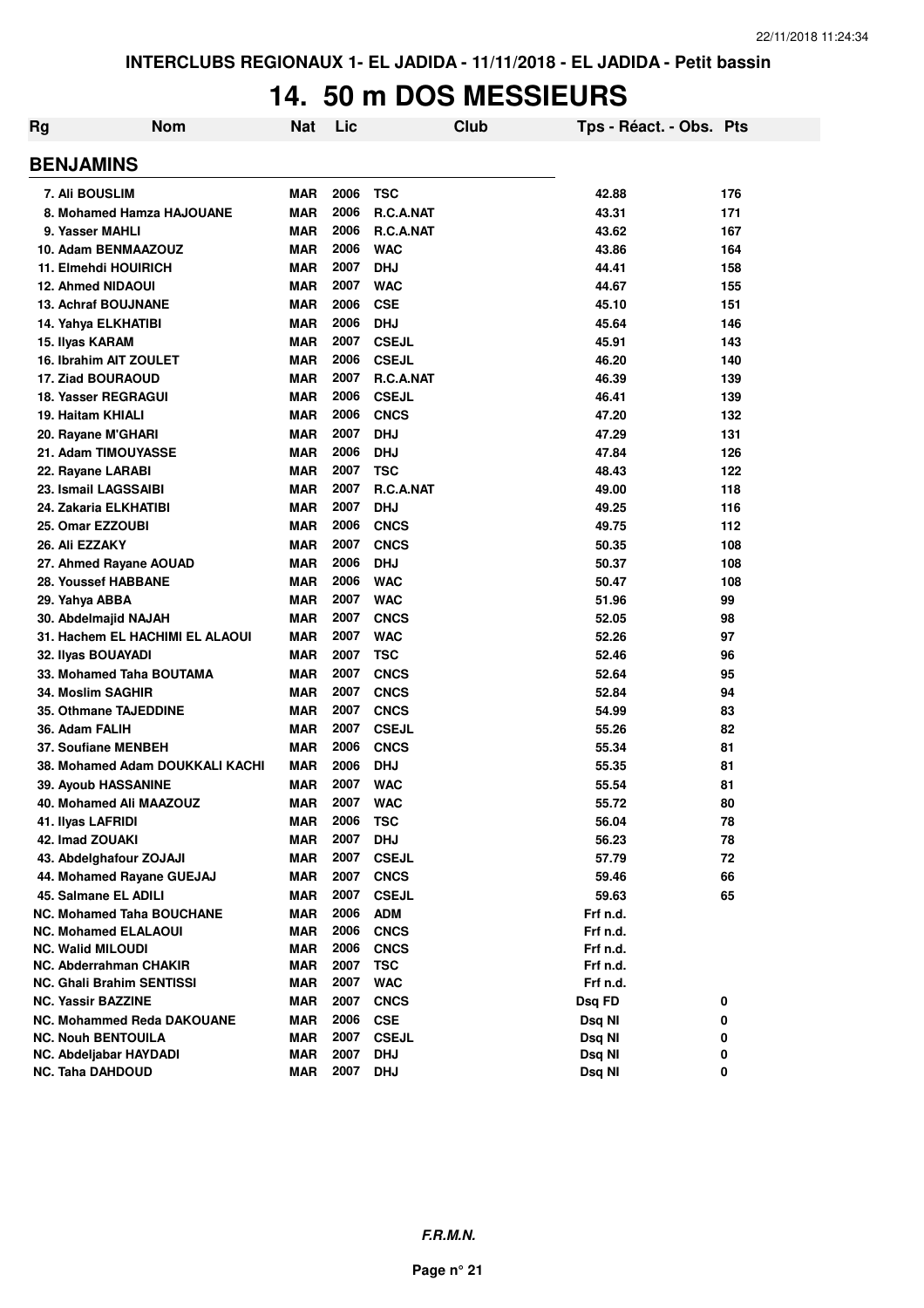## **15. 200 m PAPILLON DAMES**

| Rg                     | <b>Nom</b> | <b>Nat</b> | Lic  |            | Club | Tps - Réact. - Obs. Pts |     |
|------------------------|------------|------------|------|------------|------|-------------------------|-----|
| <b>CADETS</b>          |            |            |      |            |      |                         |     |
| <b>TLD. Nora RGUIB</b> |            | <b>MAR</b> | 2003 | <b>ADM</b> |      | 3:28.51                 | 199 |
| <b>MINIMES</b>         |            |            |      |            |      |                         |     |
| 1. Nada JALAL          |            | <b>MAR</b> | 2004 | R.C.A.NAT  |      | 2:36.94                 | 467 |
| 2. Douaa EDDAHBI       |            | <b>MAR</b> | 2005 | <b>TSC</b> |      | 2:54.92                 | 337 |
| 3. Ghita TABATI        |            | <b>MAR</b> | 2004 | <b>WAC</b> |      | 2:55.47                 | 334 |
| 4. Aya DARA            |            | <b>MAR</b> | 2004 | R.C.A.NAT  |      | 3:19.39                 | 228 |
| <b>BENJAMINS</b>       |            |            |      |            |      |                         |     |
| 1. Yassmine DRAYEF     |            | <b>MAR</b> | 2006 | <b>ADM</b> |      | 2:38.25                 | 456 |
| 2. Kamilia ATIF        |            | <b>MAR</b> | 2007 | <b>TSC</b> |      | 3:45.58                 | 157 |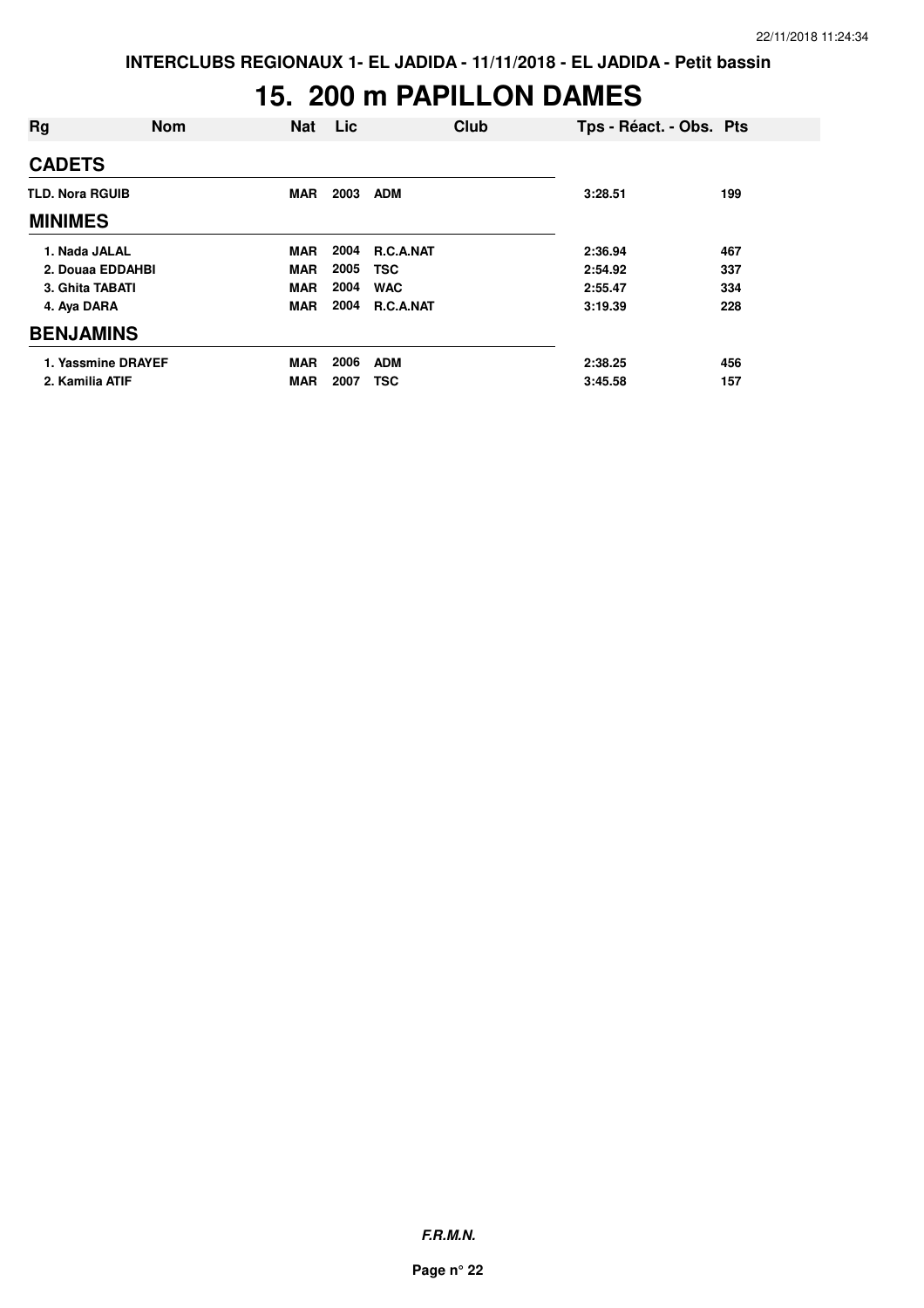#### **16. 200 m PAPILLON MESSIEURS**

| Rg                  | <b>Nom</b> | <b>Nat</b> | <b>Lic</b> |            | Club | Tps - Réact. - Obs. Pts |     |
|---------------------|------------|------------|------------|------------|------|-------------------------|-----|
| <b>JUNIORS</b>      |            |            |            |            |      |                         |     |
| 1. Yasser AYANE     |            | <b>MAR</b> | 2001       | <b>CSE</b> |      | 2:23.20                 | 472 |
| <b>CADETS</b>       |            |            |            |            |      |                         |     |
| 1. Sami KIBAL       |            | <b>MAR</b> | 2002       | <b>WAC</b> |      | 2:30.42                 | 407 |
| 2. Mohammed CHAFFAA |            | <b>MAR</b> | 2003       | <b>CSE</b> |      | 2:35.71                 | 367 |
| 3. Houssam HOUARI   |            | <b>MAR</b> | 2003       | <b>TSC</b> |      | 2:41.44                 | 329 |
| <b>MINIMES</b>      |            |            |            |            |      |                         |     |
| 1. ilvas LAGSSAIBI  |            | <b>MAR</b> | 2004       | R.C.A.NAT  |      | 2:30.83                 | 404 |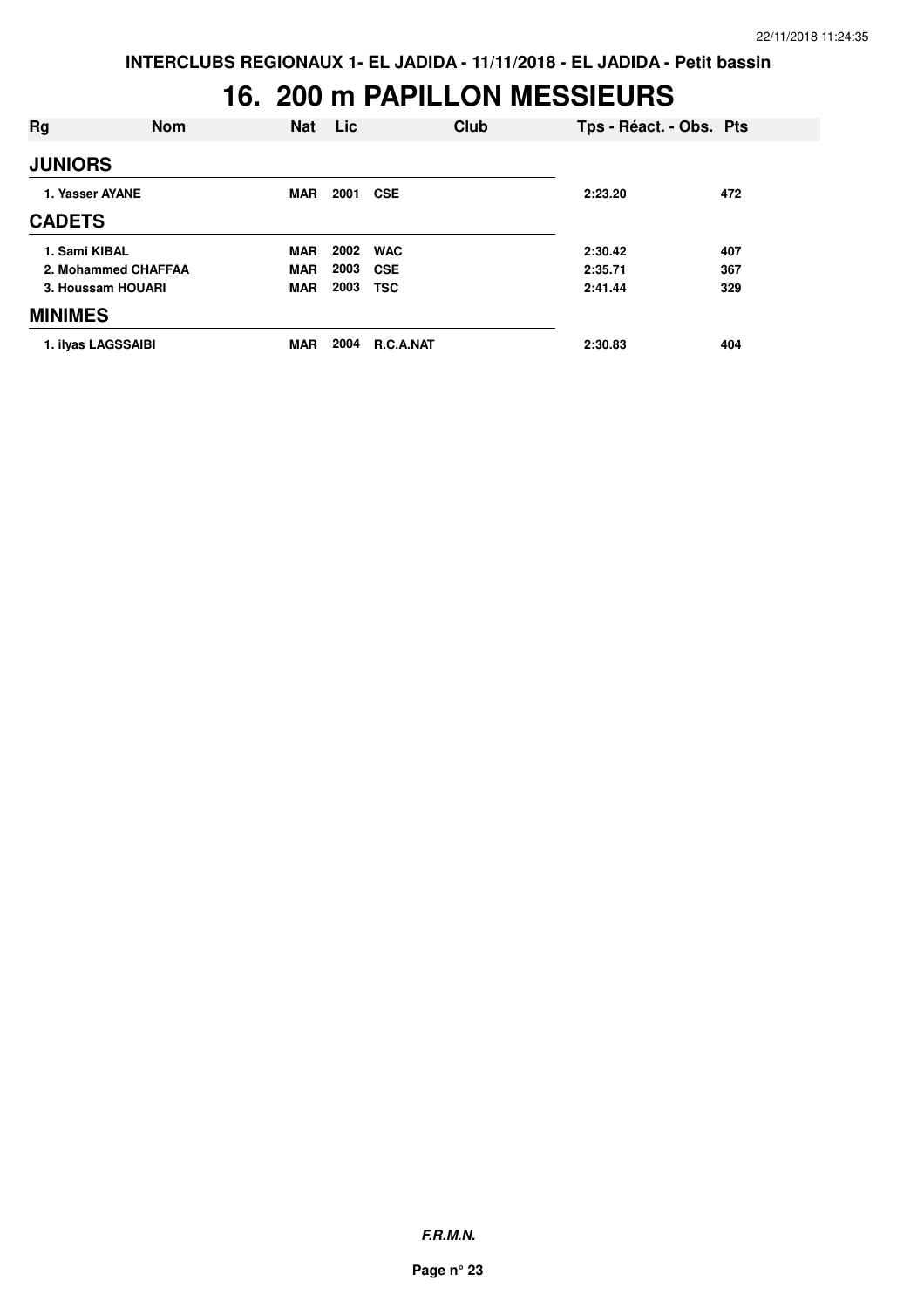# **17. 100 m BRASSE DAMES**

| Rg                           | <b>Nom</b> | <b>Nat</b> | Lic  | Club            | Tps - Réact. - Obs. Pts |     |
|------------------------------|------------|------------|------|-----------------|-------------------------|-----|
| <b>JUNIORS</b>               |            |            |      |                 |                         |     |
| <b>TLD. Aya WAHAB</b>        |            | <b>MAR</b> | 2001 | <b>CSEJL</b>    | 1:53.65                 | 181 |
| <b>CADETS</b>                |            |            |      |                 |                         |     |
| 1. Keltoum GOURRAM           |            | MAR        | 2003 | <b>ADM</b>      | 1:27.24                 | 401 |
| 2. Rima EL BROUZI            |            | <b>MAR</b> | 2003 | <b>TSC</b>      | 1:30.45                 | 360 |
| 3. Rim AFIF                  |            | <b>MAR</b> | 2002 | <b>TSC</b>      | 1:40.00                 | 266 |
| <b>TLD. Rim TISSENT</b>      |            | <b>MAR</b> | 2003 | <b>DHJ</b>      | 1:45.30                 | 228 |
| <b>MINIMES</b>               |            |            |      |                 |                         |     |
| 1. Aya ICHOU                 |            | <b>MAR</b> | 2004 | R.C.A.NAT       | 1:22.40                 | 476 |
| 2. Nada JALAL                |            | MAR        | 2004 | R.C.A.NAT       | 1:22.41                 | 476 |
| 3. Hind DOUHA                |            | <b>MAR</b> | 2005 | R.C.A.NAT       | 1:22.42                 | 476 |
| 4. Fatima Zahra MOUKTADIR    |            | MAR        | 2004 | <b>WAC</b>      | 1:23.79                 | 453 |
| <b>5. Chahd MACHKOUR</b>     |            | <b>MAR</b> | 2004 | <b>WAC</b>      | 1:25.72                 | 423 |
| <b>6. Nisrine FIRAS</b>      |            | <b>MAR</b> | 2004 | <b>WAC</b>      | 1:26.73                 | 408 |
| 7. Lamiaa ELMACHRAFI         |            | <b>MAR</b> | 2005 | <b>TSC</b>      | 1:30.02                 | 365 |
| 8. Nada YAHI                 |            | <b>MAR</b> | 2004 | <b>ADM</b>      | 1:31.58                 | 346 |
| 9. Maria NAMLY               |            | <b>MAR</b> | 2005 | <b>WAC</b>      | 1:32.31                 | 338 |
| 10. Ghita TABATI             |            | <b>MAR</b> | 2004 | <b>WAC</b>      | 1:33.29                 | 328 |
| 11. Kenza SALMAN             |            | <b>MAR</b> | 2005 | R.C.A.NAT       | 1:33.90                 | 321 |
| 12. Amira ZOHRY              |            | <b>MAR</b> | 2004 | <b>WAC</b>      | 1:37.60                 | 286 |
| <b>13. Iness LAKRADI</b>     |            | <b>MAR</b> | 2005 | <b>TSC</b>      | 1:43.38                 | 241 |
| 14. Maissam YAHIA            |            | <b>MAR</b> | 2005 | <b>DHJ</b>      | 1:43.61                 | 239 |
| <b>15. Ichrak EZZAITOUNI</b> |            | <b>MAR</b> | 2004 | <b>ADM</b>      | 1:44.15                 | 235 |
| <b>TLD. Hiba SOBAII</b>      |            | <b>MAR</b> | 2004 | <b>CSE</b>      | 1:47.39                 | 215 |
| TLD. Salma BOULAHIA          |            | <b>MAR</b> | 2005 | <b>CNCS</b>     | 1:48.58                 | 208 |
| <b>TLD. Yasmine AZIZI</b>    |            | <b>MAR</b> | 2004 | <b>TSC</b>      | 1:53.41                 | 182 |
| TLD. Aya KASSI               |            | <b>MAR</b> | 2005 | <b>TSC</b>      | 2:03.98                 | 139 |
| <b>NC. Hiba SAADOUD</b>      |            | <b>MAR</b> | 2004 | <b>CSE</b>      | Frf n.d.                |     |
| <b>NC. Aida ZOUHAIRI</b>     |            | <b>MAR</b> | 2004 | <b>DHJ</b>      | <b>Abandon</b>          | 0   |
| <b>BENJAMINS</b>             |            |            |      |                 |                         |     |
| 1. Yassmine DRAYEF           |            | MAR        | 2006 | <b>ADM</b>      | 1:27.04                 | 404 |
| 2. Camelia AMRANI            |            | <b>MAR</b> | 2006 | <b>TSC</b>      | 1:28.34                 | 386 |
| 3. Marwa TOUHAMI             |            | <b>MAR</b> | 2007 | R.C.A.NAT       | 1:33.00                 | 331 |
| 4. Salma EL YOUSFI           |            | <b>MAR</b> | 2007 | R.C.A.NAT       | 1:33.72                 | 323 |
| 5. Kawtar MIRHLAMI           |            | <b>MAR</b> | 2007 | <b>DHJ</b>      | 1:34.45                 | 316 |
| 6. Israa LAHLAISSI           |            | <b>MAR</b> | 2006 | <b>TSC</b>      | 1:34.87                 | 312 |
| 7. Malak MESLOUH             |            | <b>MAR</b> | 2006 | <b>ADM</b>      | 1:35.79                 | 303 |
| 8. Hajar LAHLAISSI           |            | <b>MAR</b> | 2007 | <b>TSC</b>      | 1:36.53                 | 296 |
| 9. Salma AZIZI               |            | <b>MAR</b> | 2007 | <b>TSC</b>      | 1:39.30                 | 272 |
| 10. Lina BERRISSOUL          |            | <b>MAR</b> | 2007 | <b>WAC</b>      | 1:40.44                 | 263 |
| 11. Lina EL OUADIH           |            | <b>MAR</b> | 2006 | R.C.A.NAT       | 1:42.55                 | 247 |
| <b>12. Ghita GHETREFF</b>    |            | <b>MAR</b> | 2006 | <b>ADM</b>      | 1:42.72                 | 245 |
| 13. Sara GOUMRI              |            | <b>MAR</b> | 2007 | <b>CNCS</b>     | 1:43.84                 | 238 |
| <b>14. Nisrine MOUKASSI</b>  |            | <b>MAR</b> | 2006 | <b>TSC</b>      | 1:46.71                 | 219 |
| 15. Rihab ZARGANI            |            | <b>MAR</b> | 2006 | <b>CNCS</b>     | 1:46.99                 | 217 |
| 16. Salma ZAID               |            | <b>MAR</b> | 2007 | <b>CSE</b>      | 1:50.77                 | 196 |
| 17. Alaa SAOUT EL HAK        |            | <b>MAR</b> | 2006 | <b>CNCS</b>     | 1:51.69                 | 191 |
| 18. Yasmine SIFALLAH         |            | <b>MAR</b> | 2006 | <b>WAC</b>      | 1:52.28                 | 188 |
| 19. Abir RADELLAH            |            | <b>MAR</b> | 2007 | <b>CNCS</b>     | 1:55.54                 | 172 |
| 20. Rania AOUAM              |            | <b>MAR</b> | 2006 | <b>CNCS</b>     | 2:02.95                 | 143 |
| 21. Aya ES SABBAR            |            | <b>MAR</b> | 2006 | <b>CSEJL</b>    | 2:04.64                 | 137 |
| 22. Soulafa CHAKIB           |            | <b>MAR</b> | 2006 | <b>TSC</b>      | 2:09.77                 | 121 |
| 23. Assia TAWSSI             |            | <b>MAR</b> | 2007 | <b>TSC</b>      | 2:14.25                 | 110 |
| NC. Bassma RAZIQ             |            | <b>MAR</b> | 2006 | <b>CNCS</b>     | Frf n.d.                |     |
|                              |            |            |      | <b>F.R.M.N.</b> |                         |     |

**Page n° 24**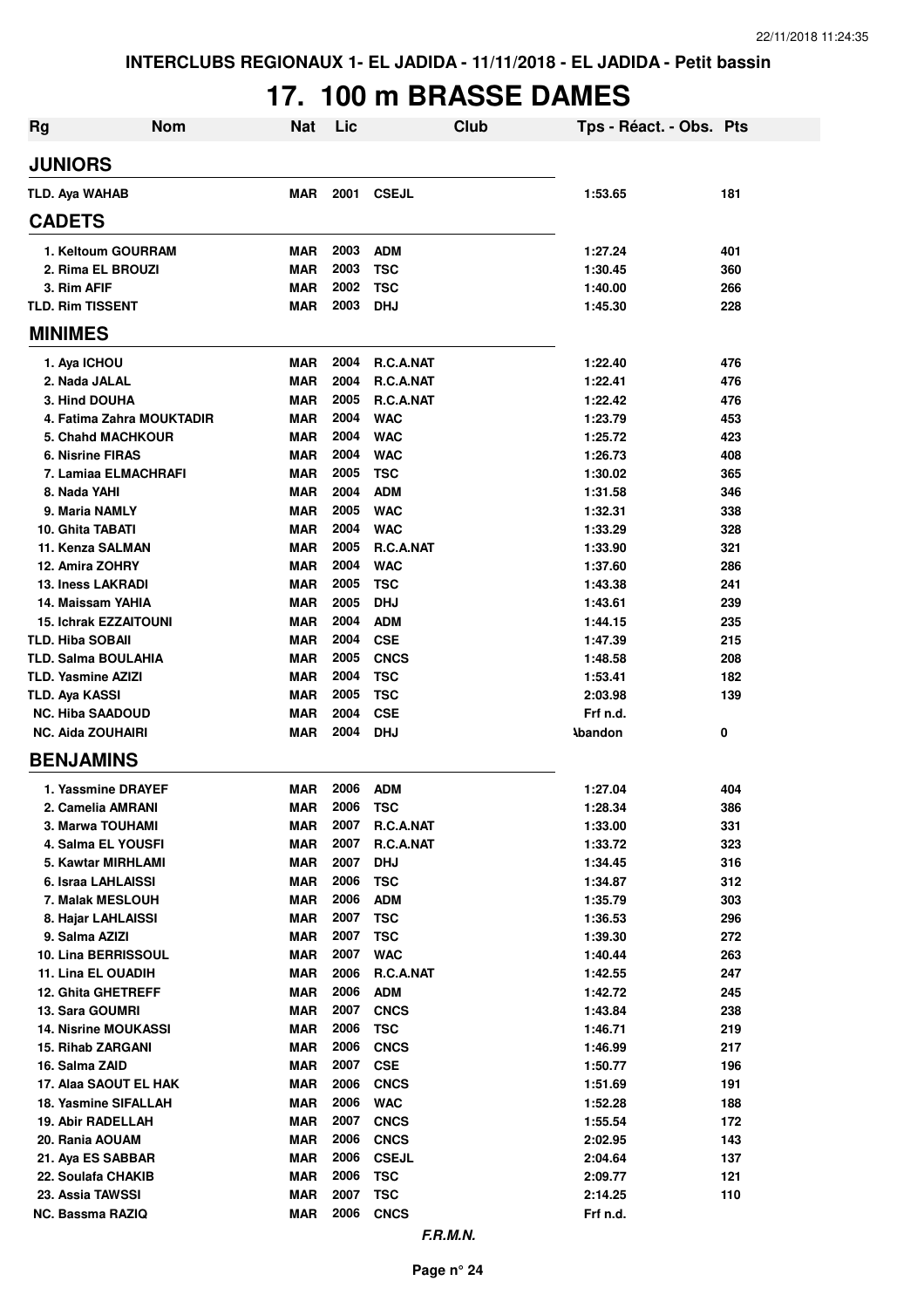## **17. 100 m BRASSE DAMES**

| Rg                        | Nom | <b>Nat</b> | Lic  |             | Club | Tps - Réact. - Obs. Pts |  |
|---------------------------|-----|------------|------|-------------|------|-------------------------|--|
| <b>BENJAMINS</b>          |     |            |      |             |      |                         |  |
| <b>NC. Nada MOSSADDIK</b> |     | <b>MAR</b> | 2006 | <b>CNCS</b> |      | Dsg FD                  |  |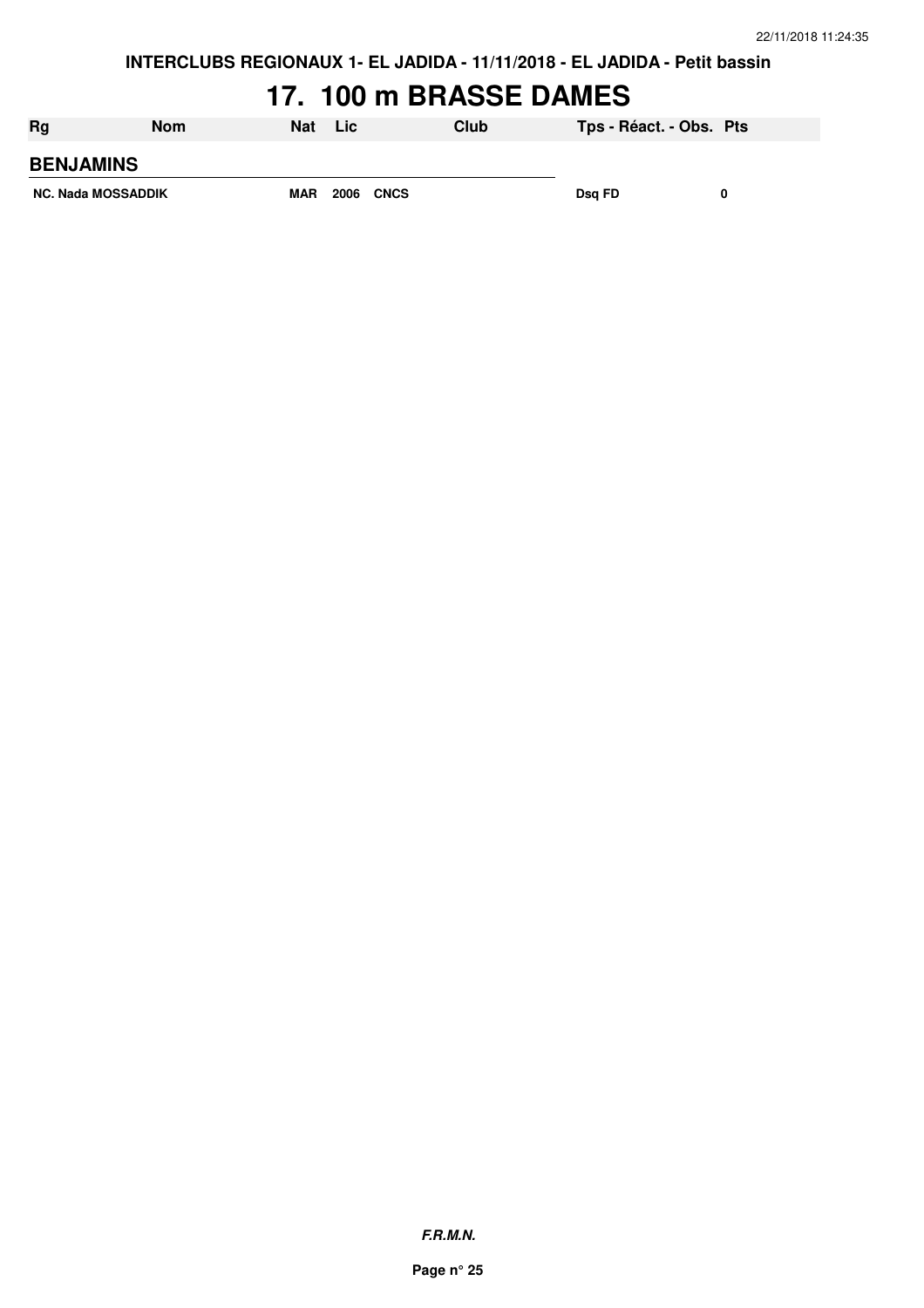## **18. 100 m BRASSE MESSIEURS**

| Rg                                        | <b>Nom</b>                                                      | <b>Nat</b>               | Lic          | Club                      | Tps - Réact. - Obs. Pts   |            |
|-------------------------------------------|-----------------------------------------------------------------|--------------------------|--------------|---------------------------|---------------------------|------------|
| <b>SENIORS</b>                            |                                                                 |                          |              |                           |                           |            |
| 1. Abdelkrim ESSABIHI EDDAFALI            |                                                                 | <b>MAR</b>               | 1999         | <b>ADM</b>                | 1:06.38                   | 683        |
| 2. Almehdi EL BOUHTOURI                   |                                                                 | <b>MAR</b>               | 1995         | <b>R.C.A.NAT</b>          | 1:13.69                   | 499        |
| <b>JUNIORS</b>                            |                                                                 |                          |              |                           |                           |            |
|                                           | 1. Ahmed Yassine FLIYOU                                         | <b>MAR</b>               | 2001         | <b>R.C.A.NAT</b>          | 1:05.82                   | 700        |
|                                           | 2. Reyane ENNABTY                                               | <b>MAR</b>               | 2001         | <b>ADM</b>                | 1:15.57                   | 463        |
| <b>CADETS</b>                             |                                                                 |                          |              |                           |                           |            |
|                                           | 1. Azzedine EL BADRE                                            | <b>MAR</b>               | 2003         | <b>CSE</b>                | 1:12.52                   | 523        |
|                                           | 2. Mohamed Amine CHANNANI                                       | <b>MAR</b>               | 2002         | <b>CSE</b>                | 1:13.93                   | 494        |
|                                           | 3. Idriss AZHAR                                                 | <b>MAR</b>               | 2003         | <b>R.C.A.NAT</b>          | 1:14.30                   | 487        |
| 4. Ali KAMIL                              |                                                                 | <b>MAR</b>               | 2002         | <b>WAC</b>                | 1:17.28                   | 432        |
|                                           | 5. Ghali IRAQUI HOUSSEINI                                       | <b>MAR</b>               | 2003         | <b>R.C.A.NAT</b>          | 1:17.56                   | 428        |
|                                           | 6. Saad LAKHLALKI                                               | <b>MAR</b>               | 2002         | <b>CSE</b>                | 1:20.13                   | 388        |
|                                           | 7. Youssef BENJELLOUN                                           | <b>MAR</b>               | 2003         | <b>ADM</b>                | 1:20.42                   | 384        |
|                                           | 8. Mohamed Reda MAMI                                            | <b>MAR</b>               | 2002         | <b>TSC</b>                | 1:20.70                   | 380        |
|                                           | <b>TLD. Mouad BOUSLAMTI</b>                                     | <b>MAR</b>               | 2003         | <b>TSC</b>                | 1:34.02                   | 240        |
|                                           | <b>TLD. Ahmed Moubarak LAHLYAL</b>                              | <b>MAR</b>               | 2003         | <b>DHJ</b>                | 1:34.69                   | 235        |
| <b>TLD. Alaa ABIR</b>                     |                                                                 | <b>MAR</b>               | 2003         | <b>DHJ</b>                | 1:38.00                   | 212        |
|                                           | <b>TLD. Fahd LAHMIDI</b>                                        | <b>MAR</b>               | 2003<br>2002 | <b>DHJ</b><br><b>DHJ</b>  | 1:41.20                   | 192<br>192 |
|                                           | <b>TLD. Salah KNOUZI</b><br><b>NC. Zine Elabidine ES SABBAR</b> | <b>MAR</b><br><b>MAR</b> | 2003         | <b>CSEJL</b>              | 1:41.23<br><b>Abandon</b> | 0          |
| <b>MINIMES</b>                            |                                                                 |                          |              |                           |                           |            |
|                                           |                                                                 |                          |              |                           |                           |            |
|                                           | 1. Mohamed Badr OUAMMOU                                         | <b>MAR</b>               | 2004         | <b>WAC</b>                | 1:13.60                   | 501        |
|                                           | 2. Ilias EDDARI                                                 | <b>MAR</b>               | 2004         | <b>R.C.A.NAT</b>          | 1:17.71                   | 425        |
|                                           | 3. Soulaymane MOUJI                                             | <b>MAR</b>               | 2004<br>2004 | <b>ADM</b>                | 1:27.17                   | 301        |
|                                           | <b>4. Mohamed Amine HAMDAOUI</b><br>5. Younes LAALA             | <b>MAR</b><br><b>MAR</b> | 2004         | <b>TSC</b><br><b>TSC</b>  | 1:27.47<br>1:29.05        | 298<br>282 |
|                                           | 6. Mehdi BOUIRIG                                                | <b>MAR</b>               | 2004         | <b>ADM</b>                | 1:29.36                   | 280        |
|                                           | 7. Saad BOUKIOUD                                                | <b>MAR</b>               | 2004         | <b>CNCS</b>               | 1:29.97                   | 274        |
|                                           | <b>8. Amr BENATMANE</b>                                         | <b>MAR</b>               | 2005         | <b>TSC</b>                | 1:30.51                   | 269        |
|                                           | 9. Mehdi ZEHNOUNI                                               | <b>MAR</b>               | 2005         | <b>DHJ</b>                | 1:33.44                   | 244        |
|                                           | 10. Mohamed EL BOUZKRI                                          | <b>MAR</b>               | 2005         | <b>CNCS</b>               | 1:33.46                   | 244        |
|                                           | <b>TLD. Ilyass BOUCHTI</b>                                      | <b>MAR</b>               | 2004         | <b>TSC</b>                | 1:36.59                   | 221        |
|                                           | <b>TLD. Othmane CHADIDE</b>                                     | <b>MAR</b>               | 2005         | <b>CSE</b>                | 1:41.32                   | 192        |
|                                           | <b>TLD. Mouhssine FALIH</b>                                     | <b>MAR</b>               | 2005         | <b>CSEJL</b>              | 1:41.79                   | 189        |
|                                           | <b>TLD. Mohammed REGRAGUI</b>                                   | <b>MAR</b>               | 2005         | <b>CSEJL</b>              | 1:42.21                   | 187        |
|                                           | <b>TLD. Ismail KASSI</b>                                        | <b>MAR</b>               | 2004         | <b>TSC</b>                | 1:42.80                   | 183        |
| <b>TLD. Anas WARDI</b>                    |                                                                 | <b>MAR</b>               | 2004         | <b>CSEJL</b>              | 1:44.04                   | 177        |
|                                           | <b>TLD. Ziad HOUARI</b>                                         | <b>MAR</b>               | 2005         | <b>TSC</b>                | 1:45.08                   | 172        |
|                                           | <b>TLD. Othmane TAHIRI</b>                                      | <b>MAR</b>               | 2005         | <b>TSC</b>                | 1:47.66                   | 160        |
|                                           | <b>TLD. Mohamed EL BAKILI</b>                                   | <b>MAR</b>               | 2005         | <b>TSC</b>                | 1:49.48                   | 152        |
|                                           | <b>TLD. Abdelkrim EL AZDI</b>                                   | <b>MAR</b>               | 2004         | <b>CSEJL</b>              | 1:50.33                   | 148        |
|                                           | <b>NC. Akram AYOUCHI</b><br><b>NC. Adam ELGHAZI</b>             | <b>MAR</b><br><b>MAR</b> | 2004<br>2005 | <b>TSC</b><br><b>TSC</b>  | Frf n.d.<br>Frf n.d.      |            |
|                                           | <b>BENJAMINS</b>                                                |                          |              |                           |                           |            |
|                                           |                                                                 |                          |              |                           |                           |            |
|                                           | 1. Saif Eddine CHOUAIBI                                         | MAR                      | 2006         | <b>ADM</b>                | 1:28.18                   | 291        |
| 2. Ahmed Rayane NAMLY<br>3. Mohamed MALKI |                                                                 | <b>MAR</b>               | 2007         | <b>WAC</b>                | 1:33.87                   | 241        |
|                                           | 4. Ismail EL BOUZKRI                                            | MAR<br><b>MAR</b>        | 2007<br>2007 | <b>WAC</b>                | 1:34.42                   | 237        |
|                                           | <b>5. Saad ELYOUSFI</b>                                         | <b>MAR</b>               | 2006         | <b>CNCS</b><br><b>ADM</b> | 1:38.55<br>1:40.05        | 208<br>199 |
|                                           | 6. Ahmed NIDAOUI                                                | <b>MAR</b>               | 2007         | <b>WAC</b>                | 1:40.48                   | 196        |
|                                           | 7. Mehdi KAMIL                                                  | MAR                      | 2006         | <b>WAC</b>                | 1:41.34                   | 191        |
|                                           | 8. Ilias BEN HAMOU                                              | <b>MAR</b>               | 2007         | <b>CSE</b>                | 1:41.61                   | 190        |
|                                           |                                                                 |                          |              |                           |                           |            |